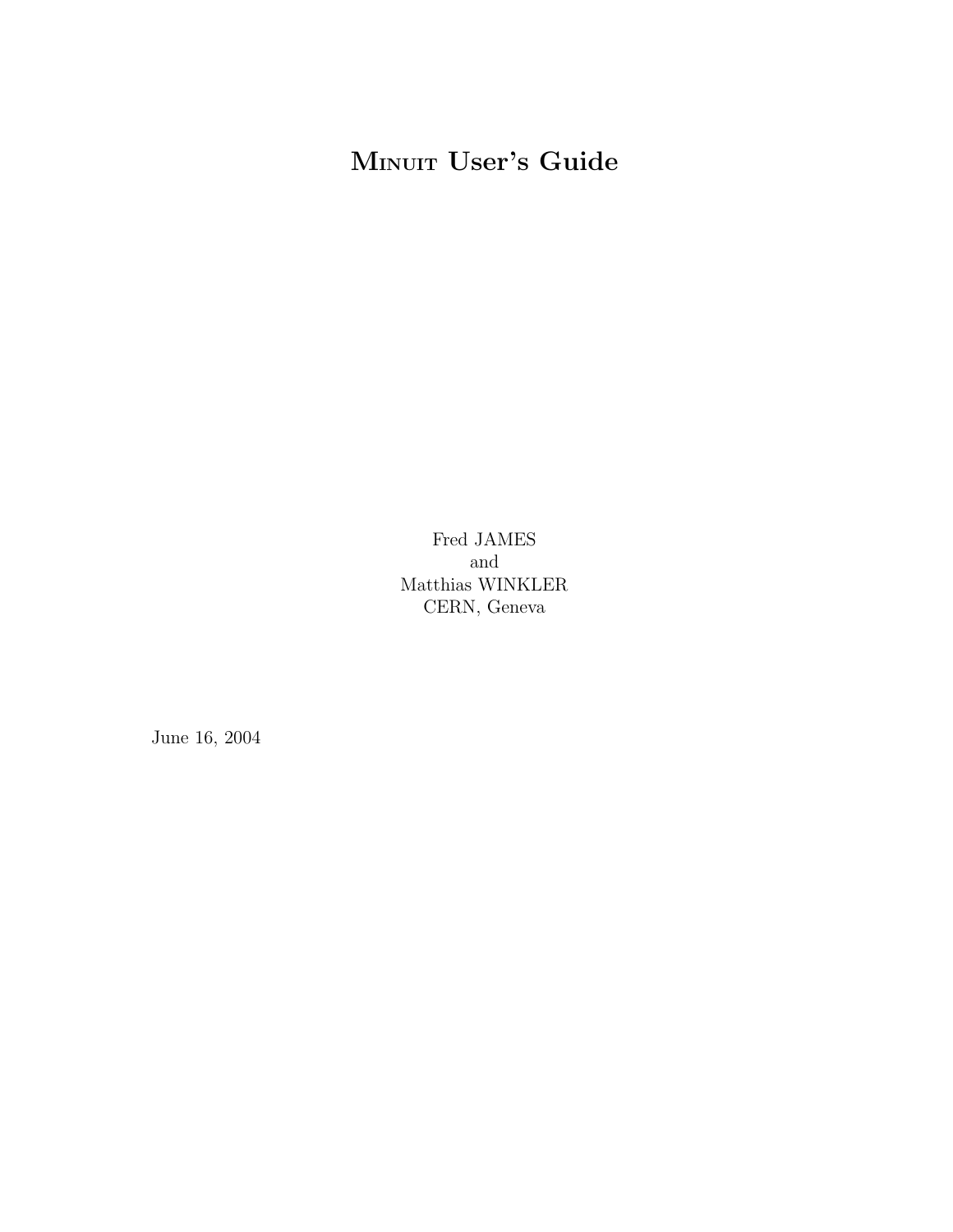# Foreword

## What MINUIT is intended to do

MINUIT is conceived as a tool to find the minimum value of a multi-parameter function (the "FCN") and analyze the shape of the function around the minimum. The principal application is foreseen for statistical analysis, working on chisquare or log-likelihood functions, to compute the best-fit parameter values and uncertainties, including correlations between the parameters. It is especially suited to handle difficult problems, including those which may require guidance in order to find the correct solution.

## What MINUIT is not intended to do

Although MINUIT will of course solve easy problems faster than complicated ones, it is not intended for the repeated solution of identically parametrized problems (such as track fitting in a detector) where a specialized program will in general be much more efficient.

## Further remarks

MINUIT was initially written in Fortran around 1975-1980 at CERN by Fred James [1]. Its main field of usage is statistical data analysis of experimental data recorded at CERN, but it is also used by people doing data analysis outside CERN or outside high energy physics (HEP). In 2002 Fred James started a project aiming to re-implement MINUIT in an object-oriented way using C++ .

More information about recent developments, releases and installation can be obtained from the MINUIT homepage [2].

The names of MINUIT applications are written in capital letters (e.g. MIGRAD, MINOS,  $CONTOUSRS$ , the corresponding names of the  $C++$  classes are written using sans-serif font type (MnMigrad, MnMinos, MnContours).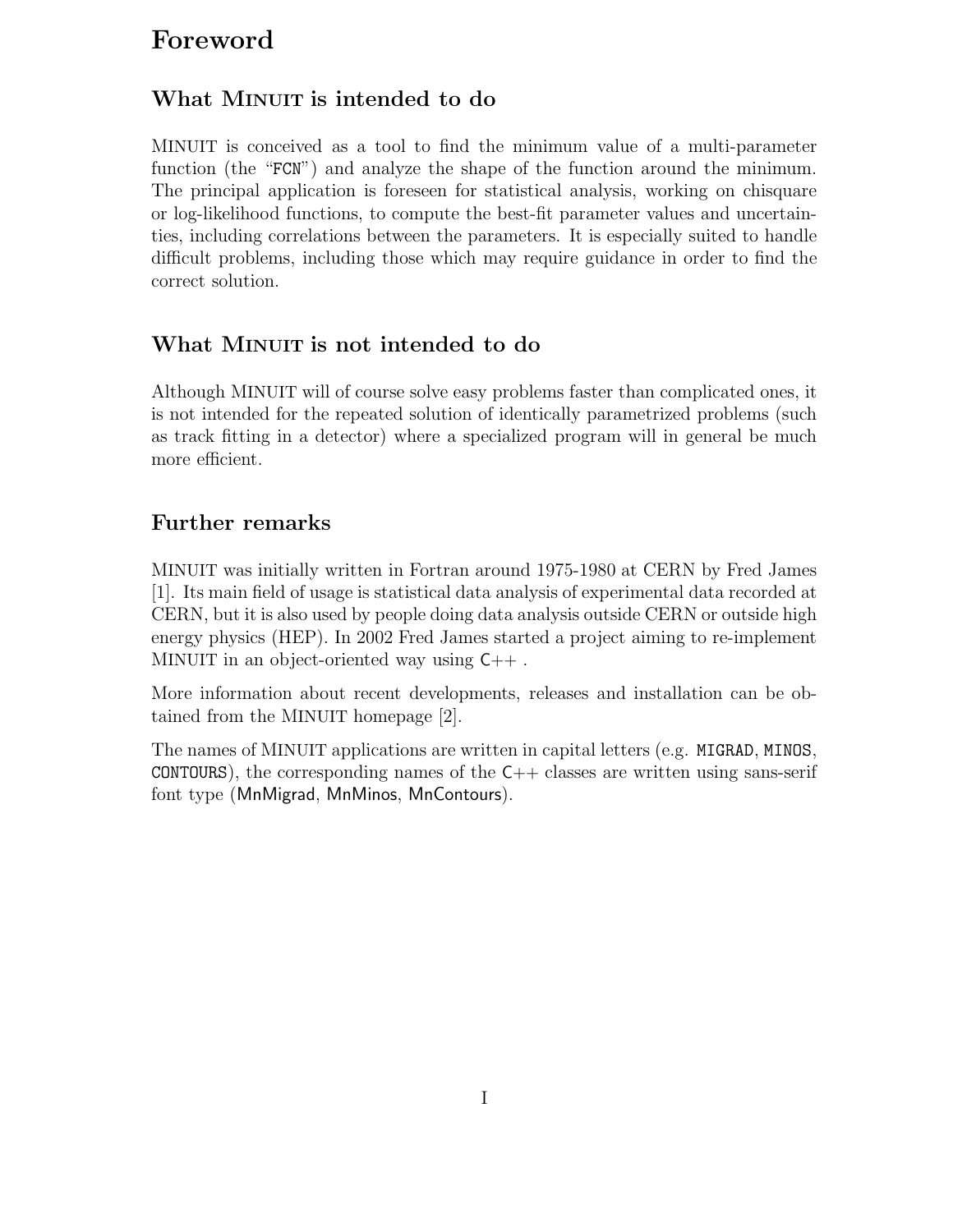# Contents

|          | Foreword |                                     |                                                                                           | I              |  |  |  |  |
|----------|----------|-------------------------------------|-------------------------------------------------------------------------------------------|----------------|--|--|--|--|
|          |          | <b>Table of Contents</b>            |                                                                                           | $\mathbf{I}$   |  |  |  |  |
|          |          | List of Figures                     |                                                                                           | VIII           |  |  |  |  |
| 1        |          | Introduction: MINUIT basic concepts |                                                                                           |                |  |  |  |  |
|          | 1.1      |                                     |                                                                                           | 1              |  |  |  |  |
|          | 1.2      |                                     |                                                                                           | 1              |  |  |  |  |
|          | 1.3      |                                     | Internal and external parameters $\ldots \ldots \ldots \ldots \ldots \ldots \ldots$       | $\overline{2}$ |  |  |  |  |
|          |          | 1.3.1                               | The transformation for parameters with limits $\ldots \ldots \ldots$                      | $\overline{4}$ |  |  |  |  |
|          | 1.4      |                                     |                                                                                           | $\overline{5}$ |  |  |  |  |
|          | 1.5      | Parameter errors                    |                                                                                           | 6              |  |  |  |  |
|          |          | 1.5.1                               | FCN normalization and the error definition                                                | 6              |  |  |  |  |
|          |          | 1.5.2                               |                                                                                           |                |  |  |  |  |
|          | 1.5.3    |                                     |                                                                                           |                |  |  |  |  |
|          |          | 1.5.4                               |                                                                                           | 8              |  |  |  |  |
| $\bf{2}$ |          | <b>MINUIT</b> installation          |                                                                                           | 10             |  |  |  |  |
|          | 2.1      | MINUIT releases                     | <u>. A series and a series and a series and a series and a series and</u>                 | 10             |  |  |  |  |
|          | 2.2      |                                     | Install MINUIT using autoconf/make $\ldots \ldots \ldots \ldots \ldots \ldots$            | 10             |  |  |  |  |
|          | 2.3      |                                     |                                                                                           | 12             |  |  |  |  |
|          | 2.4      |                                     | Create a tar.gz from CVS $\ldots \ldots \ldots \ldots \ldots \ldots \ldots \ldots \ldots$ | 13             |  |  |  |  |
|          | 2.5      |                                     |                                                                                           | 13             |  |  |  |  |
|          |          | 2.5.1                               |                                                                                           | 13             |  |  |  |  |
|          |          | 2.5.2                               | Memory allocation and thread safety $\dots \dots \dots \dots \dots$                       | 14             |  |  |  |  |
|          |          | 2.5.3                               |                                                                                           | 14             |  |  |  |  |
|          | 2.6      |                                     |                                                                                           | 14             |  |  |  |  |
|          | 2.7      |                                     |                                                                                           | 14             |  |  |  |  |
| 3        |          | How to use MINUIT                   |                                                                                           | 16             |  |  |  |  |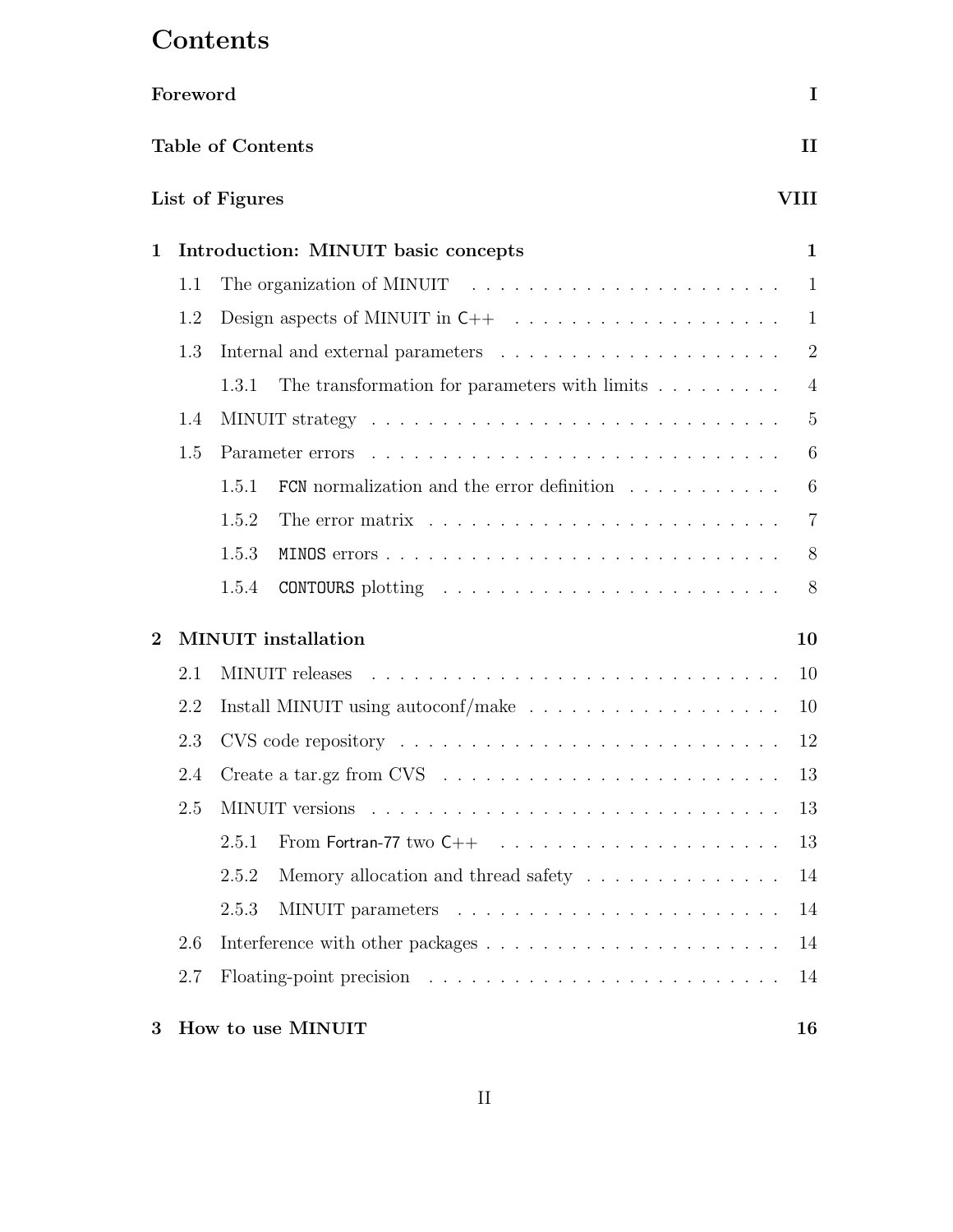|   | 3.1   |       |                                                                                     | 16 |
|---|-------|-------|-------------------------------------------------------------------------------------|----|
|   |       | 3.1.1 | FCNBase::operator()(const std::vector <double>&amp;)</double>                       | 16 |
|   |       | 3.1.2 | $FCNB$ ase::up $() \ldots \ldots \ldots \ldots \ldots \ldots \ldots \ldots \ldots$  | 16 |
|   |       | 3.1.3 |                                                                                     | 17 |
|   | 3.2   |       |                                                                                     | 17 |
|   |       | 3.2.1 |                                                                                     | 17 |
|   |       | 3.2.2 |                                                                                     | 17 |
|   |       | 3.2.3 |                                                                                     | 18 |
|   |       | 3.2.4 |                                                                                     | 18 |
|   | 3.3   |       |                                                                                     | 18 |
|   |       | 3.3.1 | What the user must supply $\dots \dots \dots \dots \dots \dots \dots$               | 18 |
|   |       | 3.3.2 | What the user can supply $\dots \dots \dots \dots \dots \dots \dots \dots$          | 19 |
|   | 3.4   |       |                                                                                     | 19 |
|   |       | 3.4.1 |                                                                                     | 19 |
|   |       | 3.4.2 | Using an application (MnMigrad)                                                     | 19 |
|   |       | 3.4.3 | Subsequent minimizations $\ldots \ldots \ldots \ldots \ldots \ldots \ldots$         | 20 |
|   |       | 3.4.4 |                                                                                     | 20 |
|   | 3.5   |       |                                                                                     | 20 |
|   |       | 3.5.1 |                                                                                     | 20 |
|   |       | 3.5.2 | User representable format: MnUserParameterState                                     | 20 |
|   |       | 3.5.3 | Access values, errors, covariance                                                   | 20 |
|   |       | 3.5.4 | Printout of the result $\ldots \ldots \ldots \ldots \ldots \ldots \ldots \ldots 21$ |    |
| 4 |       |       | MINUIT application programming interface                                            |    |
|   | (API) |       |                                                                                     | 22 |
|   | 4.1   |       |                                                                                     | 22 |
|   |       | 4.1.1 |                                                                                     | 22 |
|   |       | 4.1.2 |                                                                                     | 22 |
|   | 4.2   |       |                                                                                     | 23 |
|   |       | 4.2.1 | MnContours(const FCNBase&, const FunctionMinimum&)                                  | 23 |
|   |       | 4.2.2 |                                                                                     | 23 |
|   |       |       |                                                                                     |    |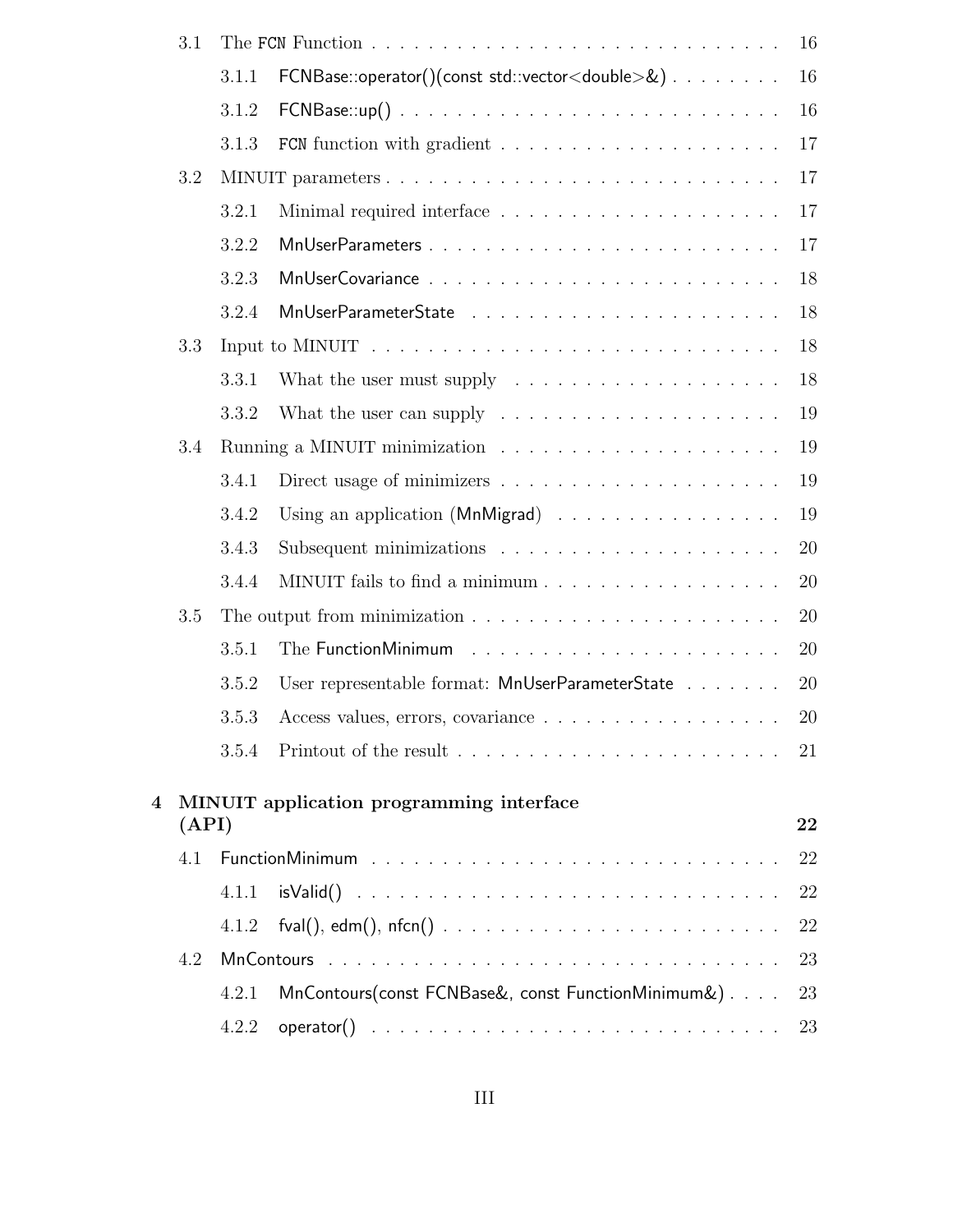|     | 4.2.3 |                                                                                                                               | 23 |
|-----|-------|-------------------------------------------------------------------------------------------------------------------------------|----|
| 4.3 |       |                                                                                                                               | 23 |
|     | 4.3.1 |                                                                                                                               | 23 |
|     | 4.3.2 |                                                                                                                               | 23 |
| 4.4 |       |                                                                                                                               | 24 |
|     | 4.4.1 | $MnHesse()$                                                                                                                   | 24 |
|     | 4.4.2 |                                                                                                                               | 24 |
| 4.5 |       |                                                                                                                               | 24 |
|     | 4.5.1 |                                                                                                                               | 24 |
|     | 4.5.2 |                                                                                                                               | 24 |
| 4.6 |       |                                                                                                                               | 24 |
|     | 4.6.1 | MnMigrad(const FCNBase&, const std::vector <double>&amp;,<br/>const std::vector<double>&amp;, unsigned int)</double></double> | 25 |
|     | 4.6.2 | MnMigrad(const FCNBase&, const MnUserParameters&,                                                                             | 25 |
|     | 4.6.3 | MnMigrad(const FCNBase&, const MnUserParameterState&,                                                                         | 25 |
|     | 4.6.4 |                                                                                                                               | 25 |
|     | 4.6.5 |                                                                                                                               | 25 |
|     | 4.6.6 |                                                                                                                               | 26 |
|     | 4.6.7 |                                                                                                                               | 26 |
| 4.7 |       |                                                                                                                               | 26 |
| 4.8 |       |                                                                                                                               | 26 |
|     | 4.8.1 | MnMinos(const FCNBase&, const FunctionMinimum&)                                                                               | 26 |
|     | 4.8.2 |                                                                                                                               | 26 |
|     | 4.8.3 | minos(unsigned int n, unsigned int maxcalls)                                                                                  | 27 |
|     | 4.8.4 |                                                                                                                               | 27 |
| 4.9 |       |                                                                                                                               | 27 |
|     | 4.9.1 | $MnPlot()$                                                                                                                    | 27 |
|     | 4.9.2 |                                                                                                                               | 27 |
|     |       |                                                                                                                               | 27 |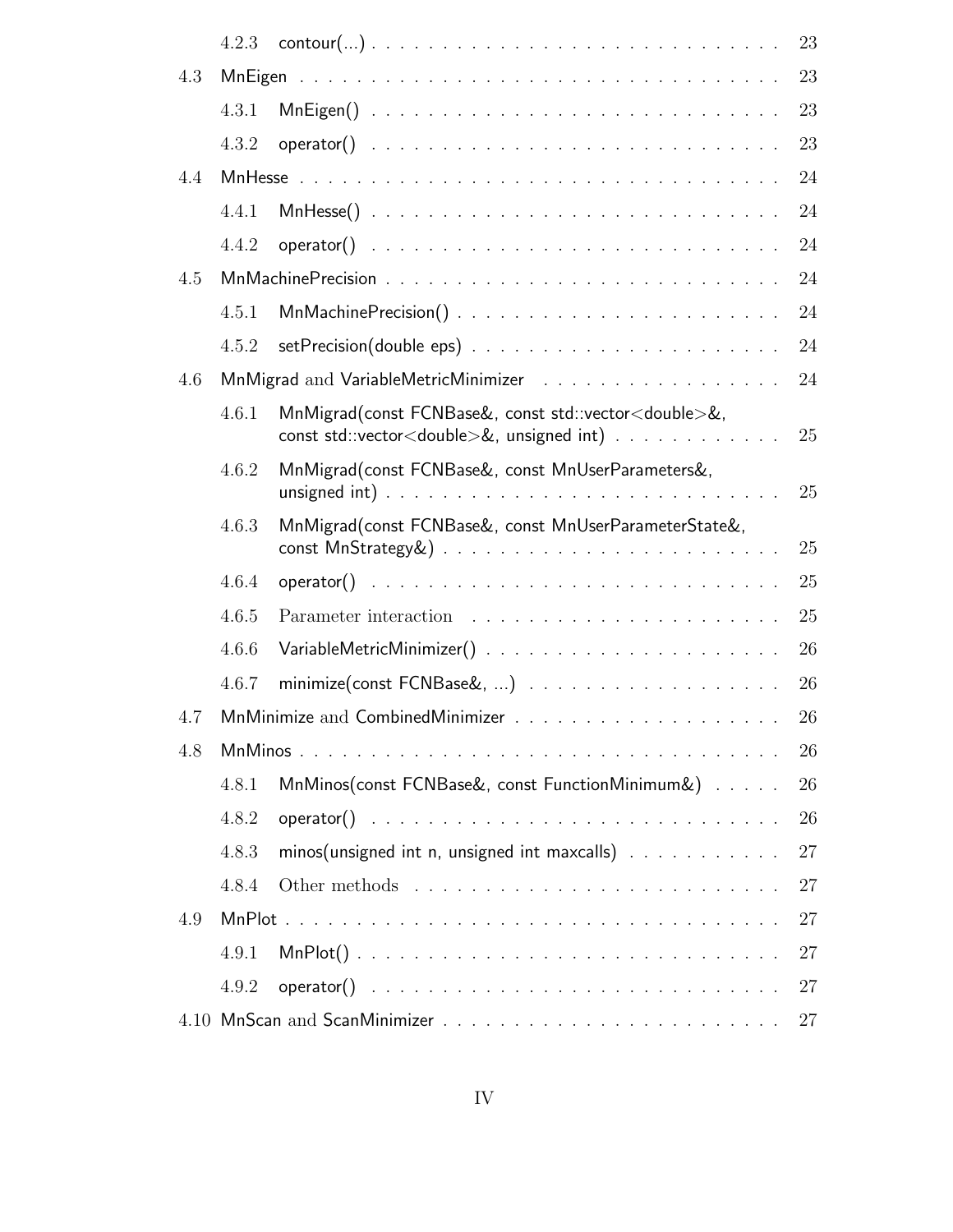|  | 4.10.1 scan(unsigned int par, unsigned int npoint, double low, double high)                                                           | 27 |
|--|---------------------------------------------------------------------------------------------------------------------------------------|----|
|  |                                                                                                                                       | 28 |
|  |                                                                                                                                       | 28 |
|  | 4.11.1 MnSimplex(const FCNBase&, const std::vector <double>&amp;,<br/>const std::vector<double>&amp;, unsigned int)</double></double> | 28 |
|  | 4.11.2 MnSimplex(const FCNBase&, const MnUserParameters&,                                                                             | 28 |
|  | 4.11.3 MnSimplex(const FCNBase&, const MnUserParameterState&,                                                                         | 28 |
|  |                                                                                                                                       | 29 |
|  |                                                                                                                                       | 29 |
|  | $4.11.6$ Simplex Minimizer() $\ldots \ldots \ldots \ldots \ldots \ldots \ldots \ldots$                                                | 29 |
|  |                                                                                                                                       | 29 |
|  |                                                                                                                                       | 29 |
|  |                                                                                                                                       | 29 |
|  |                                                                                                                                       | 29 |
|  | 4.12.3 setLowStrategy(), setMediumStrategy(), setHighStrategy()                                                                       | 30 |
|  |                                                                                                                                       | 30 |
|  |                                                                                                                                       | 30 |
|  | 4.13.1 MnUserCovariance(const std::vectorjdouble¿&, unsigned int)                                                                     | 30 |
|  | 4.13.2 MnUserCovariance(unsigned int)                                                                                                 | 30 |
|  | $4.13.3$ MnUserCovariance::operator()(unsigned int, unsigned int) $\dots$                                                             | 30 |
|  |                                                                                                                                       | 30 |
|  |                                                                                                                                       | 31 |
|  |                                                                                                                                       | 31 |
|  |                                                                                                                                       | 31 |
|  |                                                                                                                                       | 31 |
|  | $4.14.5$ release $() \cdot$                                                                                                           | 31 |
|  |                                                                                                                                       | 32 |
|  | $4.14.7$ setUpperLimit $() \ldots \ldots \ldots \ldots \ldots \ldots \ldots \ldots$                                                   | 32 |
|  |                                                                                                                                       | 32 |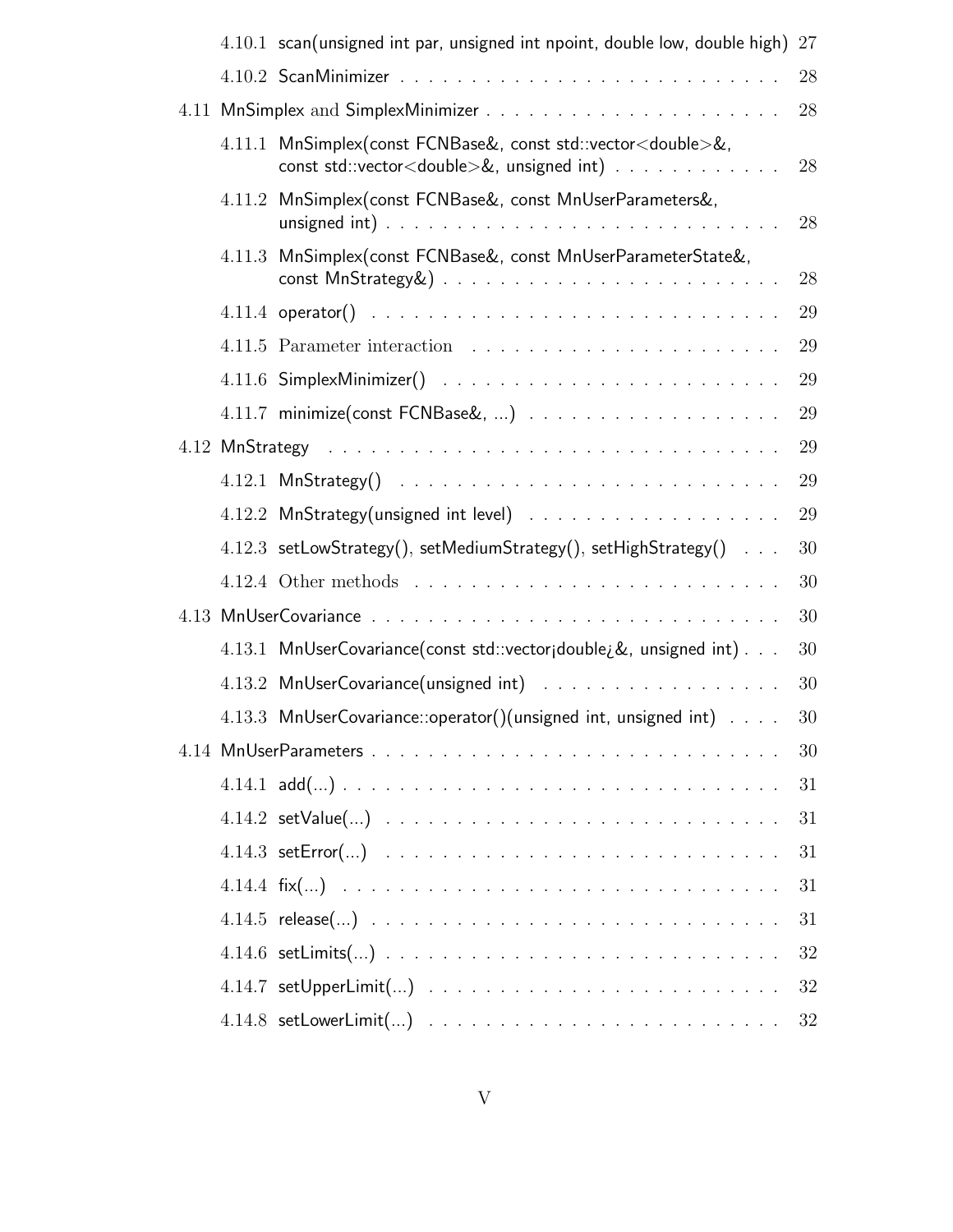|   |     |       | $4.14.9$ removeLimits $() \cdot$                                                                                                                                                                                              | 32     |
|---|-----|-------|-------------------------------------------------------------------------------------------------------------------------------------------------------------------------------------------------------------------------------|--------|
|   |     |       |                                                                                                                                                                                                                               | $32\,$ |
|   |     |       | $4.14.11$ error $() \cdot$                                                                                                                                                                                                    | 32     |
|   |     |       |                                                                                                                                                                                                                               | 32     |
|   |     |       |                                                                                                                                                                                                                               | 33     |
|   |     |       |                                                                                                                                                                                                                               | 33     |
|   |     |       | 4.15.1 MnUserParameterState(const std::vector <double>&amp;,</double>                                                                                                                                                         | 33     |
|   |     |       | 4.15.2 MnUserParameterState(const MnUserParameters&)                                                                                                                                                                          | 33     |
|   |     |       | 4.15.3 MnUserParameterState(const MnUserParameters&,                                                                                                                                                                          | 33     |
|   |     |       |                                                                                                                                                                                                                               | 33     |
|   |     |       | $4.15.5$ covariance() $\ldots \ldots \ldots \ldots \ldots \ldots \ldots \ldots \ldots$                                                                                                                                        | 33     |
|   |     |       |                                                                                                                                                                                                                               | 34     |
|   |     |       | 4.15.7 MnUserParameterState::isValid() and<br>MnUserParameterState::hasCovariance()                                                                                                                                           | 34     |
|   |     |       | 4.15.8 MnUserParameterState::fval(), MnUserParameterState::edm(),                                                                                                                                                             | 34     |
|   |     |       | $4.16$ MnPrint.h                                                                                                                                                                                                              | 34     |
|   |     |       | 4.16.1 operator<< (std::ostream&, const FunctionMinimum&)                                                                                                                                                                     | 34     |
|   |     |       | $4.16.2$ operator $<<$ (std::ostream&, const MnUserParameters&)                                                                                                                                                               | 34     |
|   |     |       | 4.16.3 operator<< (std::ostream&, const MnUserCovariance&)                                                                                                                                                                    | 34     |
|   |     |       | $4.16.4$ operator $<<$ (std::ostream&, const MnGlobalCorrelationCoeff&).                                                                                                                                                      | 35     |
|   |     |       | $4.16.5$ operator $<<$ (std::ostream&, const MnUserParameterState&)                                                                                                                                                           | 35     |
| 5 |     |       | How to get the right answer from MINUIT                                                                                                                                                                                       | 36     |
|   | 5.1 |       | Which minimizer to use recovered and the contract of the set of the set of the set of the set of the set of the set of the set of the set of the set of the set of the set of the set of the set of the set of the set of the | 36     |
|   |     | 5.1.1 |                                                                                                                                                                                                                               | 36     |
|   |     | 5.1.2 |                                                                                                                                                                                                                               | 36     |
|   |     | 5.1.3 |                                                                                                                                                                                                                               | 37     |
|   |     | 5.1.4 |                                                                                                                                                                                                                               | 37     |
|   | 5.2 |       |                                                                                                                                                                                                                               | 37     |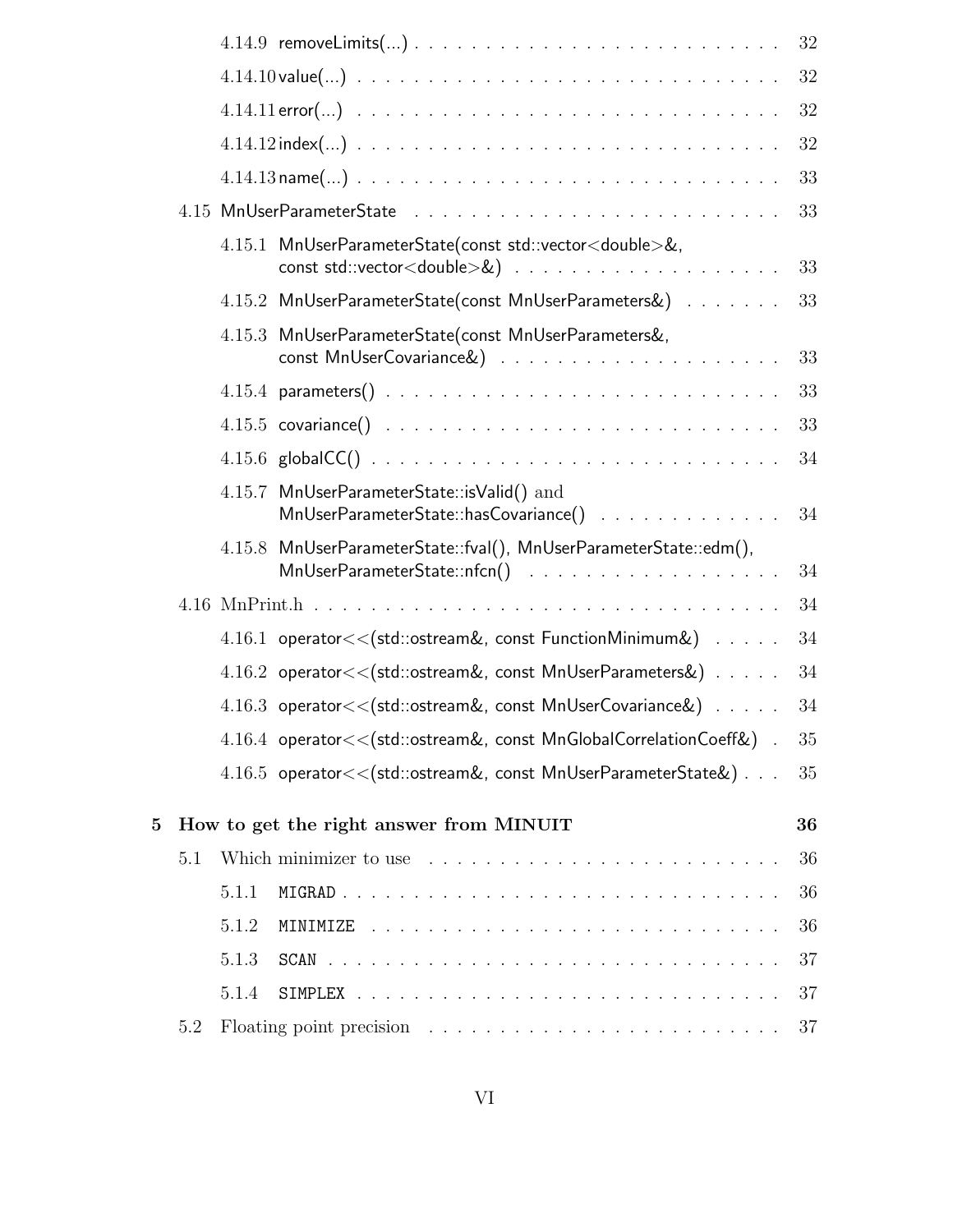|   | 5.3        |       |                                                  | 37 |
|---|------------|-------|--------------------------------------------------|----|
|   |            | 5.3.1 | Getting the Right Minimum with Limits            | 37 |
|   |            | 5.3.2 | Getting the right parameter errors with limits   | 38 |
|   | 5.4        |       |                                                  | 38 |
|   | 5.5        |       |                                                  | 39 |
|   |            | 5.5.1 |                                                  | 39 |
|   |            | 5.5.2 | The reliability of MINUIT error estimates        | 39 |
|   | 5.6        |       | Convergence in MIGRAD, and positive-definiteness | 40 |
|   | 5.7        |       |                                                  | 41 |
| 6 |            |       | A complete example                               | 43 |
|   | 6.1        |       |                                                  | 43 |
|   |            | 6.1.1 |                                                  | 43 |
|   |            | 6.1.2 |                                                  | 44 |
|   |            | 6.1.3 |                                                  | 45 |
|   | 6.2        |       |                                                  | 45 |
|   | References |       |                                                  | 52 |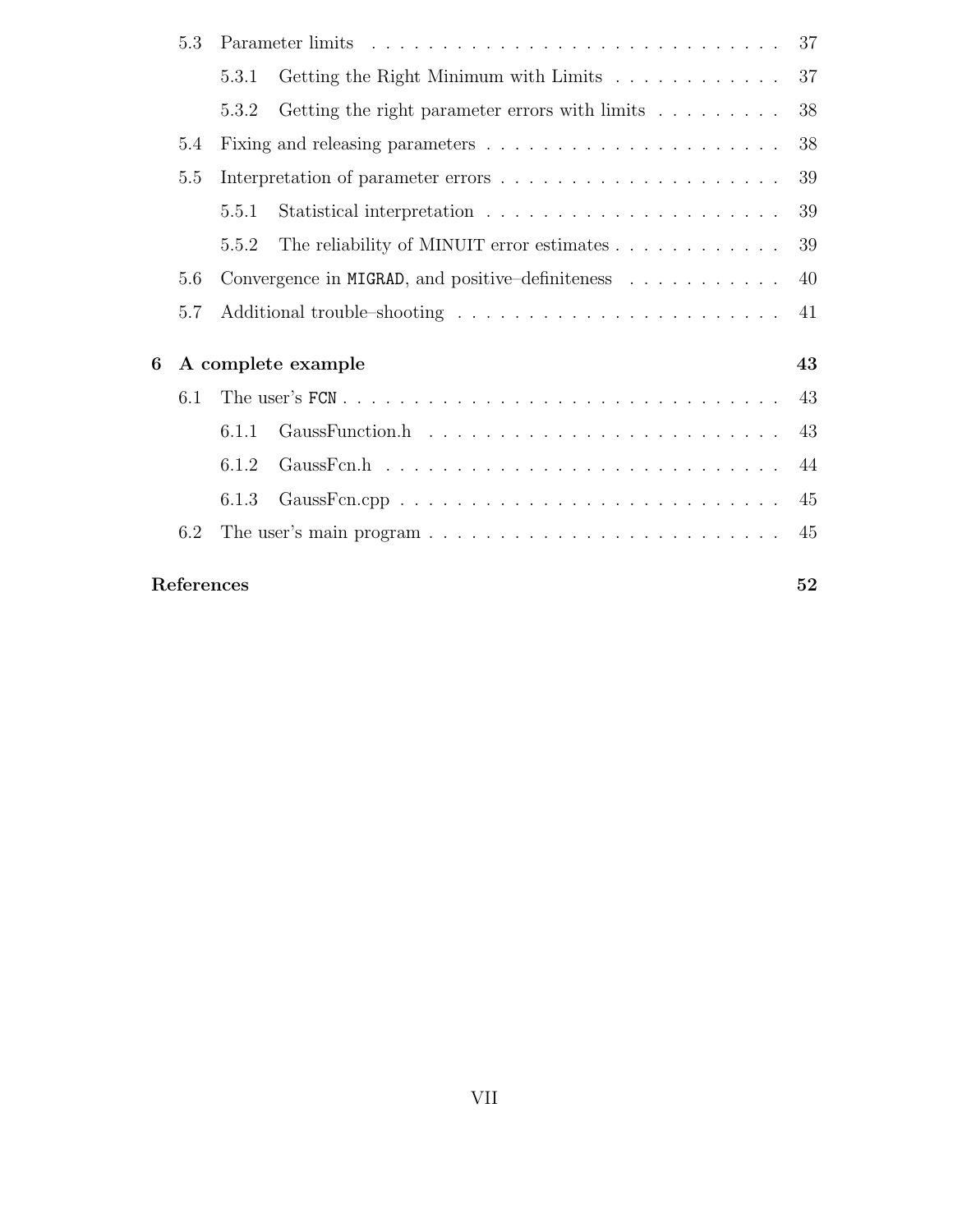# List of Figures

| 3.1 The base classe $FCNB$ as for the user's $FCN$ . 16                  |  |
|--------------------------------------------------------------------------|--|
| 3.2 The base classe FCNGradient Base for the user's FCN with gradient 17 |  |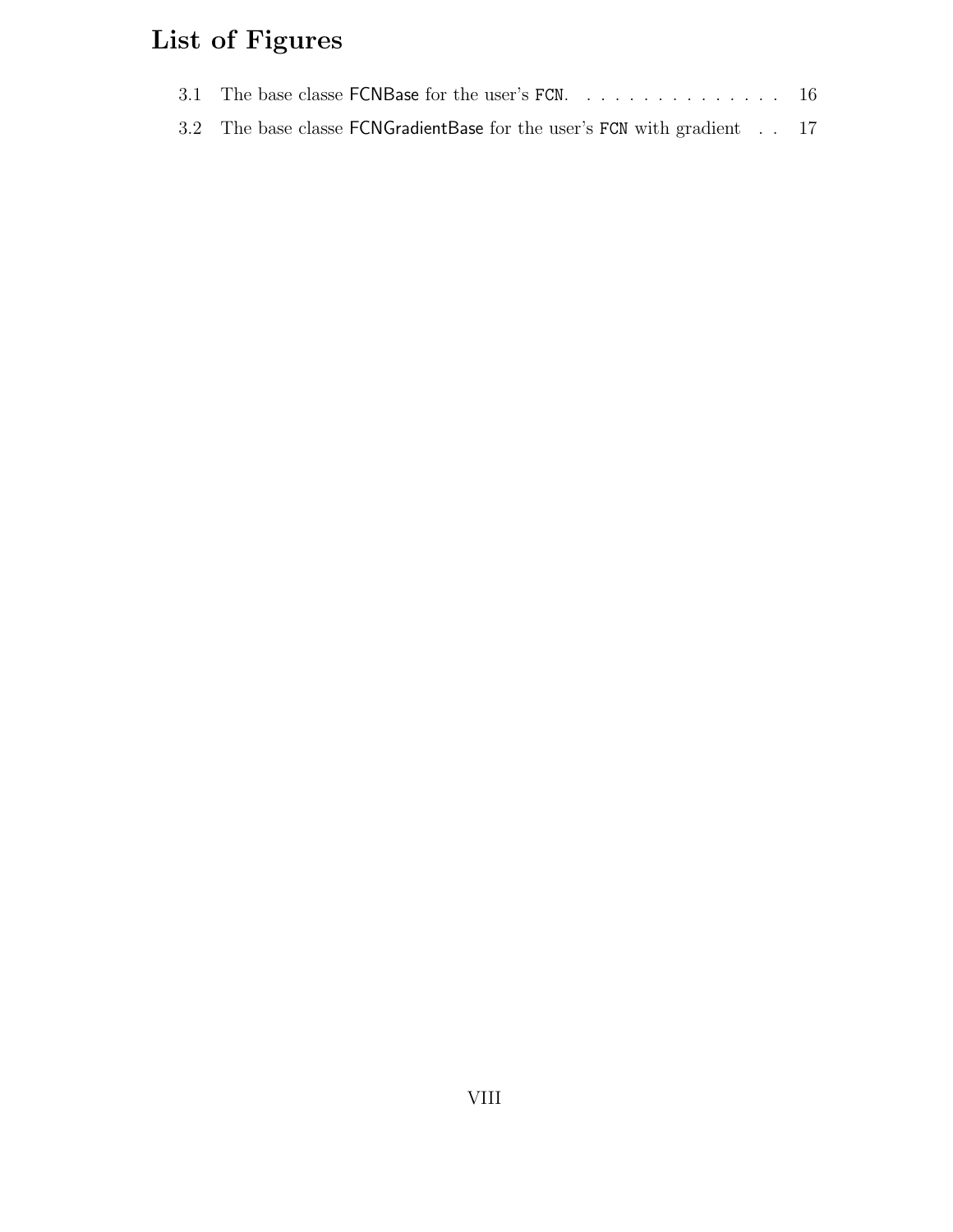# 1 Introduction: MINUIT basic concepts

## 1.1 The organization of MINUIT

The MINUIT package acts on a multiparameter *objective function* which is called — for historical reasons — the FCN function (see 3.1). This function is usually a chisquared or a log–likelihood, but it could also be a mathematical function. The FCN function needs to be written in  $C_{++}$  for which MINUIT defines the pure abstract base class FCNBase as interface. The user must define and implement the FCN function in a derived class from FCNBase. Sometimes this is done by an intermediate program such as HippoDraw[3], in which case MINUIT is being used under the control of such an intermediate program<sup>1</sup>. The value of the FCN function will in general depend on one or more variable parameters whose meaning is defined by the user (or by the intermediate program), but whose trial values are determined by MINUIT .

To take a simple example, suppose the problem is to fit a polynomial through a set of data points. Then the user would write a FCN which calculates the  $\chi^2$  between a polynomial and the data; the variable parameters of FCN would be the coefficients of the polynomials. Using objects for minimization from MINUIT , the user would request MINUIT to minimize the FCN with respect to the parameters, that is, find those values of the coefficients which give the lowest value of chisquare.

The user must therefore supply, in addition to the function to be analyzed, via a set or sequence of MINUIT applications the instructions which analysis is wanted. The instructions are coded in  $C_{++}$  in the calling program (main.cpp), which allows looping, conditional execution, and all the other possibilities of C++ , but not interactivity, since it must be compiled before execution.

## 1.2 Design aspects of MINUIT in C++

What MINUIT is:

- platform independent
- written in an object-oriented way using standard  $C++$
- independent of any external package

The maintainability should be guaranteed with the choice of a modern computer language. Choosing object-oriented technology MINUIT should profit from an increased flexibility and functionality and make it also extendable (recursivness, new algorithms, new functionality).

<sup>&</sup>lt;sup>1</sup>ROOT [4] uses its own  $C++$  version of the Fortran MINUIT when this manual was written. However an interface for this  $C++$  version exists and the library can be loaded dynamically on demand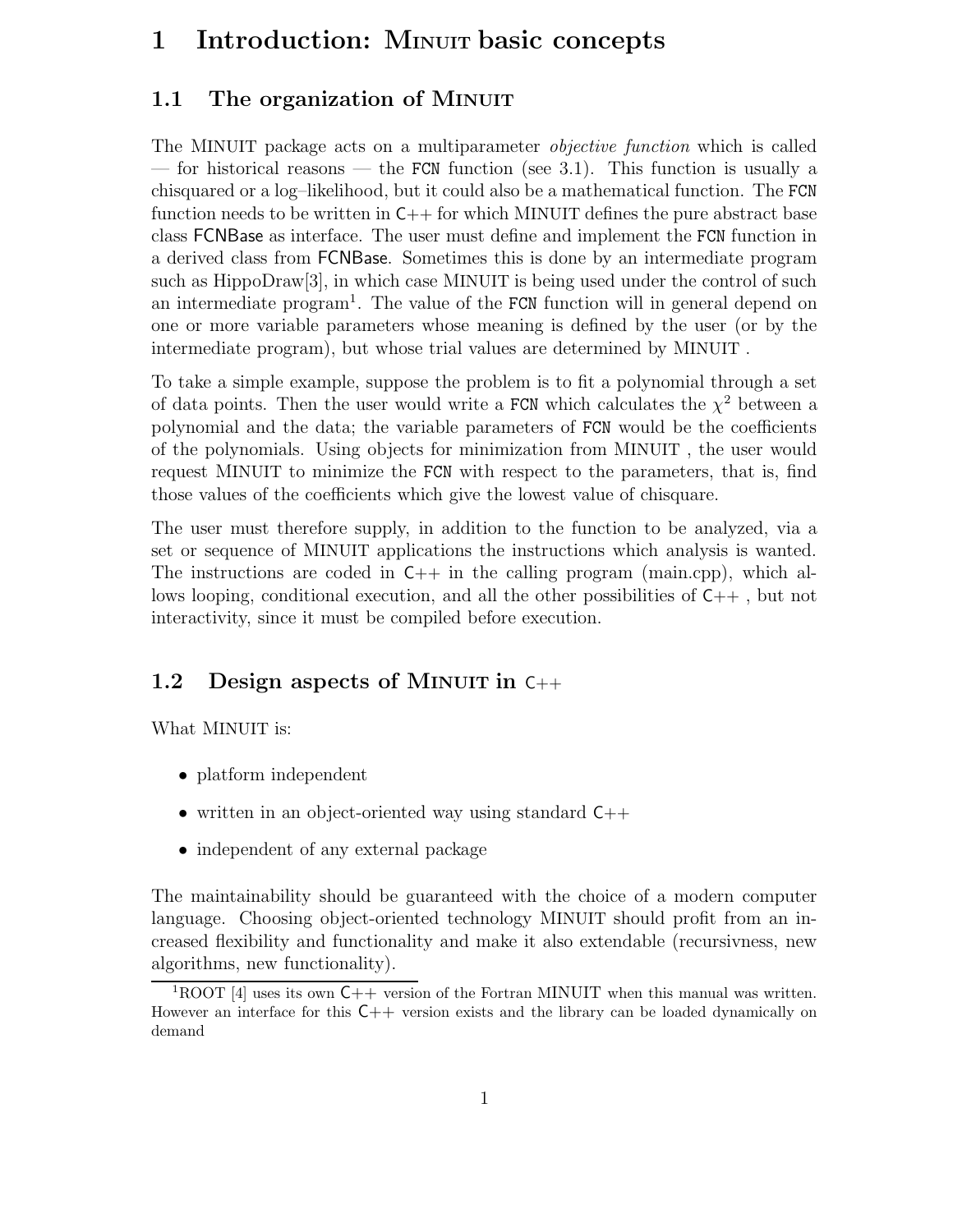What MINUIT does not:

- histogramming
- data handling
- graphics

MINUIT is kept as a low-level package with optimal performance.

The main usages of MINUIT are

- from a user's program (such as int main()...)
- from a graphical data analysis tool such as HippoDraw<sup>[3]</sup>

The most important goals of MINUIT in C++ are

- its numerical accuracy (equivalent to its Fortran version)
- its computational performance (equivalent to its Fortran version)

For the design of the application programming interface (API) of MINUIT a two-way strategy was imposed:

- a minimal required interface with minimum interaction with MINUIT objects and with appropriate usage of the standard  $C_{++}$  library (STL): the user's implementation of the FCNBase class, initial parameter values and uncertainties are provided by the to MINUIT user via std::vectors.
- a rich interface which provides the user with more functionality such as interaction with parameters.

The core of the minimization functionality and related tools (the kernel of MINUIT ) should be clearly separated from the user, who is interfacing via defined user interfaces (the API).

## 1.3 Internal and external parameters

Each of the parameters to the FCN is defined by the user as belonging to one of the following types:

• Freely variable: allowed to take on any value.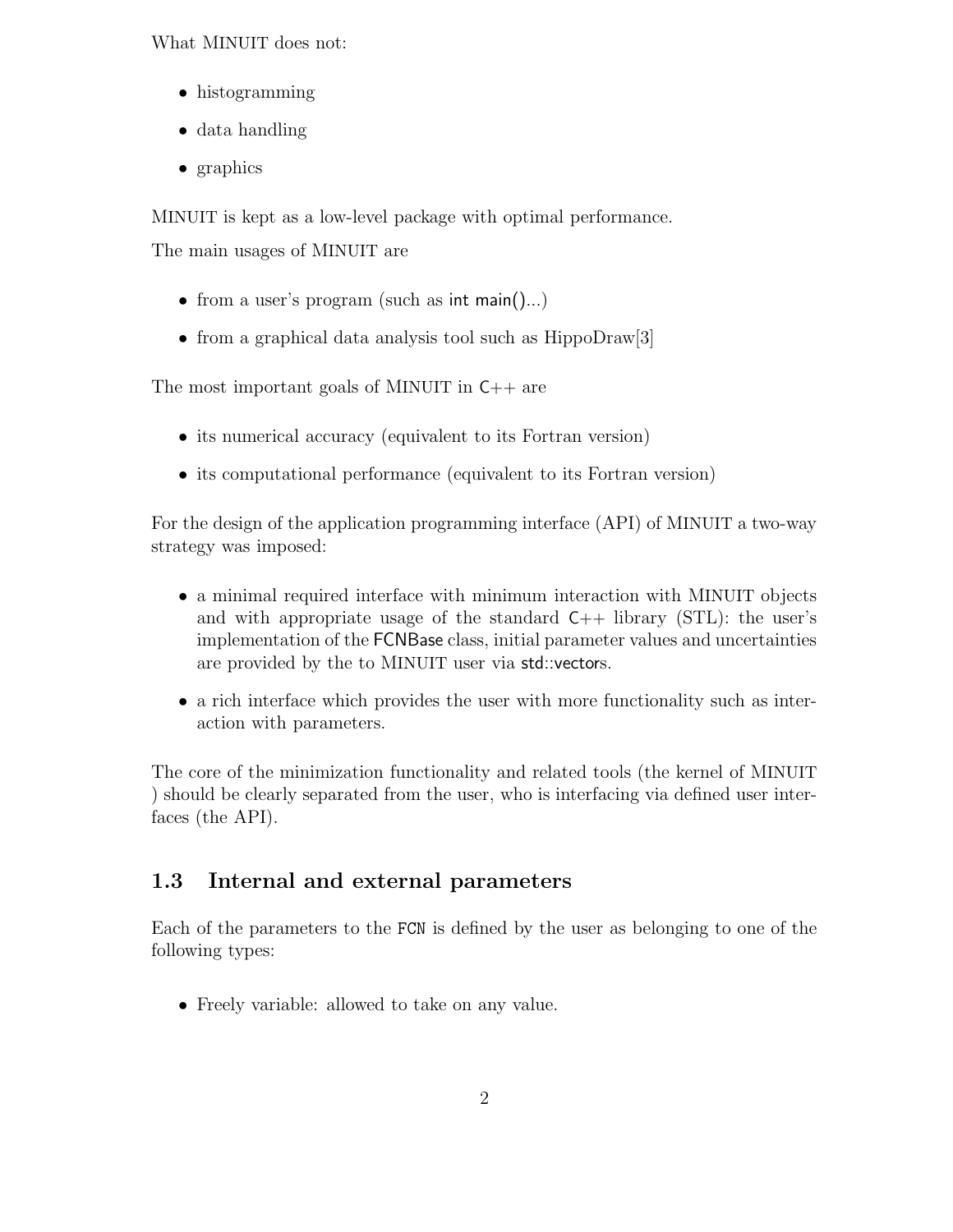- Variable with double sided limits: allowed to vary only between two limits specified by the user.
- Variable with single sided limits: allowed to vary only between one upper or one lower limit specified by the user and unlimited to the other side.
- Fixed: originally defined as variable, but now taking on only the value the parameter had at the moment it was fixed, or a value later assigned by the user.
- Constant: taking on only one value as specified by the user.

When using the minimal required interface, all variable parameters are free and unbound.

The user, in his FCN, must of course be able to "see" all types of defined parameters, and he therefore has access to what we call the *external parameter list*, that is, the parameters as he defined them. On the other hand, the internal MINUIT minimizing routines only want to "see" variable parameters without limits, and so they have access only to the internal parameter list which is created from the external list by the following transformation:

- Squeeze out all parameters that are not variable.
- Transform all variable parameters with limits, so that the transformed parameter can vary without limits. (See the next section for details concerning this transformation.) Because this transformation is non-linear, it is recommended to avoid putting limits on parameters where they are not needed.

As an example, suppose that the user has defined the following parameters:

- Parameter 0, constant.
- Parameter 1, freely variable.
- Parameter 2, variable with limits.
- Parameter 3, constant.
- Parameter 4, freely variable.

Then the internal parameter list would be as follows:

- Internal parameter  $0 =$  external parameter 1.
- Internal parameter  $1 =$  external parameter 2, transformed appropriately.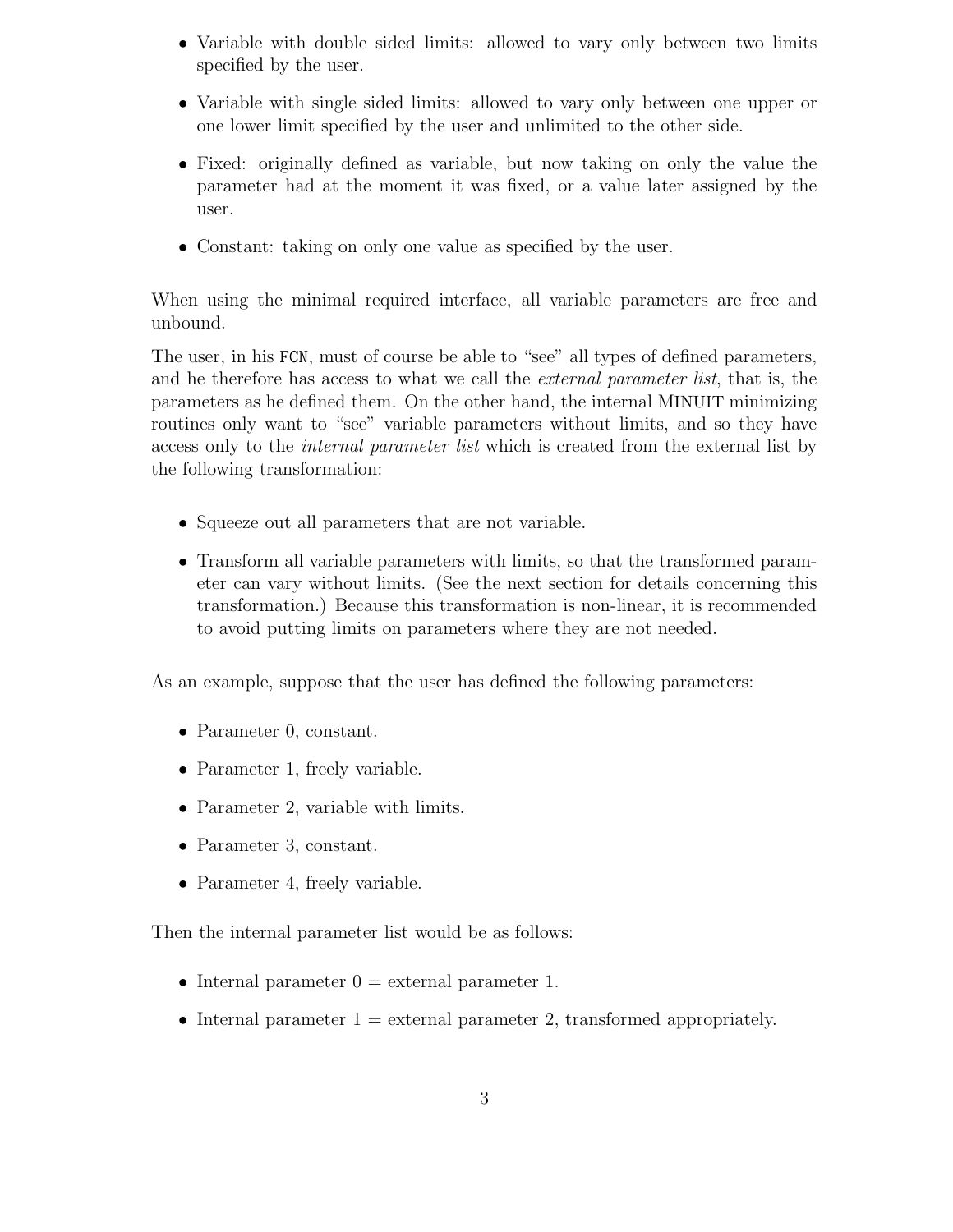• Internal parameter  $2 =$  external parameter 4.

In the above example, MINUIT considers that the number of external parameters is 5, and the number of internal parameters is 3. This is the number which determines, for example, the size of the error matrix of the parameters, since only variable parameters have errors.

An important feature of MINUIT is that parameters are allowed to change types during the MINUIT minimization and analysis of a FCN function. Several applications in MINUIT have methods available to make variable parameters fixed and vice-versa; to impose, change, or remove limits from variable parameters; and even to define completely new parameters at any time during a run. In addition, some MINUIT applications (notably the MINOS error analysis) cause one or more variable parameters to be temporarily fixed during the calculation. Therefore, the correspondence between external and internal parameter lists is in general a dynamic one, and the number of internal parameters is not necessarily constant.

For more details about parameter interaction see 4.14.

#### 1.3.1 The transformation for parameters with limits

For variable parameters with double sided limits  $a$  (lower) and  $b$  (upper), MINUIT uses the following transformation:

$$
P_{\text{int}} = \arcsin\left(2\,\frac{P_{\text{ext}} - a}{b - a} - 1\right) \tag{1.1}
$$

$$
P_{\text{ext}} = a + \frac{b - a}{2} (\sin P_{\text{int}} + 1)
$$
 (1.2)

so that the internal value  $P_{\text{int}}$  can take on any value, while the external value  $P_{\text{ext}}$ can take on values only between the lower limit  $a$  and the upper limit  $b$ . Since the transformation is necessarily non-linear, it would transform a nice linear problem into a nasty non-linear one, which is the reason why limits should be avoided if not necessary. In addition, the transformation does require some computer time, so it slows down the computation a little bit, and more importantly, it introduces additional numerical inaccuracy into the problem in addition to what is introduced in the numerical calculation of the FCN value. The effects of non-linearity and numerical roundoff both become more important as the external value gets closer to one of the limits (expressed as the distance to nearest limit divided by distance between limits). The user must therefore be aware of the fact that, for example, if he puts limits of  $(0, 10^{10})$  on a parameter, then the values 0.0 and 1.0 will be indistinguishable to the accuracy of most machines.

For this purpose single sided limits on parameters are provided by MINUIT , with their transformation being: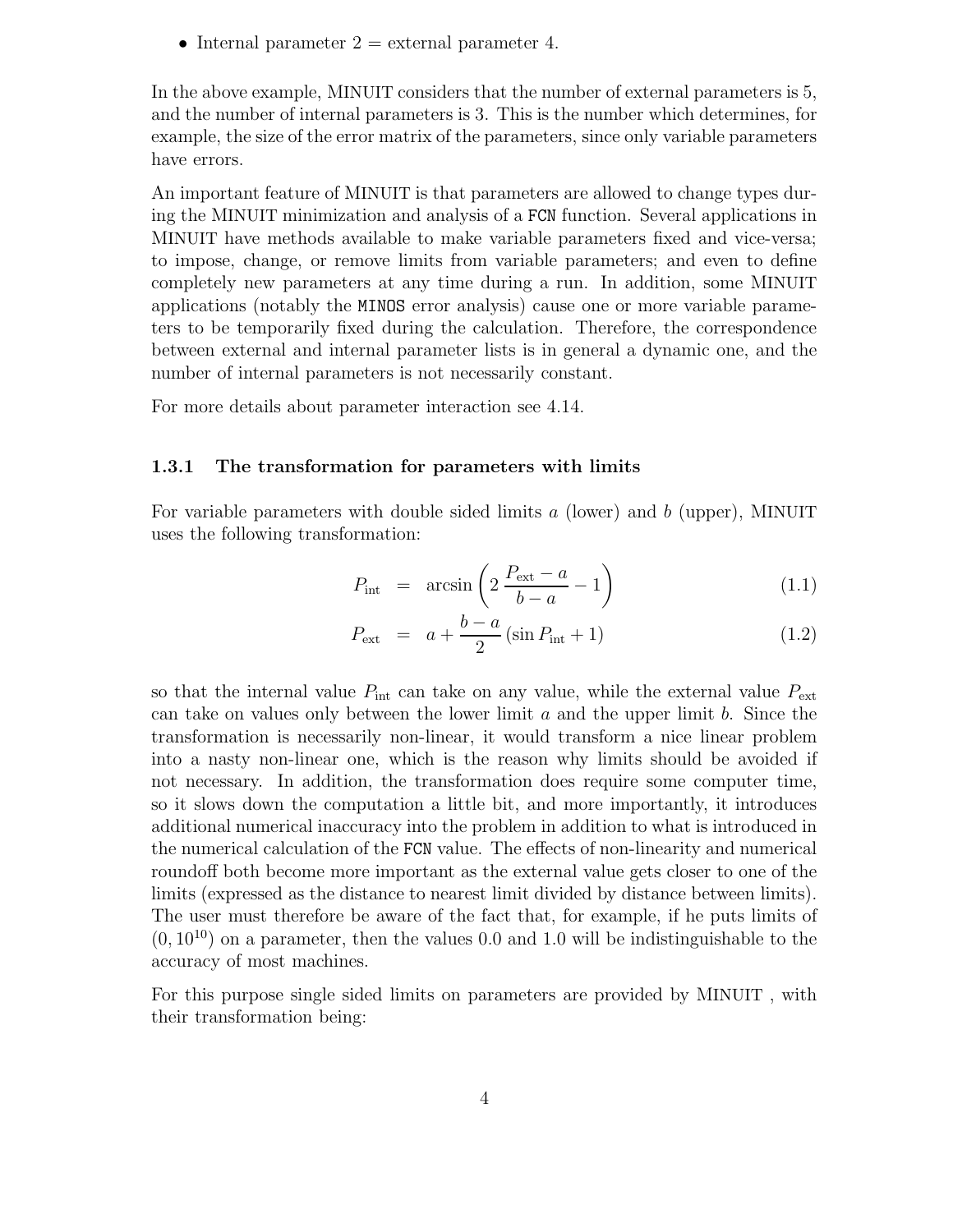Lower bound a:

$$
P_{\text{int}} = \pm \sqrt{(P_{\text{ext}} - a + 1)^2 - 1} \tag{1.3}
$$

$$
P_{\text{ext}} = a - 1 + \sqrt{P_{\text{int}}^2 + 1} \tag{1.4}
$$

Upper bound b:

$$
P_{\text{int}} = \pm \sqrt{(b - P_{\text{ext}} + 1)^2 - 1} \tag{1.5}
$$

$$
P_{\text{ext}} = b + 1 - \sqrt{P_{\text{int}}^2 + 1} \tag{1.6}
$$

The transformation of course also affects the parameter error matrix, so MINUIT does a transformation of the error matrix (and the "parabolic" parameter errors) when there are parameter limits. Users should however realize that the transformation is only a linear approximation, and that it cannot give a meaningful result if one or more parameters is very close to a limit, where  $\partial P_{\text{ext}}/\partial P_{\text{int}} \approx 0$ . Therefore, it is recommended that:

- Limits on variable parameters should be used only when needed in order to prevent the parameter from taking on unphysical values.
- When a satisfactory minimum has been found using limits, the limits should then be removed if possible, in order to perform or re-perform the error analysis without limits.

Further discussion of the effects of parameter limits may be found in the last chapter.

## 1.4 MINUIT strategy

At many places in the analysis of the FCN (the user provided function), MINUIT must decide whether to be "safe" and waste a few function calls in order to know where it is, or to be "fast" and attempt to get the requested results with the fewest possible calls at a certain risk of not obtaining the precision desired by the user. In order to allow the user to influence these decisions, there is a MINUIT class MnStrategy (see 4.12) which the user can use to put different settings. In the current release, this MnStrategy can be instantiated with three different minimization quality levels for low (0), medium (1) and high (2) quality. Default settings for iteration cycles and tolerances are initialized then. The default setting is set for medium quality. Value 0 (low) indicates to MINUIT that it should economize function calls; it is intended for cases where there are many variable parameters and/or the function takes a long time to calculate and/or the user is not interested in very precise values for parameter errors. On the other hand, value 2 (high) indicates that MINUIT is allowed to waste function calls in order to be sure that all values are precise; it is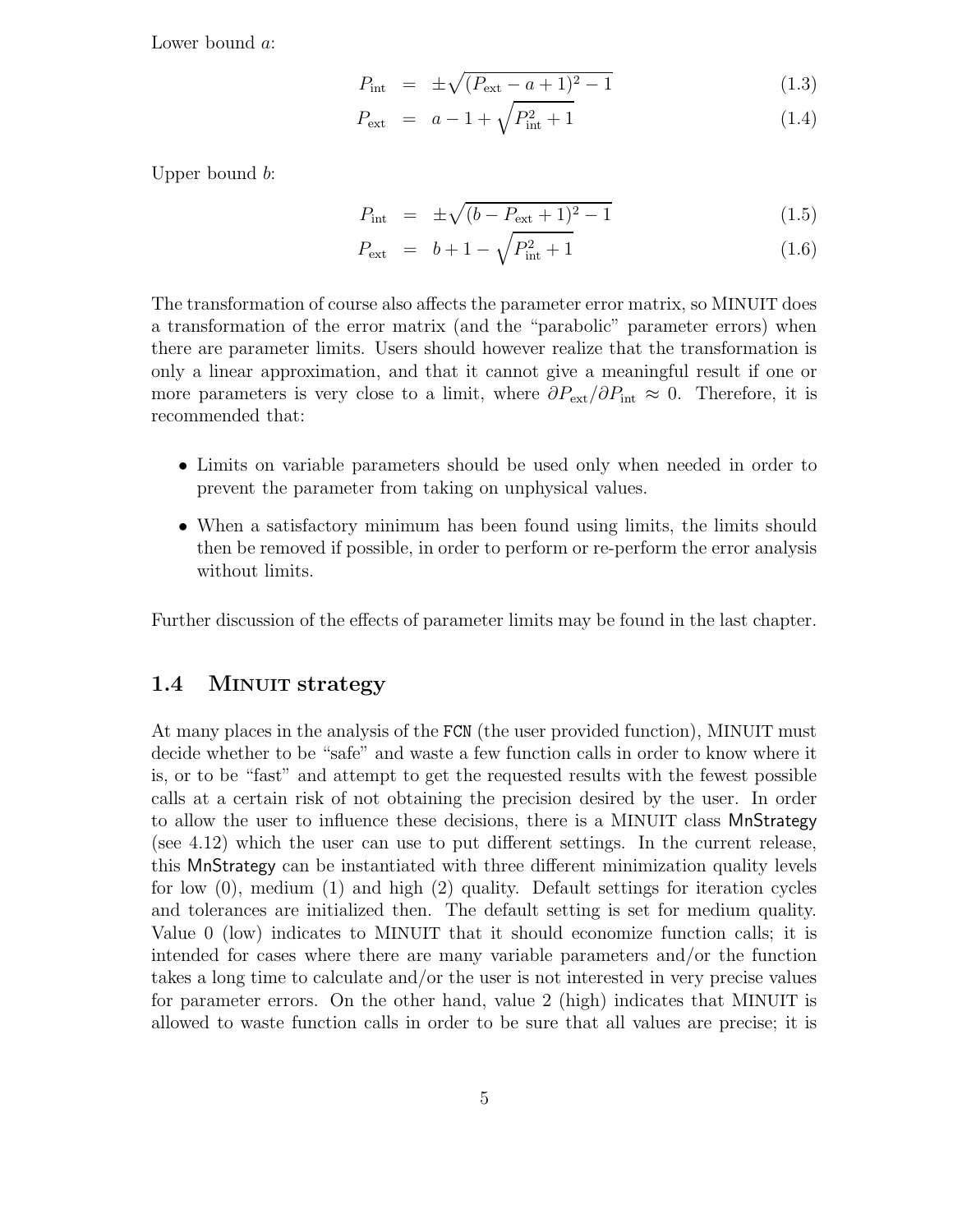intended for cases where the function is evaluated in a relatively short time and/or where the parameter errors must be calculated reliably. In addition all constants set in MnStrategy can be changed individually by the user, e.g. the number of iteration cycles in the numerical gradient.

## 1.5 Parameter errors

MINUIT is usually used to find the "best" values of a set of parameters, where "best" is defined as those values which minimize a given function, FCN. The width of the function minimum, or more generally, the shape of the function in some neighbourhood of the minimum, gives information about the uncertainty in the best parameter values, often called by physicists the parameter errors. An important feature of MINUIT is that it offers several tools to analyze the parameter errors.

#### 1.5.1 FCN normalization and the error definition

Whatever method is used to calculate the parameter errors, they will depend on the overall (multiplicative) normalization of FCN, in the sense that if the value of FCN is everywhere multiplied by a constant  $\beta$ , then the errors will be decreased by a factor  $\sqrt{\beta}$ . Additive constants do not change the parameter errors, but may imply a different goodness-of-fit confidence level.

Assuming that the user knows what the normalization of his FCN means, and also that he is interested in parameter errors, the user can change the error definition which allows him to define what he means by one "error", in terms of the change in the FCN value which should be caused by changing one parameter by one "error". If the FCN is the usual chisquare function (defined below) and if the user wants the usual one-standard-deviation errors, then the error definition (return value of the FCNBase::up() method, see 3.1.2) should be 1.0. If the FCN is a negative-log-likelihood function, then the one-standard-deviation value for **FCNBase**::up() to return is 0.5. If the FCN is a chisquare, but the user wants two-standard-deviation errors, then FCNBase:: $up()$  should return = 4.0, etc.

Note that in the usual case where MINUIT is being used to perform a fit to some experimental data, the parameter errors will be proportional to the uncertainty in the data, and therefore meaningful parameter errors cannot be obtained unless the measurement errors of the data are known. In the common case of a least-squares fit, FCN is usually defined as a chisquare:

$$
\chi^2(\alpha) = \sum_{i=1}^n \left(\frac{f(x_i, \alpha) - m_i}{\sigma_i^2}\right)^2 \tag{1.7}
$$

where  $\alpha$  is the vector of free parameters being fitted, and the  $\sigma_i$  are the uncertainties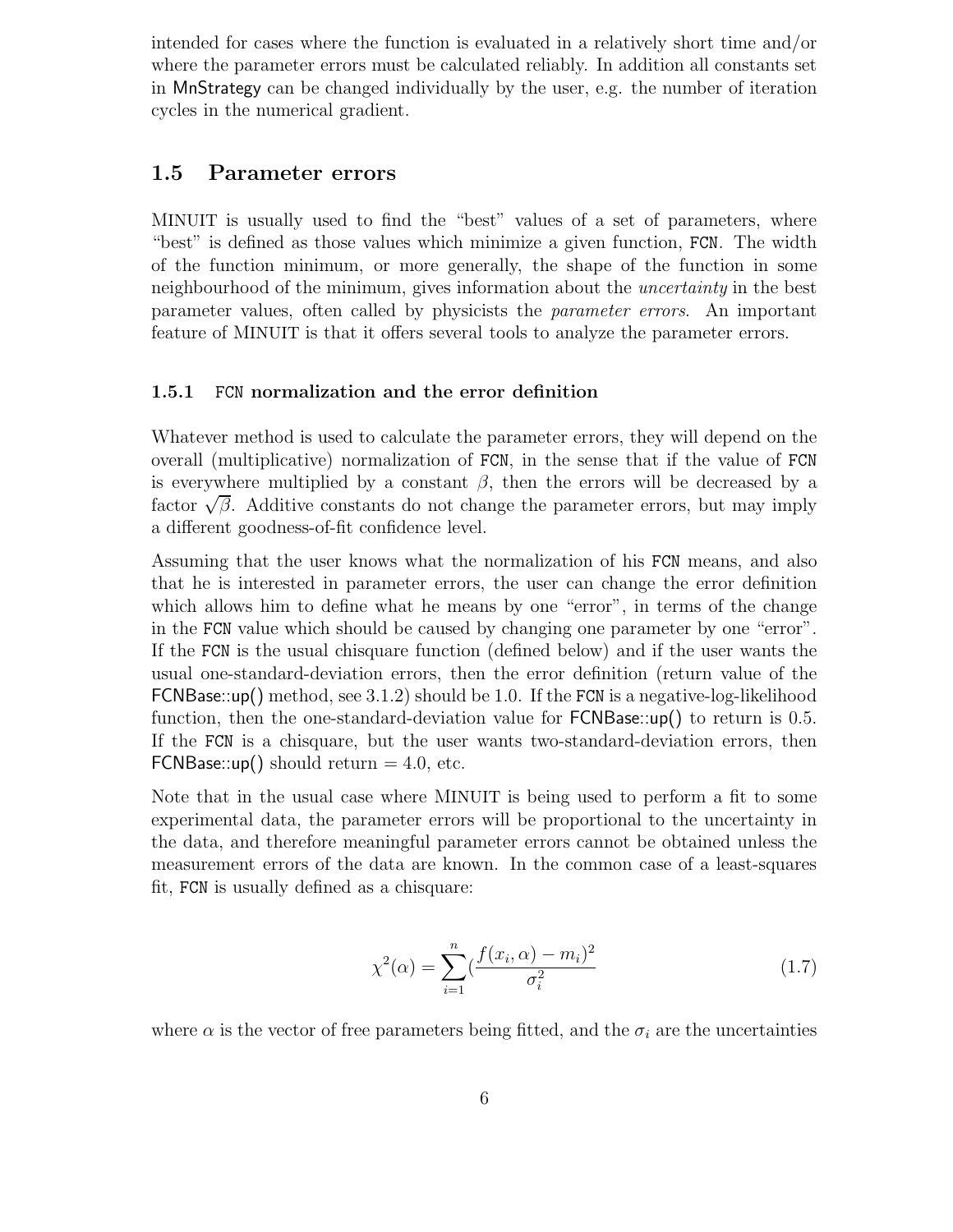in the individual measurements  $m_i$ . If these uncertainties are not known, and are simply left out of the calculation, then the fit may still have meaning, but not the quantitative values of the resulting parameter errors. (Only the relative errors of different parameters with respect to each other may be meaningful.)

If the  $\sigma_i$  are all overestimated by a factor  $\beta$ , then the resulting parameter errors from the fit will be overestimated by the same factor  $\beta$ .

#### 1.5.2 The error matrix

The MINUIT processors MIGRAD (MnMigrad, see 4.6) and HESSE (MnHesse, see 4.4) (normally) produce an error matrix. This matrix is twice the inverse of the matrix of second derivatives of the FCN, transformed if necessary into external coordinate space<sup>2</sup>, and multiplied by FCNBase::up(). Therefore, errors based on the MINUIT error matrix take account of all the parameter correlations, but not the non-linearities. That is, from the error matrix alone, two-standard-deviation errors are always exactly twice as big as one-standard-deviation errors.

When the error matrix has been calculated (for example by the successful execution of MIGRAD (MnMigrad::operator(), see  $4.6.4$ ) or HESSE (MnHesse::operator())) then the parameter errors printed by MINUIT are the square roots of the diagonal elements of this matrix. The covariance or the correlations can be printed and shown via std::cout as the ostream operator operator<< is overloaded. The eigenvalues of the error matrix can be calculated using MnEigen, which should all be positive if the matrix is positive-definite (see below on MIGRAD and positive-definiteness).

The effect of correlations on the individual parameter errors can be seen as follows. When parameter **n** is fixed (e.g. via the method  $MnMigrad::fix(n)$ ), MINUIT inverts the error matrix, removes the row and column corresponding to parameter n, and re-inverts the result. The effect on the errors of the other parameters will in general be to make them smaller, since the component due to the uncertainty in parameter n has now been removed. (In the limit that a given parameter is uncorrelated with parameter **n**, its error will not change when parameter **n** is fixed.) However the procedure is not reversible, since MINUIT forgets the original error matrix, so if parameter **n** is then released (e.g. via the method **MnMigrad**::release(n)), the error matrix is considered as unknown and has to be recalculated with appropriate commands.

<sup>&</sup>lt;sup>2</sup>The *internal error matrix* maintained by MINUIT is transformed for the user into external coordinates, but the numbering of rows and columns is of course still according to internal parameter numbering, since one does not want rows and columns corresponding to parameters which are not variable. The transformation therefore affects only parameters with limits; if there are no limits, internal and external error matrices are the same.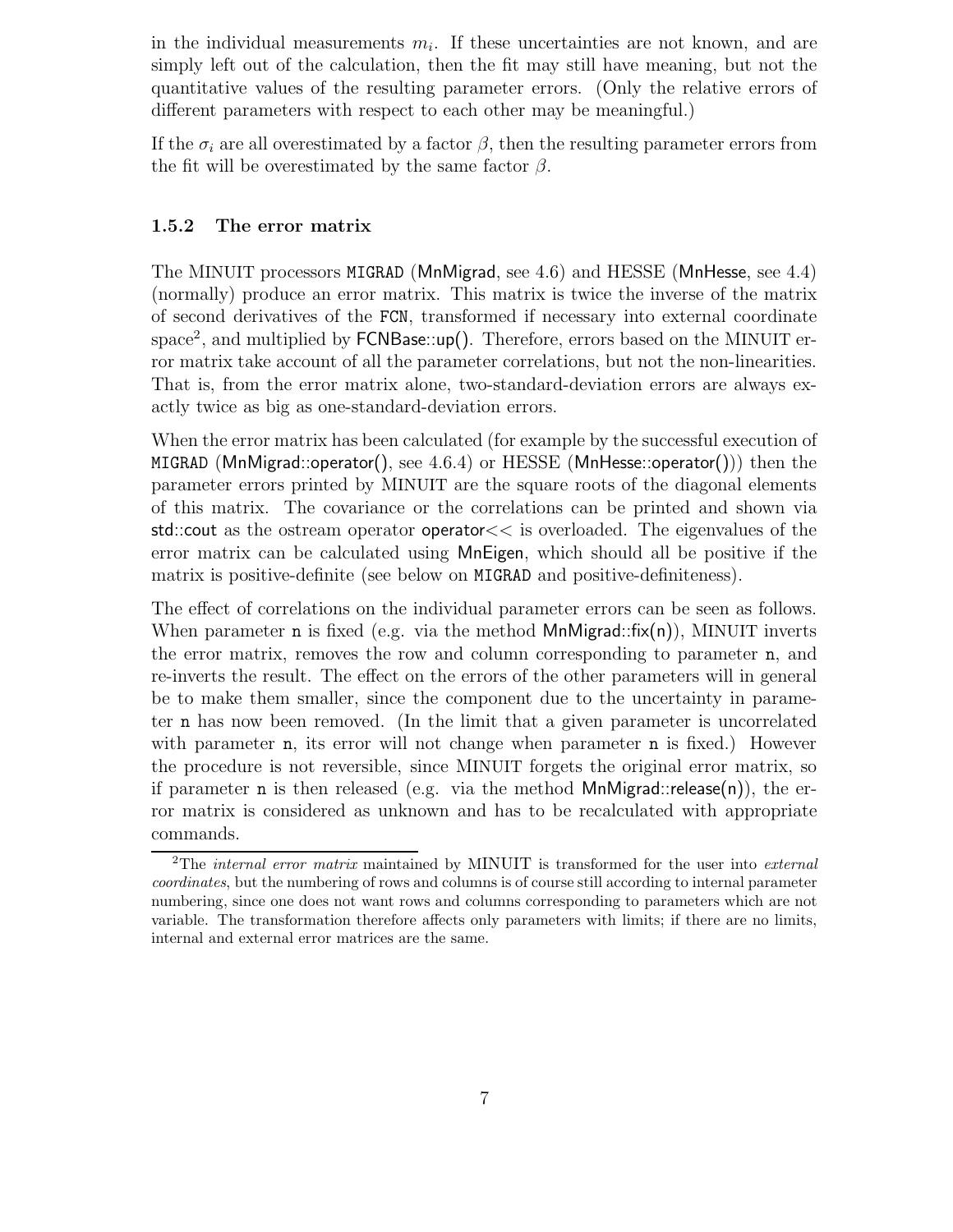#### 1.5.3 MINOS errors

The MINUIT processor MINOS (MnMinos, see 4.8) was probably the first, and may still be the only, generally available program to calculate parameter errors taking into account both parameter correlations and non-linearities. The MINOS error intervals are in general assymmetric, and may be expensive to calculate, especially if there are a lot of free parameters and the problem is very non-linear.

MINOS can only operate after a good minimum has already been found, and the error matrix has been calculated, so the MINOS error analysis will normally follow a MIGRAD minimization. The MINOS error for a given parameter is defined as the change in the value of that parameter which causes  $F'$  to increase by the amount  $FCNB$ ase::up(), where  $F'$  is the minimum of FCN with respect to all *other* free parameters, and FCNBase::up() is the return value of the error definition specified by the user (default  $= 1.$ ).

The algorithm for finding the positive and negative MINOS errors for parameter n consists of varying parameter n, each time minimizing FCN with respect to all the other npar - 1 variable parameters, to find numerically the two values of parameter n for which the minimum of FCN takes on the values  $F_{\min} + \text{up}$ , where  $F_{\min}$  is the minimum of FCN with respect to all npar parameters. In order to make the procedure as fast as possible, MINOS uses the error matrix to predict the values of all parameters at the various sub-minima which it will have to find in the course of the calculation, and in the limit that the problem is nearly linear, the predictions of MINOS will be nearly exact, requiring very few iterations. On the other hand, when the problem is very non-linear (i.e., FCN is far from a quadratic function of its parameters), is precisely the situation when MINOS is needed in order to indicate the correct parameter errors.

#### 1.5.4 CONTOURS plotting

MINUIT offers a procedure for finding FCN CONTOURS (provided via the class MnContours, see  $4.2$ ).

The contour calculated by MnContours::operator() is dynamic, in the sense that it represents the minimum of FCN with respect to all the other npar - 2 parameters (if any). In statistical terms, this means that MnContours takes account of the correlations between the two parameters being plotted, and all the other variable parameters, using a procedure analogous to that of MINOS. (If this feature is not wanted, then the other parameters must be fixed before calling CONTOURS.) MnContours provides the actual coordinates of the points around the contour, suitable for plotting with a graphics routine or by hand (using MnPlot, see 4.9). The points are given in counter-clockwise order around the contour. Only one contour is calculated per command, and the level is  $F_{\text{min}} + \text{up}$ . where up is the return value of FCNBase::up() specified by the user (usually 1.0 by default). The number of points to be calculated is chosen by the user (default is 20). As a by-product, CONTOURS provides the MINOS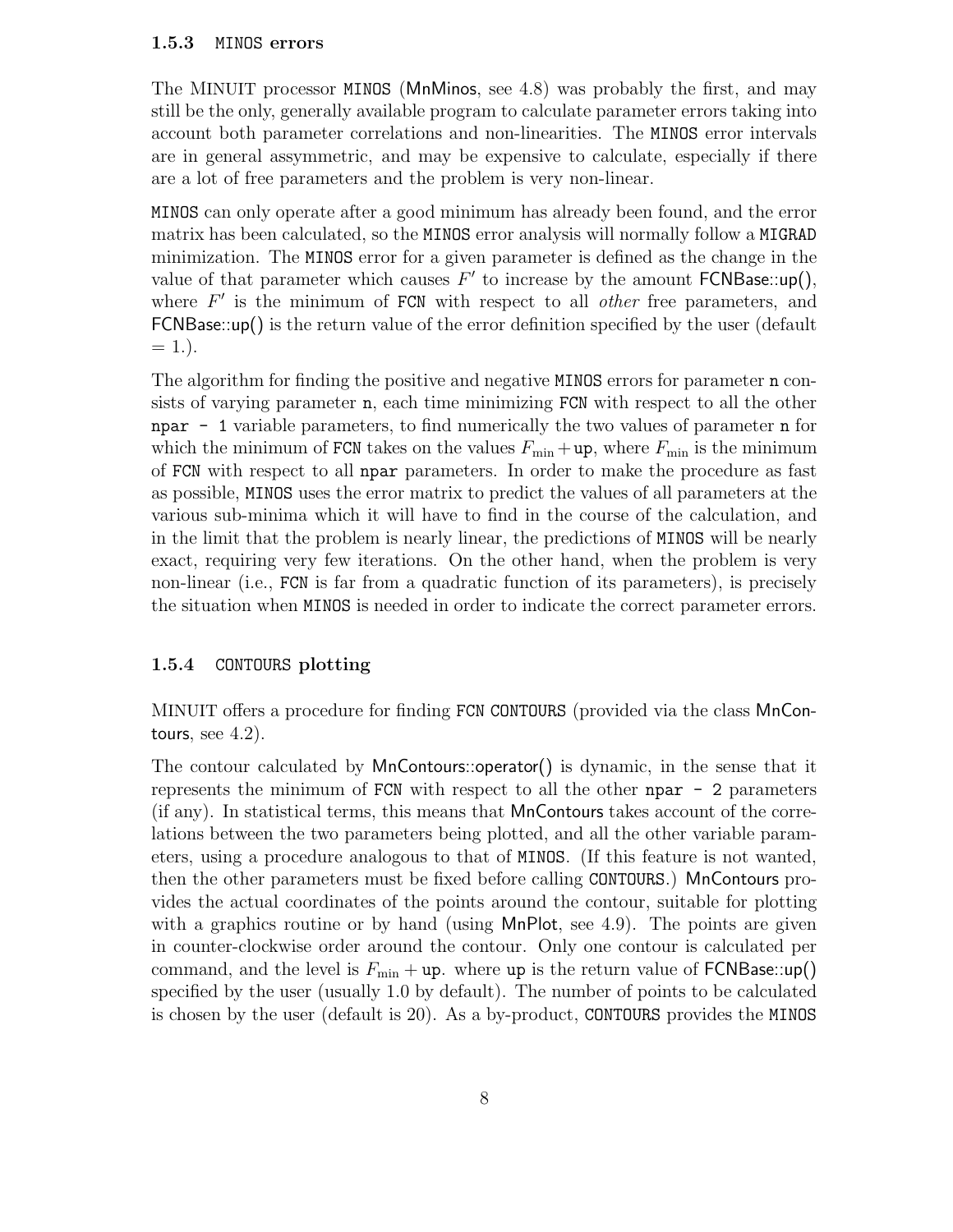errors of the two parameters in question, since these are just the extreme points of the contour (use the MnContours::contour(...) method in order to get the points of the contour and the ones of the MINOS errors). MnContours::operator() returns a std::vector<std::pair<double,double>> of (x,y) points. Using MnPlot::operator() will generate a text graphics plot in the terminal.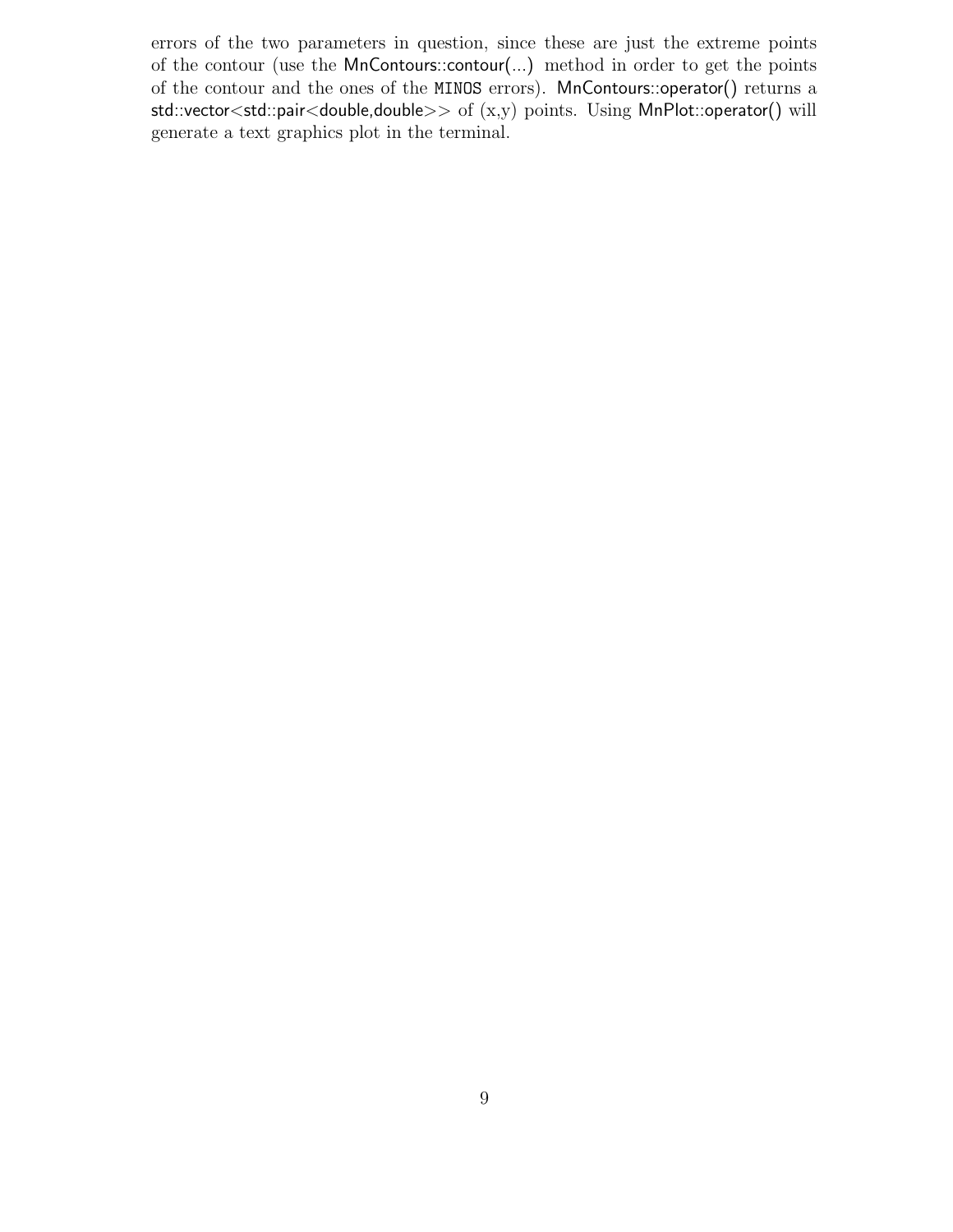# 2 MINUIT installation

## 2.1 MINUIT releases

To follow the current release process the user is referred to the MINUIT homepage [2].

MINUIT was re–implemented in  $C_{++}$  from 2002–2004, but the functionality is largely compatible with the one of the Fortran-77 version. The usage is different in the sense that the re–write from Fortran-77 to  $C_{++}$  was done by its signification and not literally (with minor exceptions). Applications such as MIGRAD have a corresponding  $C_{++}$ class MnMigrad, Fortran-77 MINUIT "commands" became classes or methods of classes according to their purpose. Users familiar with the Fortran-77 version of MINUIT , who have not yet used releases from the  $C++$  version, should however read this manual, in order to adapt to the changes as well as to discover the new features and easier ways of using old features.

## 2.2 Install MINUIT using autoconf/make

For each release of MINUIT a tar.gz file is provided for downloading from the MINUIT homepage [2]. For non-UNIX platforms please refer to the MINUIT homepage.

The necessary steps to follow are:

- 1. download the tar.gz by clicking on it from the release page
- 2. unzip it:

\$ unzip Minuit-x.x.x.tar.gz

3. untar it:

\$ tar xvf Minuit-x.x.x.tar

4. step down to the created Minuit-x.x.x directory:

\$ cd Minuit-x.x.x/

- 5. run the "configure" script:
	- \$ ./configure
- 6. run "make" to compile the source code:

\$ make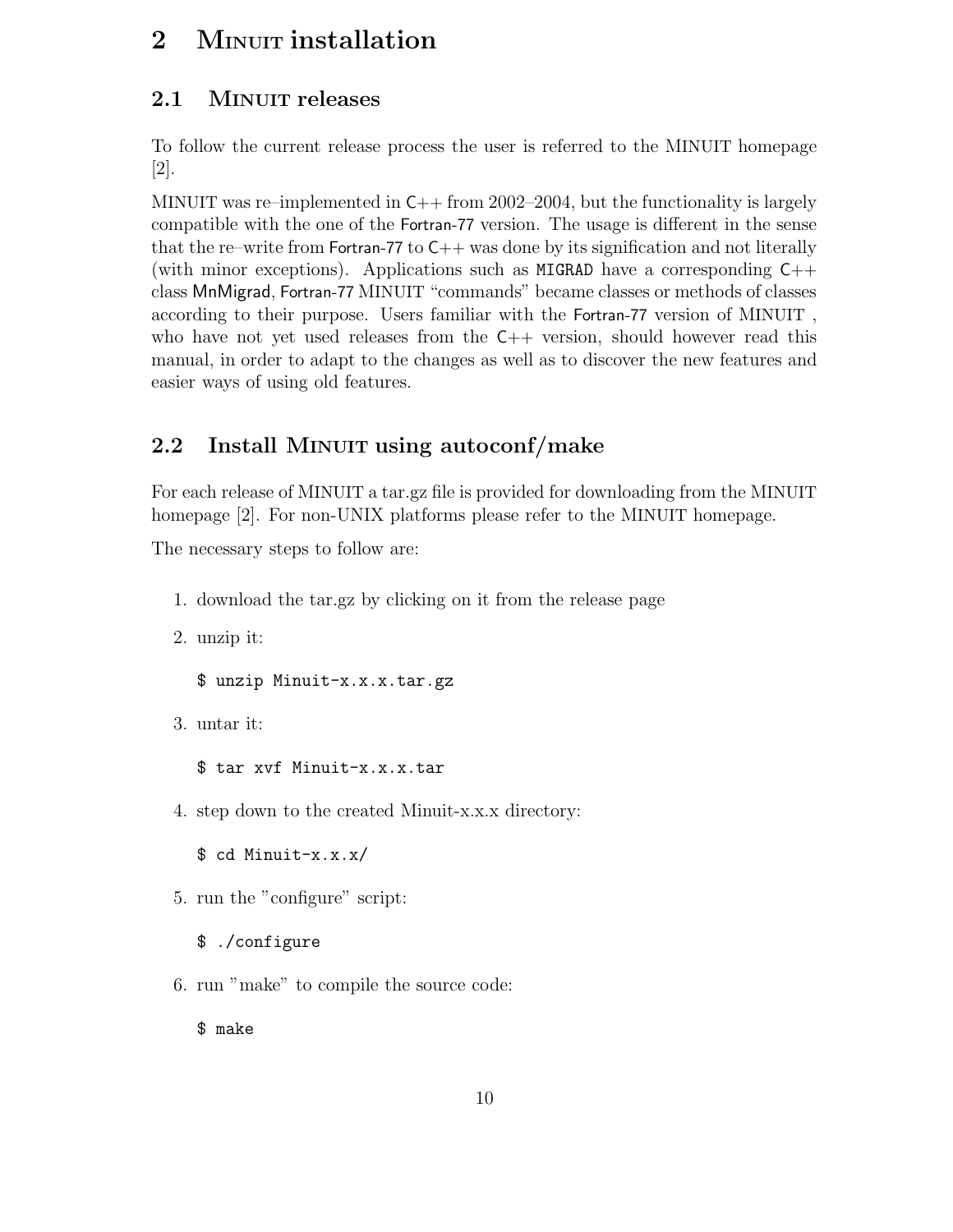7. run "make check" to create the executable example:

\$ make check

- 8. run the executable example:
	- \$ tests/MnTutorial/Quad4FMain.C

The output should look like that:

```
Minuit did successfully converge.
```
# of function calls: 74 minimum function value: 1.12392e-09 minimum edm: 1.12392e-09 minimum internal state vector: LAVector parameters:

-1.82079e-05 -1.20794e-05 6.22382e-06 -3.0465e-05

minimum internal covariance matrix: LASymMatrix parameters:

|    | 2 2.70022e-18 |
|----|---------------|
| 'n |               |
|    | 6 2.29467e-17 |
|    |               |

|                     |  |  | # ext.    name    type    value    error +/- |  |
|---------------------|--|--|----------------------------------------------|--|
| $0$ $11$            |  |  | $x \mid$ free $\mid$ -1.821e-05 $\mid$ 2     |  |
| $1$ $  $            |  |  | $y \mid$ free $  -1.208e-05  $ 2.236         |  |
| $2 \quad \text{II}$ |  |  | z    free    6.224e-06    2.449              |  |
| $3 \mid \mid$       |  |  | $w   $ free $   -3.047e - 05   $ 1           |  |

MnUserCovariance:

4 1 2 2.70022e-18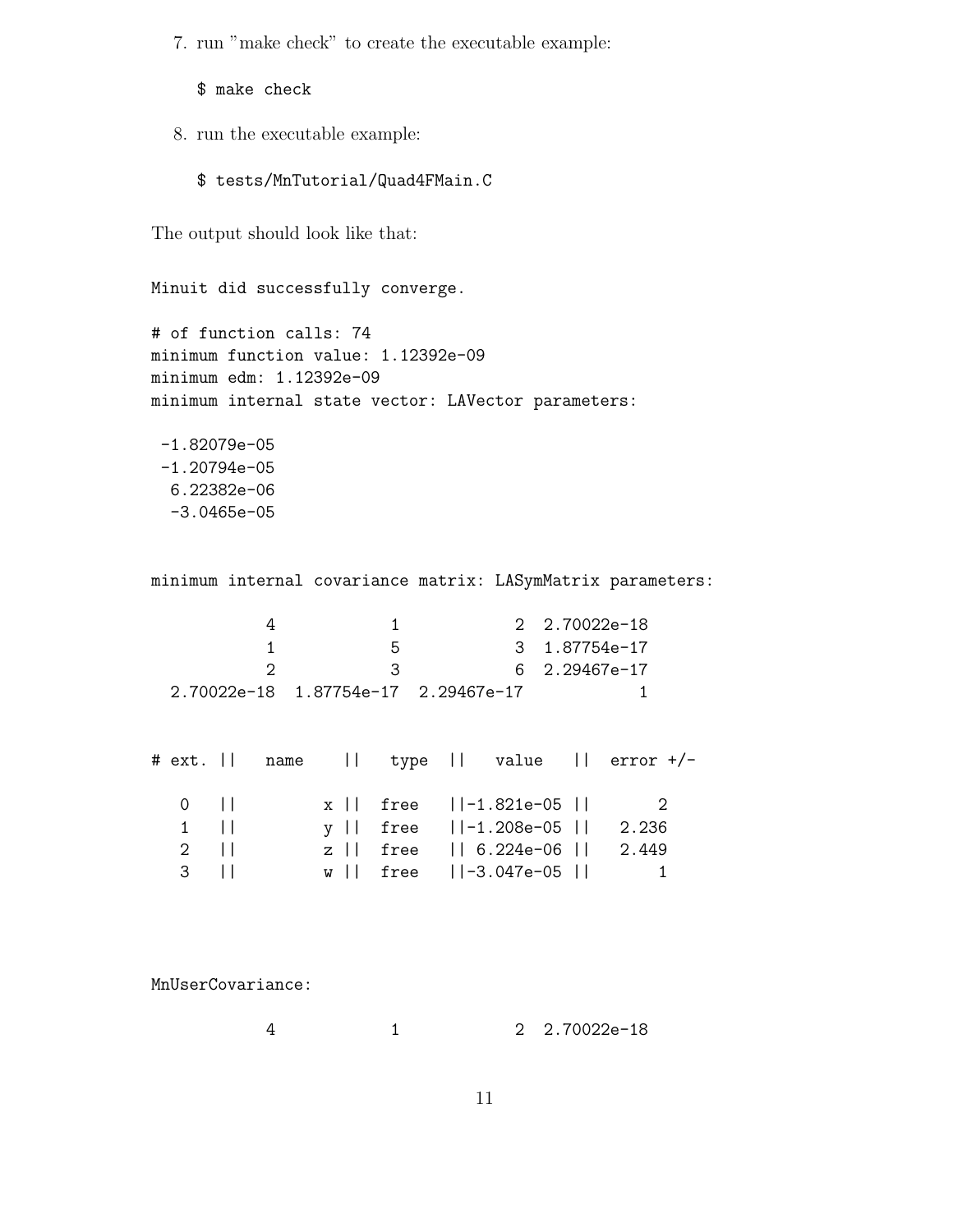1 5 3 1.87754e-17 2 3 6 2.29467e-17 2.70022e-18 1.87754e-17 2.29467e-17 1 MnUserCovariance parameter correlations: 1 0.223607 0.408248 1.35011e-18 0.223607 1 0.547723 8.39663e-18 0.408248 0.547723 1 9.36796e-18 1.35011e-18 8.39663e-18 9.36796e-18 1 MnGlobalCorrelationCoeff: 0.408248 0.547723 0.621261 0

## 2.3 CVS code repository

How to check out  $(-in)$  code from the CVS code repository is described at the MINUIT homepage [2]. To get the source code from the CVS repository one needs to do:

Kerberos IV authorization:

```
$ setenv CVSROOT :kserver:SEAL.cvs.cern.ch:/cvs/SEAL
```

```
$ cvs co MathLibs/Minuit
```
Anonymous read-only access (if it's enabled by the librarian, see details):

\$ setenv CVSROOT :pserver:anonymous@SEAL.cvs.cern.ch:/cvs/SEAL

\$ cvs login

(Logging in to :pserver:anonymous@seal.cvs.cern.ch:2401/cvs/SEAL) CVS password:cvs

```
$ cvs co MathLibs/Minuit
```
(If you want to check out a tagged version SEAL x x x of MINUIT, then do

 $$ cvs co -r SELL\ x\ x\ x\ max MathLibs/Minuit )$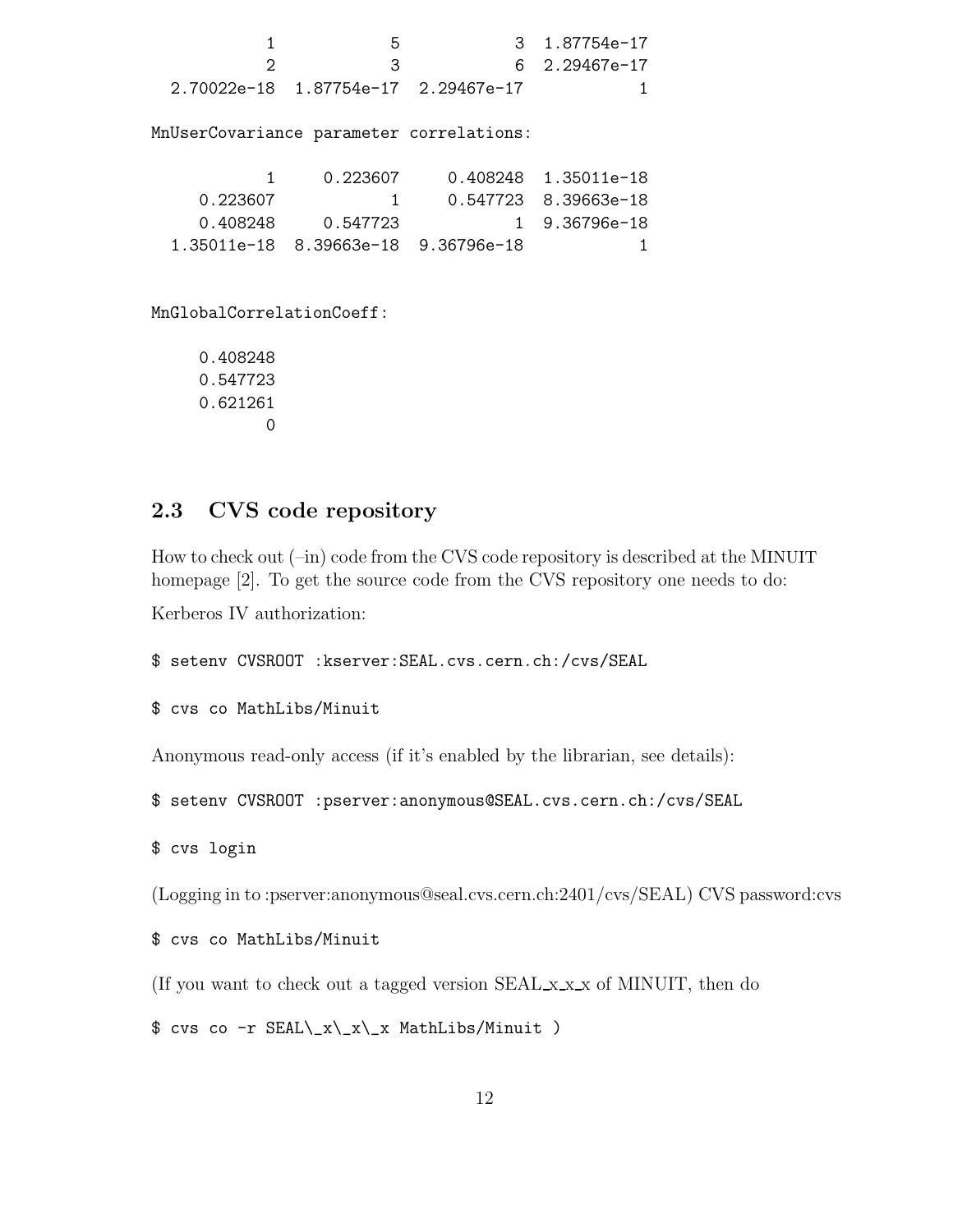## 2.4 Create a tar.gz from CVS

Once the sources are checked out from the CVS code repository,

- 1. change to the directory:
	- \$ cd MathLibs/Minuit
- 2. run autogen:
	- \$ ./autogen
- 3. create a new directory:

\$ cd .. \$ mkdir Minuit-BUILD \$ cd Minuit-BUILD/

- 4. run configure:
	- \$ ../Minuit/configure
- 5. create the tar.gz:

\$ make dist

This will create a Minuit-x.x.x.tar.gz which can be distributed and used as described above.

## 2.5 MINUIT versions

The version numbers of MINUIT follow the release numbers of the SEAL project [5] at CERN [6].

#### 2.5.1 From Fortran-77 to  $C++$

The program is entirely written in standard portable  $C_{++}$ . MINUIT does not depend on any external library. In its minimal usage the user must only provide an implementation of the FCNBase class to MINUIT and parameters and uncertainties in form of std::vector containers.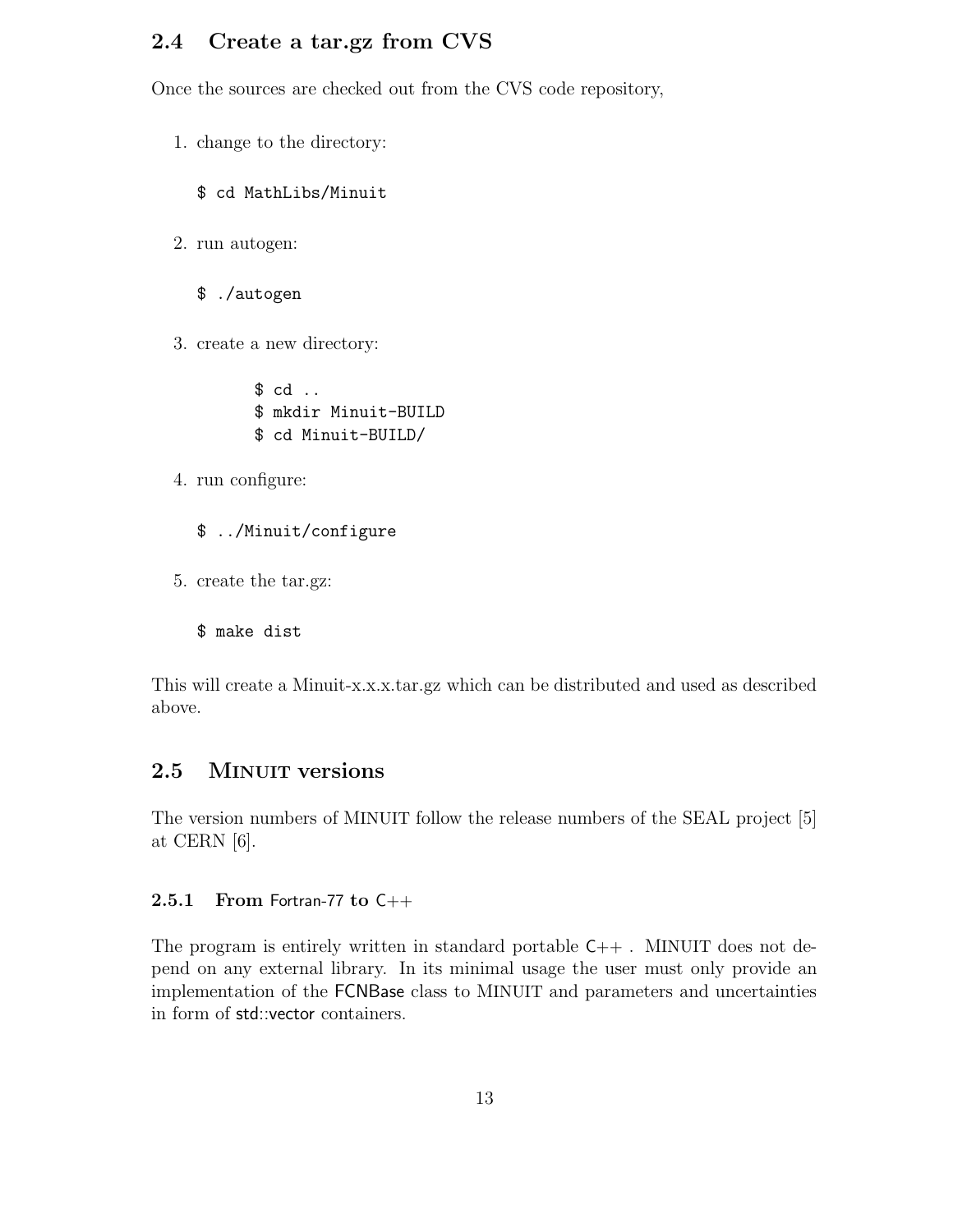#### 2.5.2 Memory allocation and thread safety

Differently to the Fortran-77 version of MINUIT, the  $C_{++}$  version has its own memory manager (StackAllocator. The user can select between the standard dynamic memory allocation and deallocation (default) and performance-optimized stack–like allocation (optional). However, the library is not thread save using stack–allocation.

#### 2.5.3 MINUIT parameters

Differently to the Fortran-77 version of MINUIT there is no limit on the number of parameters, variable or non-variable. Memory allocation is done dynamically according to the actual needs and "on demand". There is no protection against an upper limit on the number of parameters, however the "technological" limitations of MINUIT can be seen around a maximum of 15 free parameters at a time.

## 2.6 Interference with other packages

The new MINUIT has been designed to interfere as little as possible with other programs or packages which may be loaded at the same time. MINUIT is thread safe by default. Optionally the user can select a different way of dynamically allocating memory in the class StackAllacator for MINUIT , in which case (and after an entire recompiliation of the whole library) the thread safety is lost.

## 2.7 Floating-point precision

MINUIT is entirely based on  $C_{++}$  double precision. The actual floating point precision of double precision (32–bit or 64–bit) is platform dependent and can even vary on the same platform, depending on whether a floating point number is read from memory a CPU register.

The argument of the user's implementation of FCNBase::operator() is therefore a std:vector<double>. MINUIT expects that the calculations inside FCN will be performed approximately to the same accuracy.

The accuracy MINUIT expects is called machine precision (MnMachinePrecision, see 4.5) and can be printed on demand using std::cout. If the user fools MINUIT by making internal FCN computations in single precision, MINUIT will interpret roundoff noise as significant and will usually either fail to find a minimum, or give incorrect values for the parameter errors.

It is therefore recommended to make sure that all computations in FCN, as well as all methods and functions called by FCN, are done in double precision. If for some reason the computations cannot be done to a precision comparable with that expected by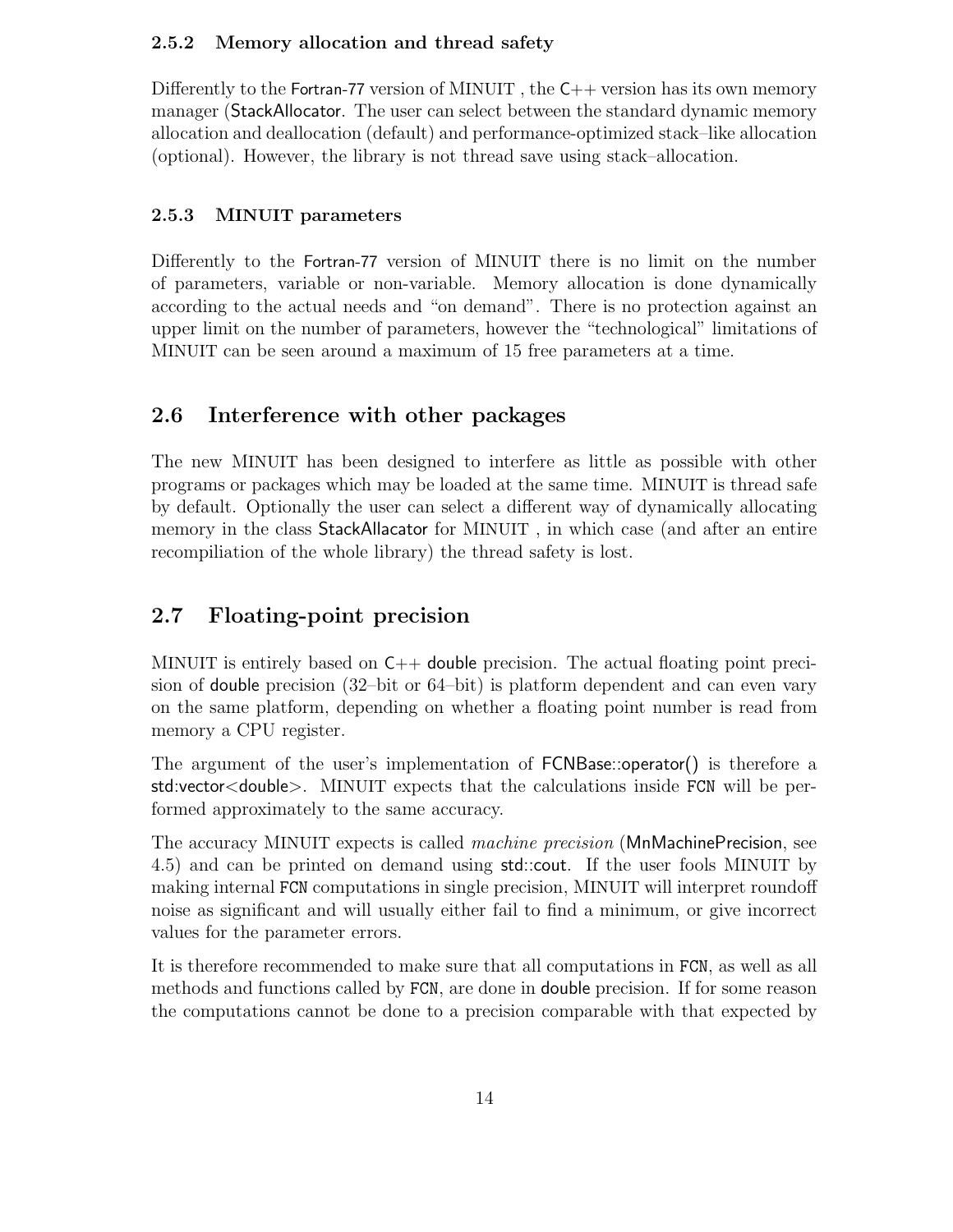MINUIT , the user must inform MINUIT of this situation with setting a different machine precision via the MnMachinePrecision::setPrecision(double) method.

With reduced precision, the user may find that certain features sensitive to first and second differences (HESSE, MINOS, CONTOURS) do not work properly, in which case the calculations must be performed in higher precision.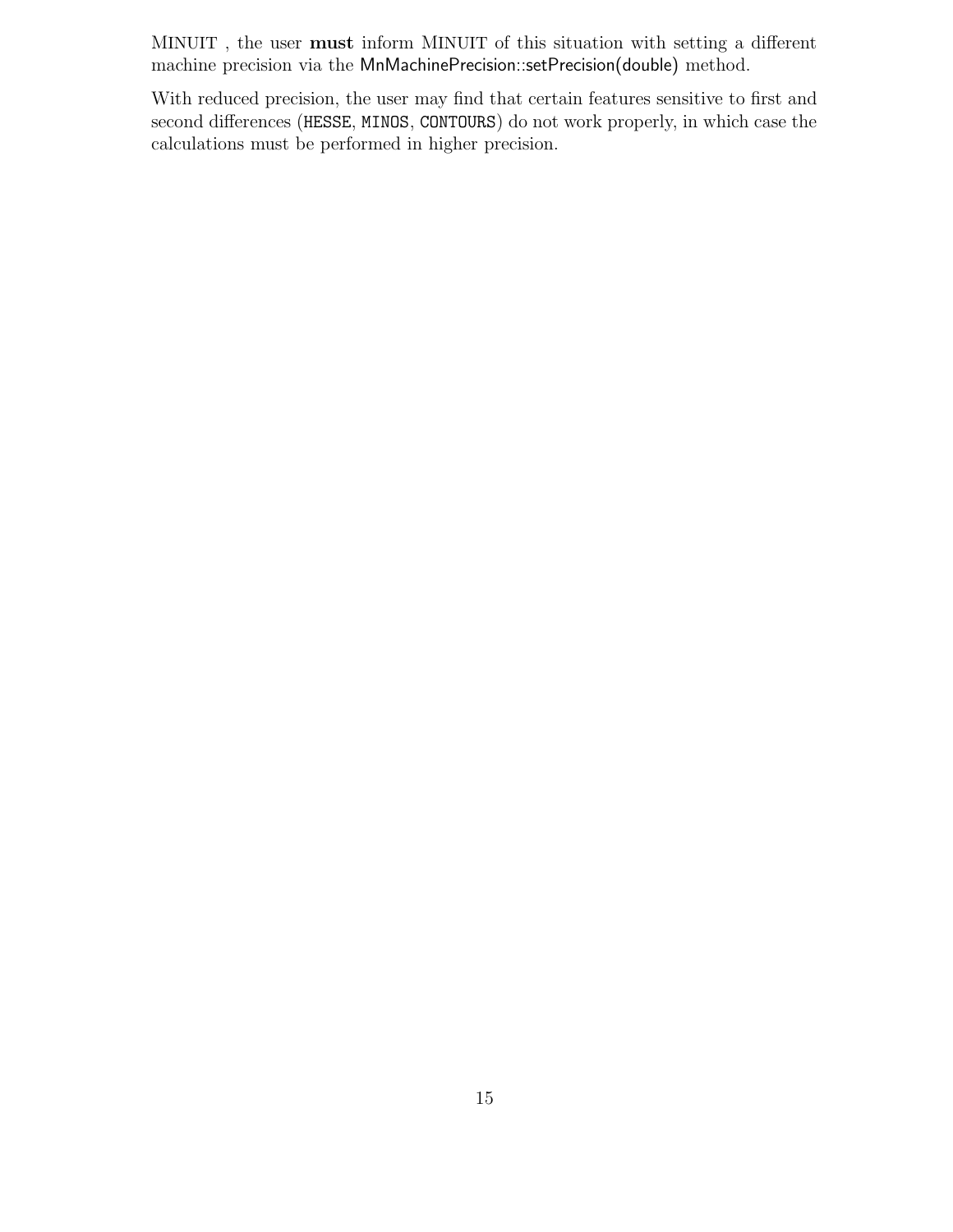

Figure 3.1: The base class FCNBase for the user's FCN.

# 3 How to use MINUIT

## 3.1 The FCN Function

The user must always implement a derived class of FCNBase (the "FCN") which calculates the function value to be minimized or analyzed.

Note that when MINUIT is being used through an intermediate package such as HippoDraw [3], then the user's FCN may be supplied by the this package.

The name of the user's class to implement the FCNBase interface may be chosen freely (in documentation we give it the generic name FCN).

3.1.1 FCNBase::operator()(const std::vector<double>&)

The meaning of the vector of parameters std::vector<double> in the argument of FCNBase::operator() are of course defined by the user, who uses the values of those parameters to calculate his function value. The order and the position of these parameters is strictly the one specified by the user when supplying the starting values for minimization.

The starting values must be specified by the user, either via an std::vector<double> or the MnUserParameters (see 4.14) supplied as input to the MINUIT minimizers such as VariableMetricMinimizer or MnMigrad (see 4.6). Later values are determined by MINUIT as it searches for the minimum or performs whatever analysis is requested by the user.

## 3.1.2 FCNBase::up()

Returns the value of up (default value  $= 1$ .), defining parameter errors. MINUIT defines parameter errors as the change in parameter value required to change the function value by up. Normally, for chisquared fits  $up = 1$ , and for negative log likelihood,  $up = 0.5$ .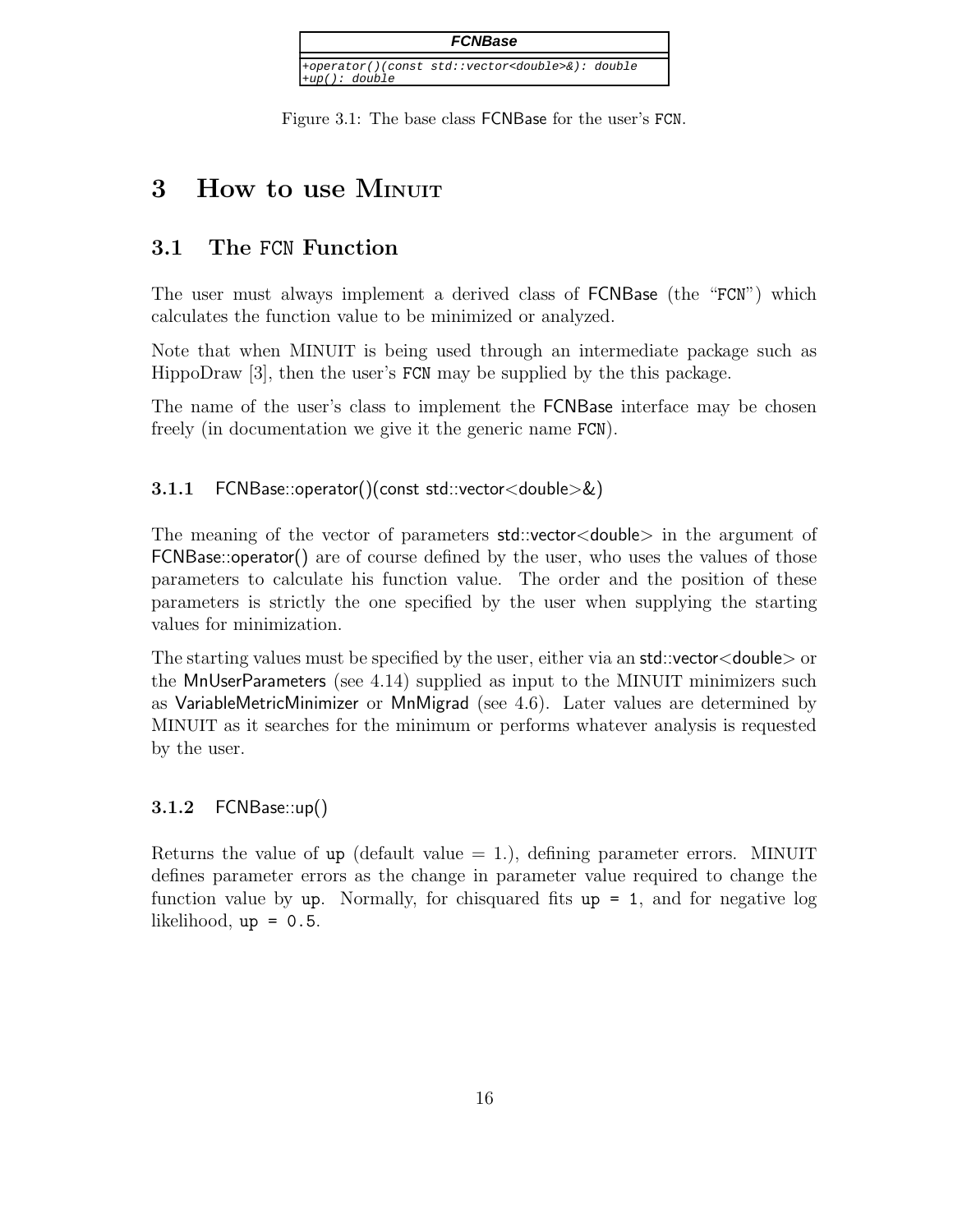

Figure 3.2: The base classe FCNGradientBase for the user's FCN with gradient

## 3.1.3 FCN function with gradient

By default first derivatives are calculated numerically by MINUIT . In case the user wants to supply his own gradient calculator (e.g. analytical derivatives), he needs to implement the FCNGradientBase interface.

The size of the output vector is the same as of the input one. The same is true for the position of the elements (first derivative of the function with respect to the  $n_{\text{th}}$ variable has index  $n$  in the output vector).

## 3.2 MINUIT parameters

Interaction with the parameters of the function are essential both for MINUIT and the user. Different interfaces are provided, depending on the level of interaction.

## 3.2.1 Minimal required interface

Starting values of parameters and uncertainties can be provided to MINUIT by the user via std::vector<double> vector containers. Any interaction with the parameters before minimization (fix, release, limits, etc.) is not possible then.

Optionally if the user wants to provide starting values for the covariance, he has to provide the values in a std::vector<double> vector container stored in upper triangular packed storage format (see 4.13).

## 3.2.2 MnUserParameters

A more functional interface to the user parameters is provided through MINUIT via the class MnUserParameters. The user can add parameters giving them a name and starting values. More information can be found in 4.14.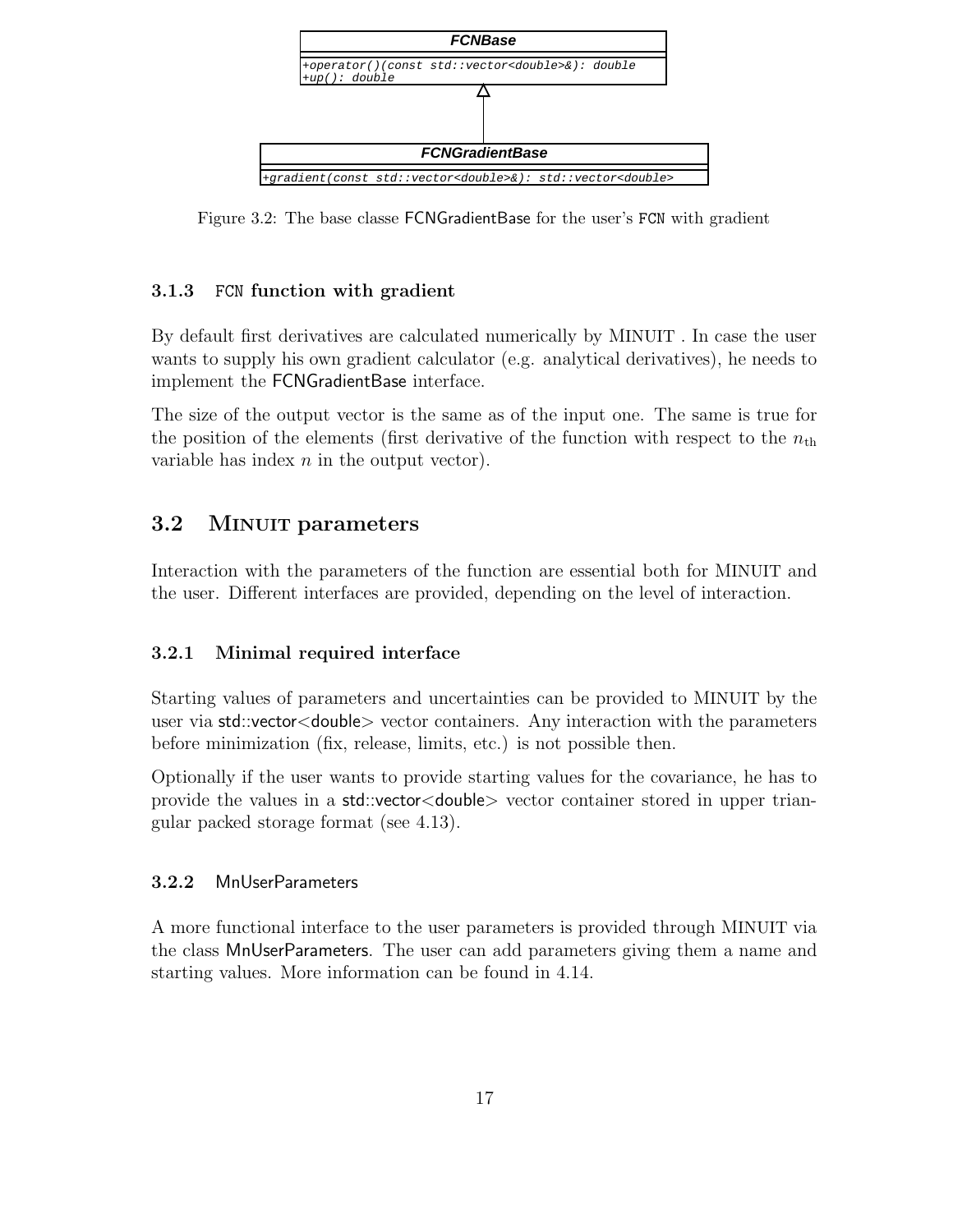#### 3.2.3 MnUserCovariance

The user can (optionally) provide a covariance matrix as input using the class MnUserCovariance. More information can be found in 4.13.

#### 3.2.4 MnUserParameterState

The MnUserParameterState contains the parameters (MnUserParameters) and covariance (MnUserCovariance). The MnUserParameterState has to main purposes:

- It can be used as input to minimization.
- The result of the minimization is transformed into the user representable format by MINUIT .

For more explanations see 4.15.

## 3.3 Input to MINUIT

The following input combinations to MINUIT are possible:

- $FCN + parameters + uncertainties$
- FCN with gradient  $+$  parameters  $+$  uncertainties
- $FCN + parameters + covariance$
- FCN with gradient  $+$  parameters  $+$  covariance

For each of these combinations the user can chose between a minimal required interface (using std::vector containers) for the parameters and uncertainties or a more functional one provided by MINUIT . If the user wants to interact with the parameters before minimization (fixing, adding/removing limits), the minimal required interface cannot be used.

#### 3.3.1 What the user must supply

The user must supply to MINUIT

- a valid implementation of the **FCNBase** base class
- parameters with their starting values
- expected uncertainties on the parameters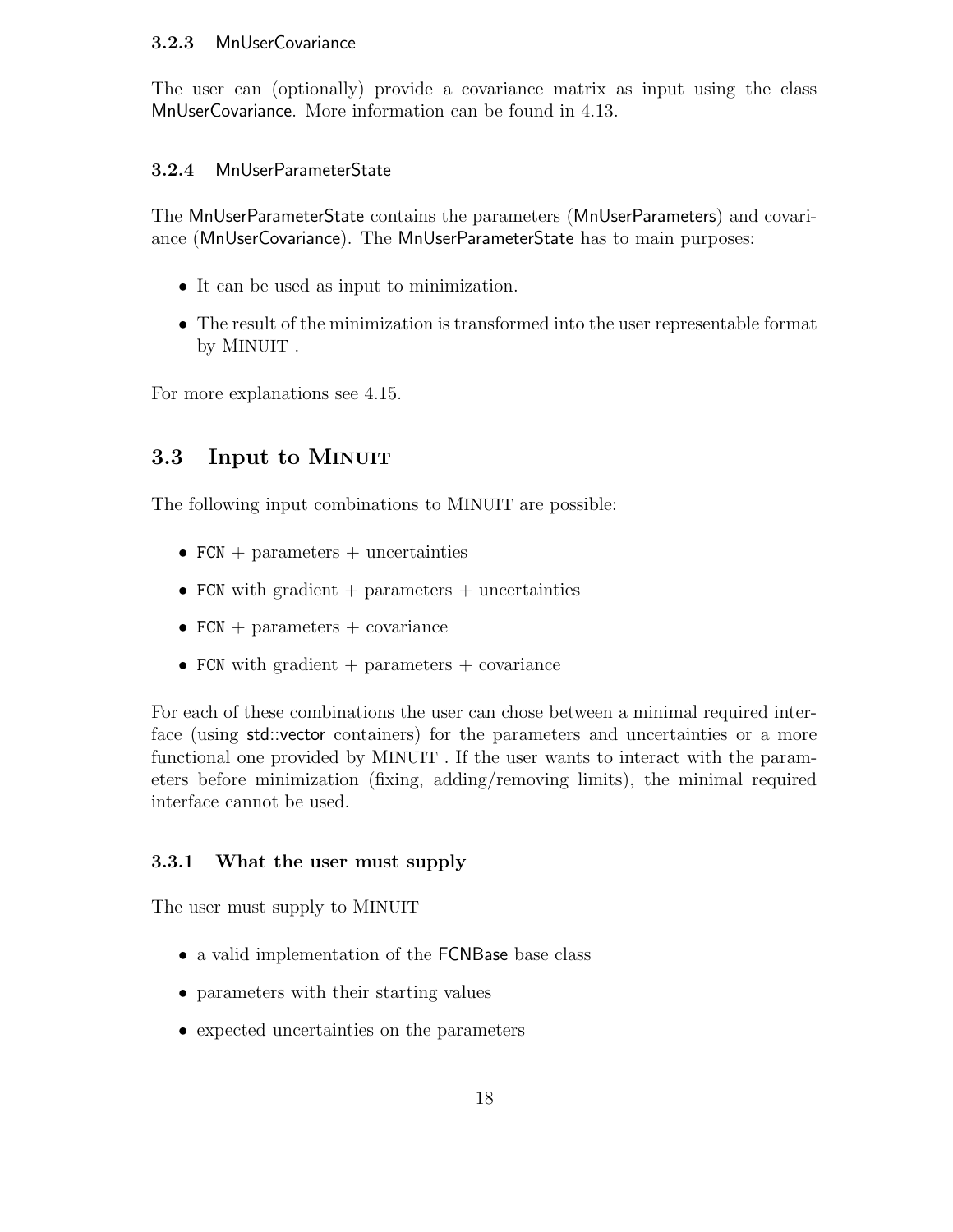The input parameters can be simply defined via an std::vector<double>, which means that all parameters are variables. If the user wants fix a parameter or put limits on it before minimization, he has to instantiate a MnUserParameters object and then add parameters one by one, giving them a name, value, uncertainty. Once all parameters are added to MnUserParameters, he can fix a parameter or put limits on another one before handing them over to Minit for minimization.

#### 3.3.2 What the user can supply

Optionally the user can supply his own gradient calculator by implementing the FCNGradientBase interface or supply a full covariance matrix for input if one is available. The covariance matrix can be supplied in form of a std::vector<double> in packed storage format (upper triangular), or in a more user-friendly way by using the interface provided by the MnUserCovariance.

## 3.4 Running a MINUIT minimization

Two use cases are addressed for minimization:

- The user just wants the function to be minimized in one go.
- The user wants to minimize the FCN in several minimization steps, re-using the result of the preceeding minimization in the next step and change parameters in between (fix/release/put limits on them, etc.).

How MINUIT minimizations can be performed is shown in 6.2.

#### 3.4.1 Direct usage of minimizers

Minimizers such as the VariableMetricMinimizer are designed as state-less minimization engines, which means that they do not depend on the current function and its parameters. Any FCN function can be minimized with the same minimizer. The interface is restricted to minimization and no parameter interaction is possible.

#### 3.4.2 Using an application (MnMigrad)

MnMigrad uses the VariableMetricMinimizer for minimization but allows as well for parameter interaction by the user. An instance of MnMigrad is specific to the current FCN and user parameters. Any parameter interaction of the user between two minimization steps will make use of the result of the preceeding minimization in an optimal way. The interface for parameters (see 4.14, 4.13 and 4.15) is forwardedin MnMigrad.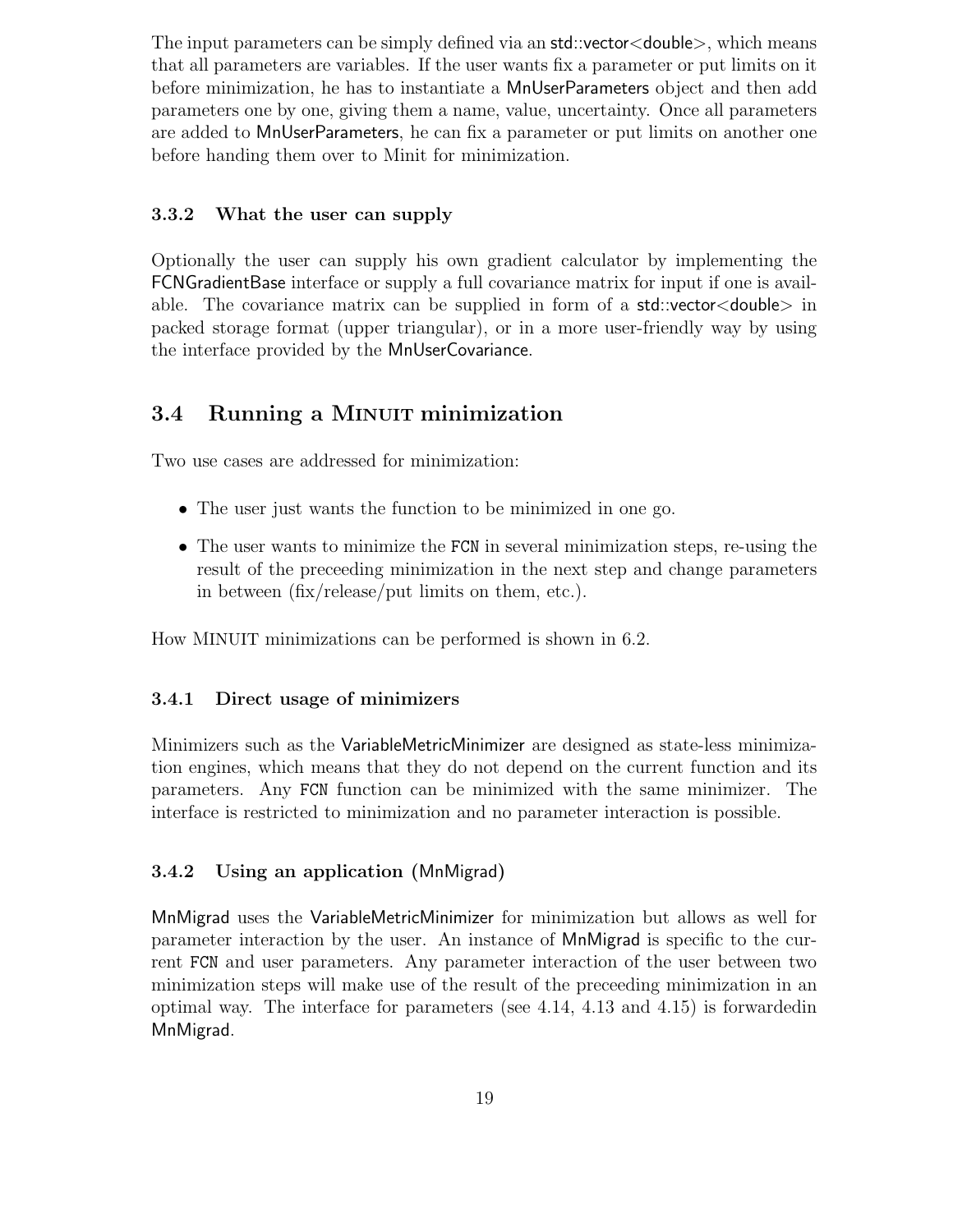#### 3.4.3 Subsequent minimizations

MINUIT takes care that all information is treated in an optimal and correct wayif the user interacts with the parameters between two minimizations. MnMigrad retains the result of the last minimization and uses this as input for the next step. Between two minimization requests to MnMigrad the user can fix or release parameters, put limits on them or remove limits from them. Each instance of a MnMigrad object maintains its own state and one can have multiple instances of MnMigrad objects.

### 3.4.4 MINUIT fails to find a minimum

If MINUIT fails to find a minimum, the user is notified by a warning message isued by MINUIT when running into troubles. Problems can be:

- a bug in MINUIT
- an error in the FCN
- a highly difficult problem (usually strong correlations among parameters)
- floating–point precision

## 3.5 The output from minimization

#### 3.5.1 The FunctionMinimum

The output of the minimizers is the FunctionMinimum. The FunctionMinimum contains the result of the minimization in both internal parameter representation and external parameter representation.

#### 3.5.2 User representable format: MnUserParameterState

On request, the result of the minimzation is transformed into a user representable format for parameters and errors, the MnUserParameterState.

#### 3.5.3 Access values, errors, covariance

The result can be accessed via methods like MnUserParameterState::value(unsigned int n) and MnUserParameterState::error(unsigned int n), where n is the index of the parameter in the list of parameters defined by the user.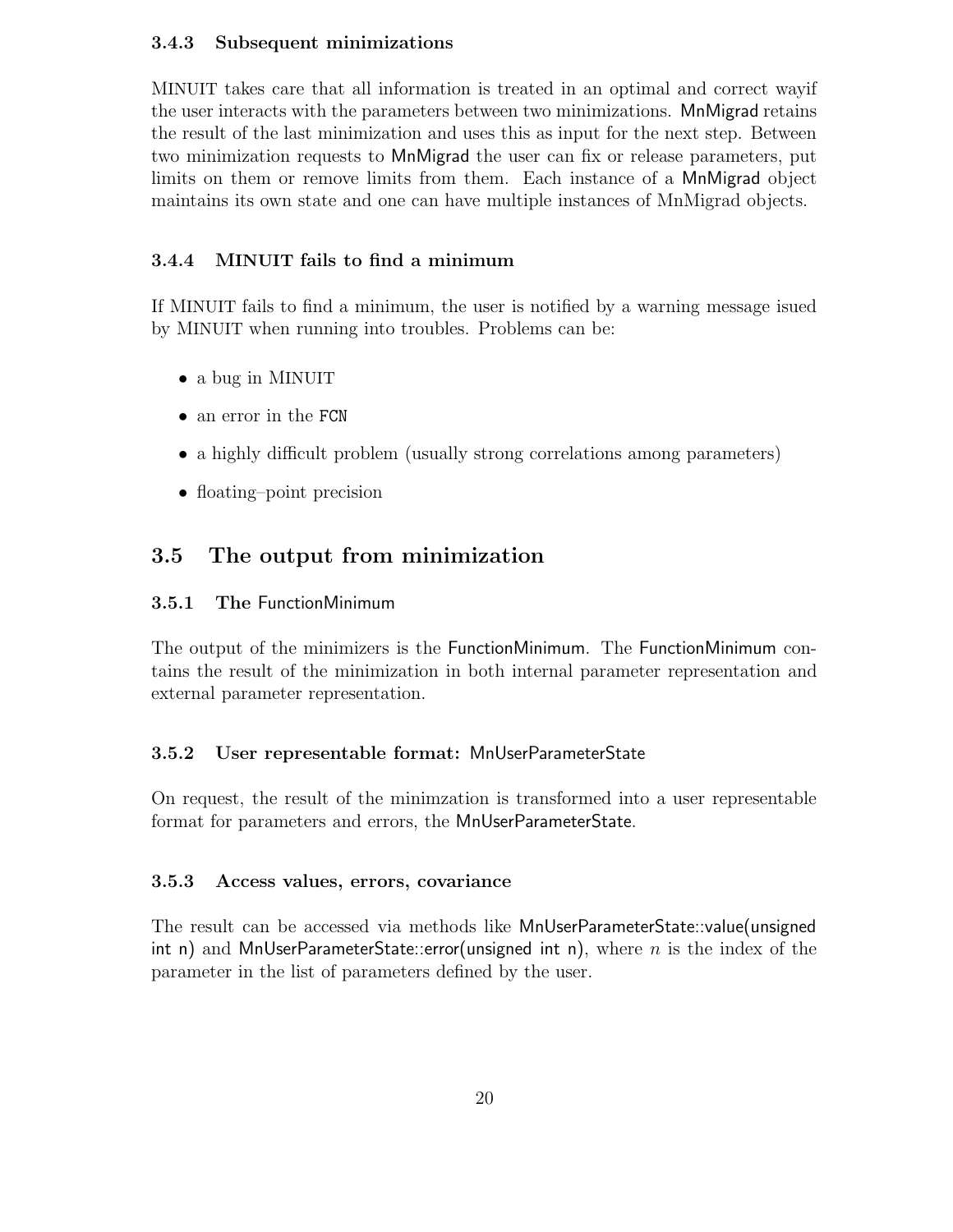### 3.5.4 Printout of the result

The FunctionMinimum can be printed on the output simply via std::cout. It will print both the internal and external state, that is parameters, errors and the covariance matrix (if available). It also tells the user if MINUIT did converge or not by issueing an appropriate message. If a covariance matrix is available, the global correlation coefficients are printed as well.

#### Global correlation coefficients

The global correlation coefficient for parameter  $n$  is a number between zero and one which gives the correlation between parameter  $n$  and that linear combination of all other parameters which is most strongly correlated with n.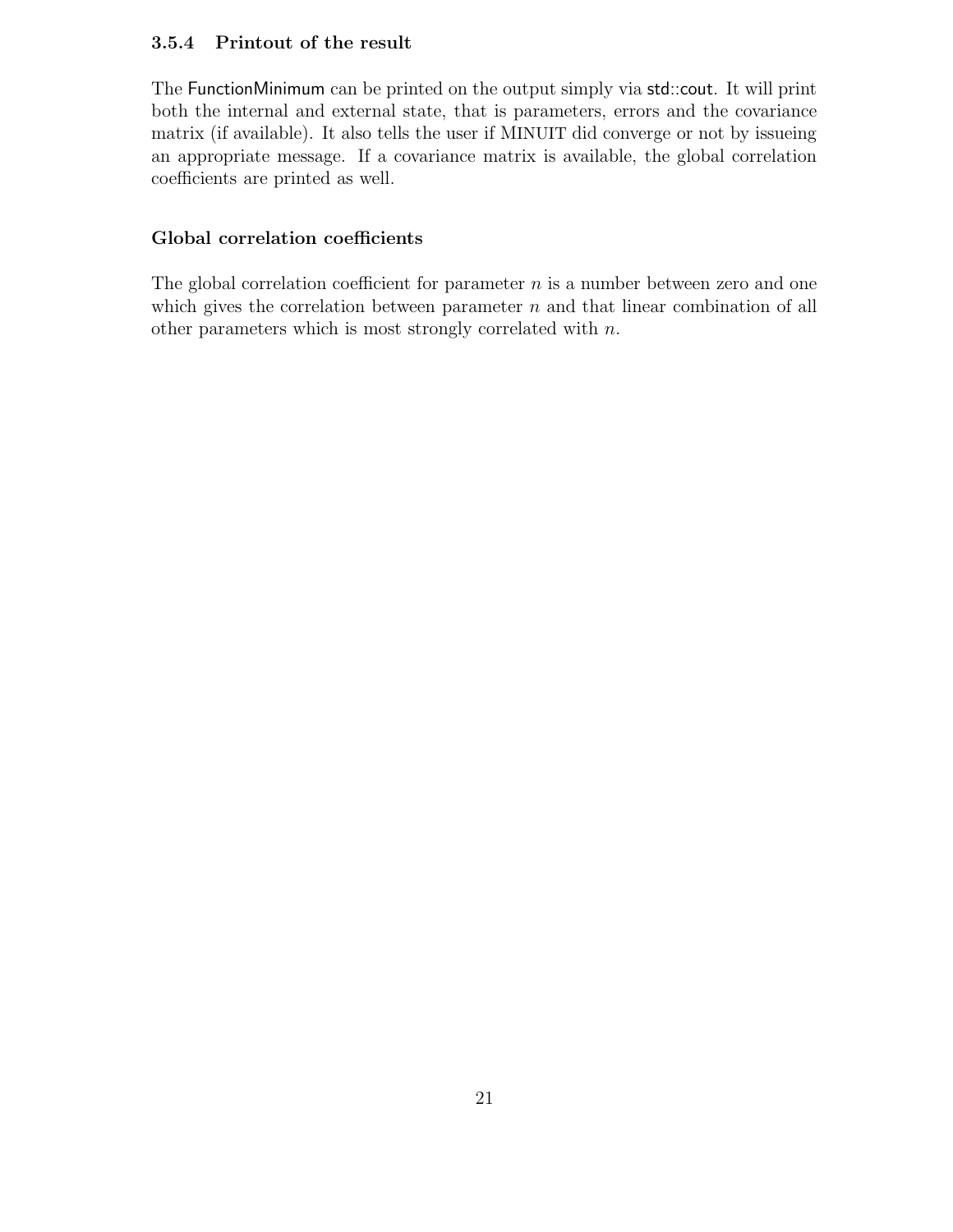# 4 MINUIT application programming interface (API)

## 4.1 FunctionMinimum

The FunctionMinimum is the output of the minimizers and contains the minimzation result. The state at the minimum is available both in internal and external representations. For the external representations the return methods

- FunctionMinimum::userState(),
- FunctionMinimum::userParameters() and
- FunctionMinimum::userCovariance()

are provided. These can be used as new input to a new minimization after some manipulation. The parameters and/or the FunctionMinimum can be printed using std::cout.

### 4.1.1 isValid()

In general, if the method bool FunctionMinimum::isValid() returns "true", the minimizer did find a minimum without running into troubles. However, in some cases it may happen that a minimum cannot be found, then the return value will be "false". Reasons for the minimization to fail are

- the number of allowed function calls has been exhausted
- the minimizer could not improve the values of the parameters (and knowing that it has not converged yet)
- a problem with the calculation of the covariance matrix

Additional methods for the analysis of the state at the minimum are provided.

### 4.1.2 fval(), edm(), nfcn()

The method double FunctionMinimum::fval() returns the function value at the minimum, the method double FunctionMinimum::edm() returns the expected *vertical* distance to the minimum EDM and unsigned int FunctionMinimum::nfcn() returns the total number of function calls during the minimization.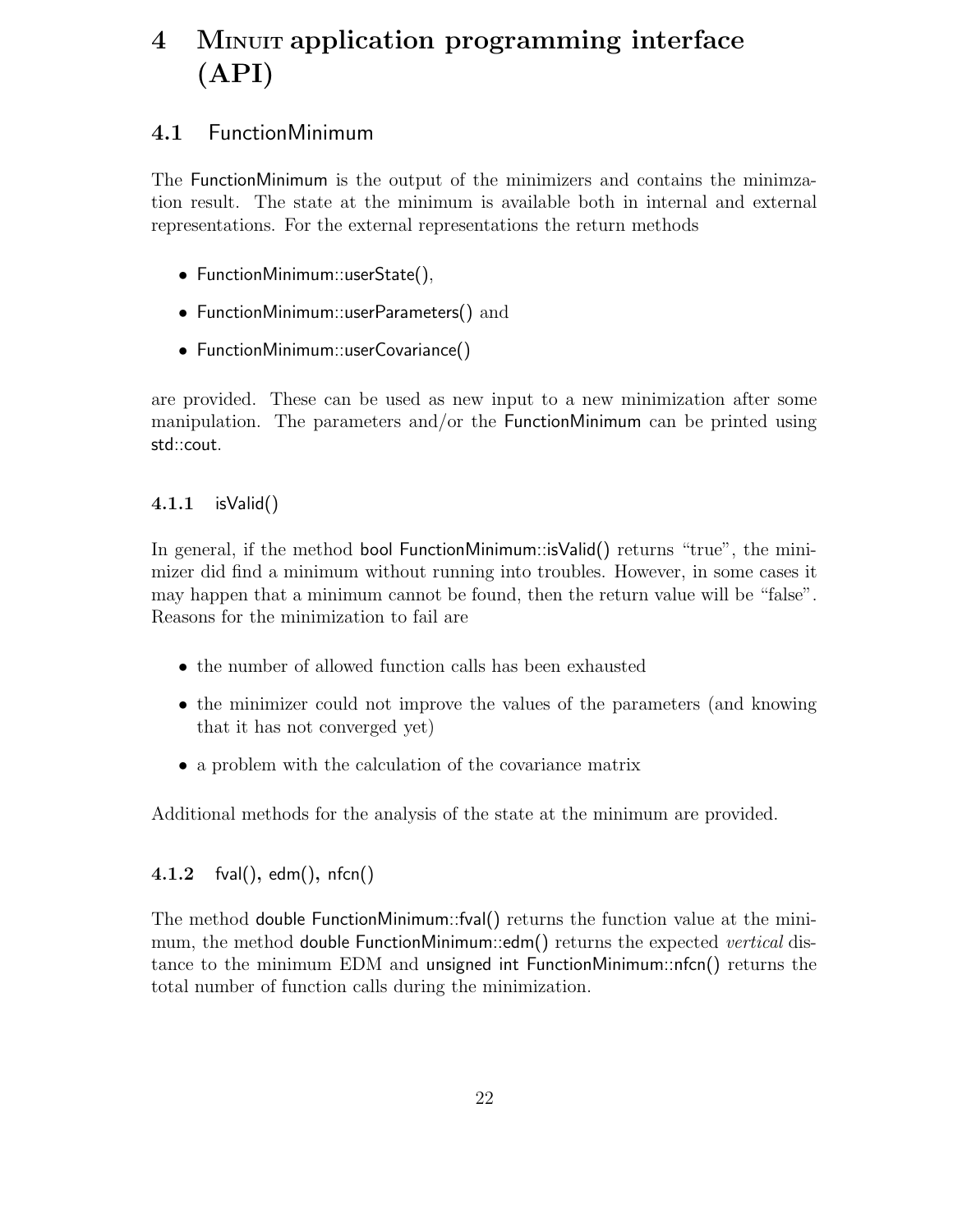## 4.2 MnContours

#### 4.2.1 MnContours(const FCNBase&, const FunctionMinimum&)

Construct an MnContours object from the user's FCN and a valid FunctionMinimum. Additional constructors for user specific MnStrategy settings are provided.

### 4.2.2 operator()

The method MnContours::operator()(unsigned int parx, unsigned int pary, unsigned int  $npoints = 20$  const calculates one function contour of FCN with respect to parameters parx and pary. The return value is a std::vector<std::pair<double,double> > of  $(x,y)$ points. FCN minimized always with respect to all other  $n - 2$  variable parameters (if any). MINUIT will try to find npoints points on the contour (default 20). To calculate more than one contour, the user needs to set the error definition 3.1.2 in its FCN to the appropriate value for the desired confidence level and call the method MnContours::operator() for each contour.

### $4.2.3$  contour(...)

MnContours::contour(unsigned int parx, unsigned int pary, unsigned int npoints  $= 20$ ) causes a CONTOURS error analysis and returns the result in form of ContoursError. As a by-product ContoursError keeps the MinosError information of parameters parx and pary. The result ContoursError can be easily printed using std::cout.

## 4.3 MnEigen

MnEigen calculates and the eigenvalues of the user covariance matrix MnUserCovariance.

#### 4.3.1 MnEigen()

MnEigen is instantiated via default constructor.

#### 4.3.2 operator()

operator()(const MnUserCovariance&) const will perform the calculation of the eigenvalues of the covariance matrix and return the result in form of a std::vector¡double¿. The eigenvalues are ordered from the smallest first to the largest eigenvalue.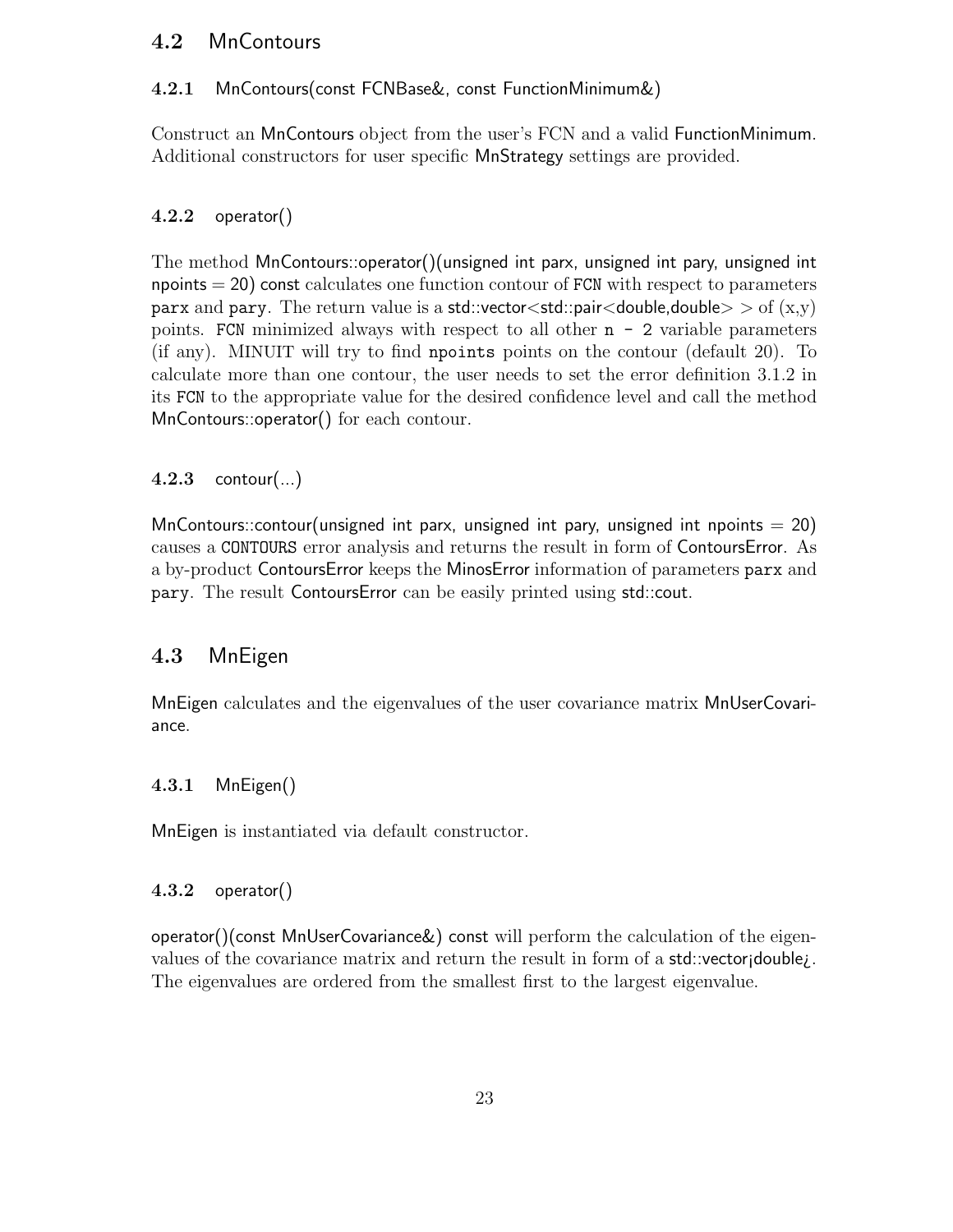## 4.4 MnHesse

With MnHesse the user can instructs MINUIT to calculate, by finite differences, the Hessian or error matrix. That is, it calculates the full matrix of second derivatives of the function with respect to the currently variable parameters, and inverts it.

## 4.4.1 MnHesse()

The default constructor of MnHesse() will use default settings of MnStrategy. Other constructors with user specific MnStrategy settings are provided as well.

## 4.4.2 operator()

The MnHesse::operator() is overloaded both for internal (MINUIT ) and external (user) parameters. External parameters can be specified as std::vector<double> or as MnUserParameters. The return value is always a MnUserParameterState.

The optional argument maxcalls specifies the (approximate) maximum number of function calls after which the calculation will be stopped.

## 4.5 MnMachinePrecision

## 4.5.1 MnMachinePrecision()

MINUIT determines the nominal precision itself in the default constructor MnMachinePrecision().

### 4.5.2 setPrecision(double eps)

Informs MINUIT that the relative floating point arithmetic precision is eps. The method can be used to override MINUIT 's own determination, when the user knows that the FCN function value is not calculated to the nominal machine accuracy. Typical values of eps are between  $10^{-5}$  and  $10^{-14}$ .

## 4.6 MnMigrad and VariableMetricMinimizer

MnMigrad provides minimization of the function by the method of MIGRAD, the most efficient and complete single method, recommended for general functions (see also 4.7), and the functionality for parameters interaction. It also retains the result from the last minimization in case the user may want to do subsequent minimization steps with parameter interactions in between the minimization requests. The minimization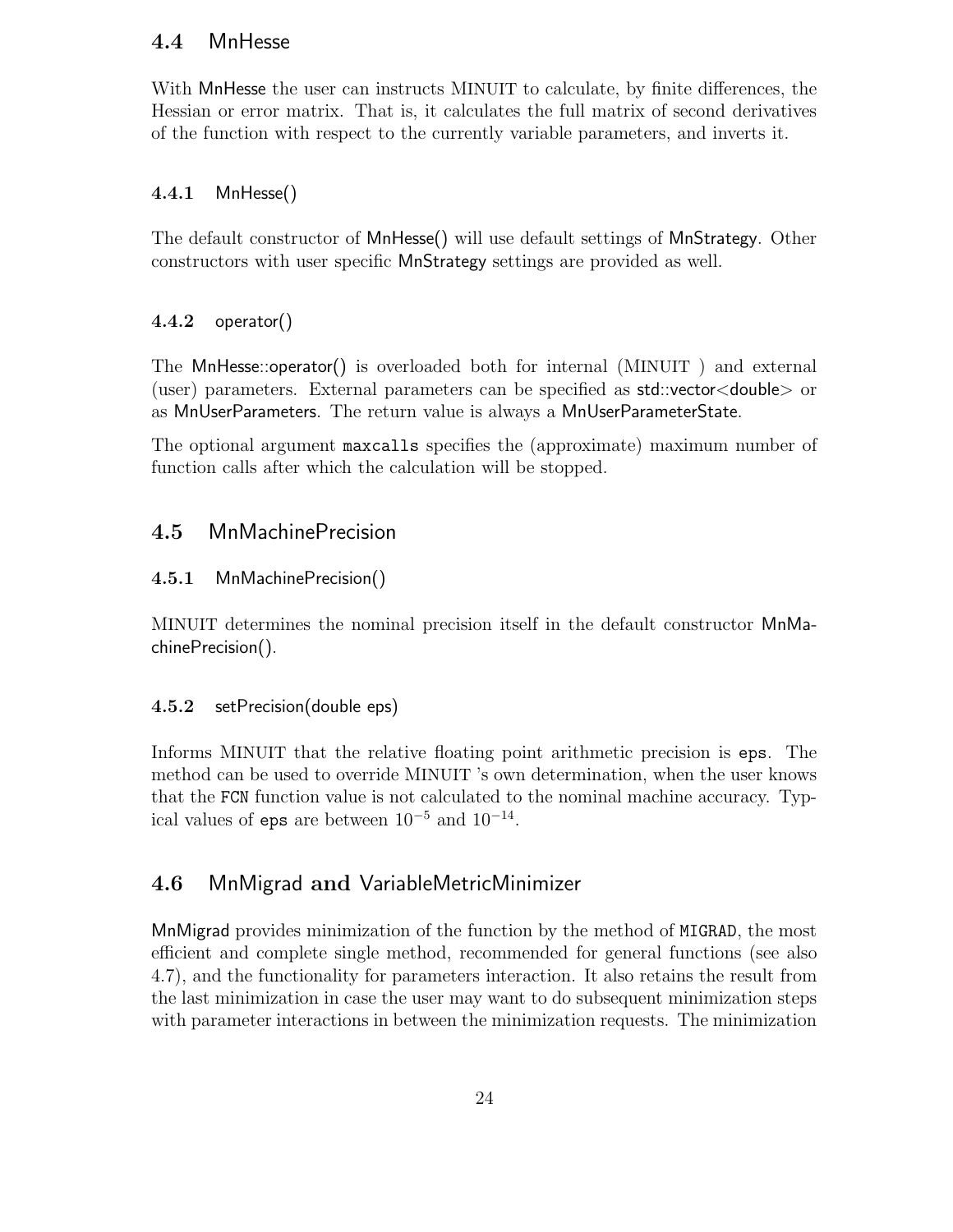is done by the VariableMetricMinimizer. Minimization of the function can be done by directly using the VariableMetricMinimizer if no parameters interaction is required. The minimization produces as a by-product the error matrix of the parameters, which is usually reliable unless warning messages are produced.

## 4.6.1 MnMigrad(const FCNBase&, const std::vector<double>&, const std::vector<double>&, unsigned int)

Constructor for the minimal required interface: FCN and starting values for parameters and uncertainties. Optional the strategy level in MnStrategy can be specified.

## 4.6.2 MnMigrad(const FCNBase&, const MnUserParameters&, unsigned int)

Constructor for high level parameters interface. Optional the strategy level in Mn-Strategy can be specified.

## 4.6.3 MnMigrad(const FCNBase&, const MnUserParameterState&, const MnStrategy&)

Constructor from a full state (parameters  $+$  covariance) as starting input plus the desired strategy.

## 4.6.4 operator()

MnMigrad::operator()(unsigned int maxfcn, double tolerance) causes minimization of the FCN and returns the result in form of a FunctionMinimum. The optional argument maxfcn specifies the (approximate) maximum number of function calls after which the calculation will be stopped even if it has not yet converged. The optional argument tolerance specifies the required tolerance on the function value at the minimum. The default tolerance value is 0.1, and the minimization will stop when the estimated vertical distance to the minimum (EDM) is less than 0.001∗tolerance∗up (see 3.1.2).

## 4.6.5 Parameter interaction

MnMigrad retains the result after each minimization (MnUserParameterStae, see 4.15) and forwards the interface.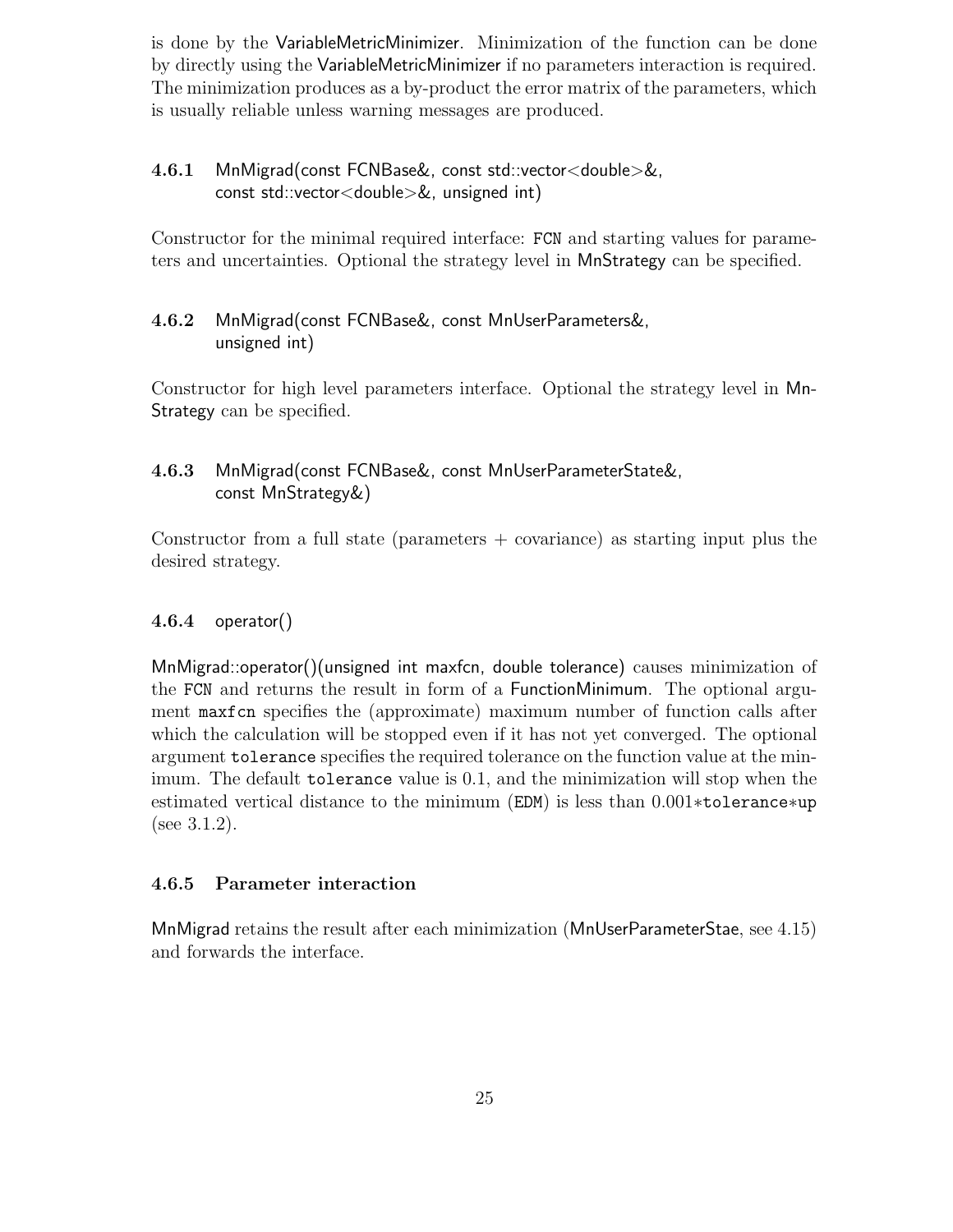#### 4.6.6 VariableMetricMinimizer()

The VariableMetricMinimizer is instantiated using default constructor.

## 4.6.7 minimize(const FCNBase&, ...)

The VariableMetricMinimizer provides several overloaded methods minimize with return value FunctionMinimum. Together with the user FCN (either an implementation of FCNBase or FCNGradientBase) the user has to give as input the parameters with starting values in one of the defined formats (std::vector<double>, MnUserParameters or MnUserParameterState).

## 4.7 MnMinimize and CombinedMinimizer

Causes minimization of the function by the method of MIGRAD, as does the MnMigrad class, but switches to the SIMPLEX method if MIGRAD fails to converge. Constructor arguments, methods arguments and names of methods are the same as for MnMigrad or MnSimplex and VariableMetricMinimizer or SimplexMinimizer.

## 4.8 MnMinos

Causes a MINOS error analysis to be performed on the parameter whose number is specified. MINOS errors may be expensive to calculate, but are very reliable since they take account of non-linearities in the problem as well as parameter correlations, and are in general asymmetric. The optional argument maxcalls specifies the (approximate) maximum number of function calls per parameter requested, after which the calculation will be stopped for that parameter.

### 4.8.1 MnMinos(const FCNBase&, const FunctionMinimum&)

Construct an MnMinos object from the user's FCN and a valid FunctionMinimum. Additional constructors for user specific MnStrategy settings are provided.

### 4.8.2 operator()

MnMinos::operator()(unsigned int n, unsigned int maxcalls) causes a MINOS error analysis for external parameter n. The return value is a std::pair<double,double> with the lower and upper bounds of parameter n.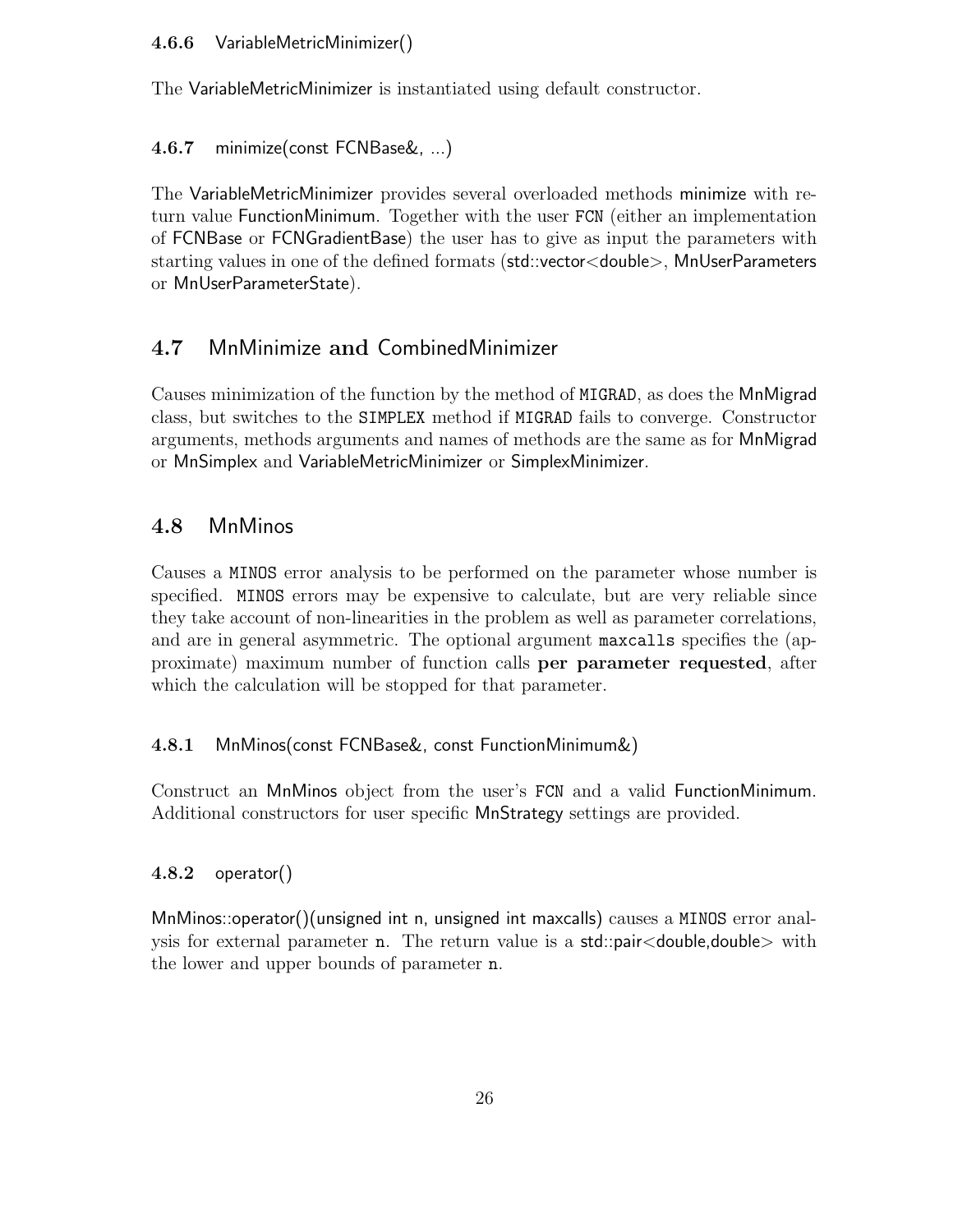#### 4.8.3 minos(unsigned int n, unsigned int maxcalls)

MnMinos::minos(unsigned int n, unsigned int maxcalls) causes a MINOS error analysis for external parameter n and returns a MinosError with the lower and upper bounds of parameter n and additional information in case that one bound could not be found. The result MinosError can be easily printed using std::cout.

#### 4.8.4 Other methods

Additional methods exist to ask for one side of MINOS errors only.

## 4.9 MnPlot

MnPlot prints the result of CONTOURS or SCAN on a text terminal.

#### 4.9.1 MnPlot()

The default constructor initializes default settings for the text window size.

#### $4.9.2$  operator()

MnPlot::operator()(const std::vector<std::pair<double,double>  $>$ &) prints a vector of  $(x,y)$  points on the text terminal. operator()(double xmin, double ymin, const std::vector<std::pair<double,double>  $>\&$ ) prints in addition the coordinates of the (x,y) values at the minimum.

## 4.10 MnScan and ScanMinimizer

MnScan scans the value of the user function by varying one parameter. It is sometimes useful for debugging the user function or finding a reasonable starting point. Constructor arguments, methods arguments and names of methods are the same as for MnMigrad and VariableMetricMinimizer.

4.10.1 scan(unsigned int par, unsigned int npoint, double low, double high)

Scans the value of the user function by varying parameter number par, leaving all other parameters fixed at the current value. If par is not specified, all variable parameters are scanned in sequence. The number of points npoints in the scan is 40 by default, and cannot exceed 100. The range of the scan is by default 2 standard deviations on each side of the current best value, but can be specified as from low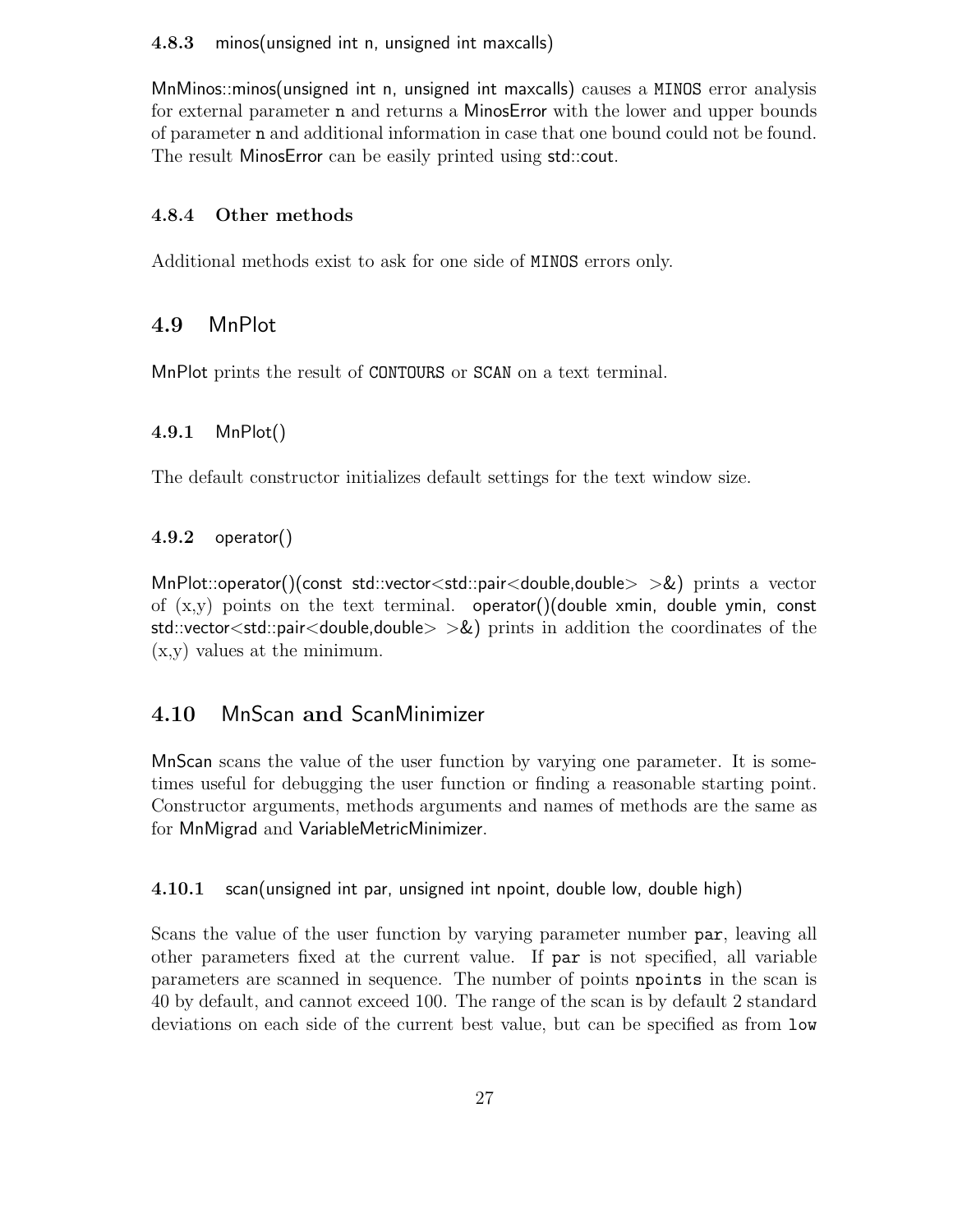to high. After each scan, if a new minimum is found, the best parameter values are retained as start values for future scans or minimizations. The curve resulting from each scan can be plotted on the output terminal using MnPlot 4.9 in order to show the approximate behaviour of the function.

#### 4.10.2 ScanMinimizer

Although the SCAN method is not intended for minimization it can be used as a minimizer in its most primitive form.

## 4.11 MnSimplex and SimplexMinimizer

SIMPLEX is a function minimization method using the simplex method of Nelder and Mead. MnSimplex provides minimization of the function by the method of SIMPLEX and the functionality for parameters interaction. It also retains the result from the last minimization in case the user may want to do subsequent minimization steps with parameter interactions in between the minimization requests. The minimization is done by the SimplexMinimizer. Minimization of the function can be done by directly using the SimplexMinimizer if no parameters interaction is required. As SIMPLEX is a stepping method it does not produce a covariance matrix.

### 4.11.1 MnSimplex(const FCNBase&, const std::vector<double>&, const std::vector<double>&, unsigned int)

Constructor for the minimal required interface: FCN and starting values for parameters and uncertainties. Optional the strategy level in MnStrategy can be specified.

#### 4.11.2 MnSimplex(const FCNBase&, const MnUserParameters&, unsigned int)

Constructor for high level parameters interface. Optional the strategy level in Mn-Strategy can be specified.

## 4.11.3 MnSimplex(const FCNBase&, const MnUserParameterState&, const MnStrategy&)

Constructor from a full state (parameters  $+$  covariance) as starting input plus the desired strategy.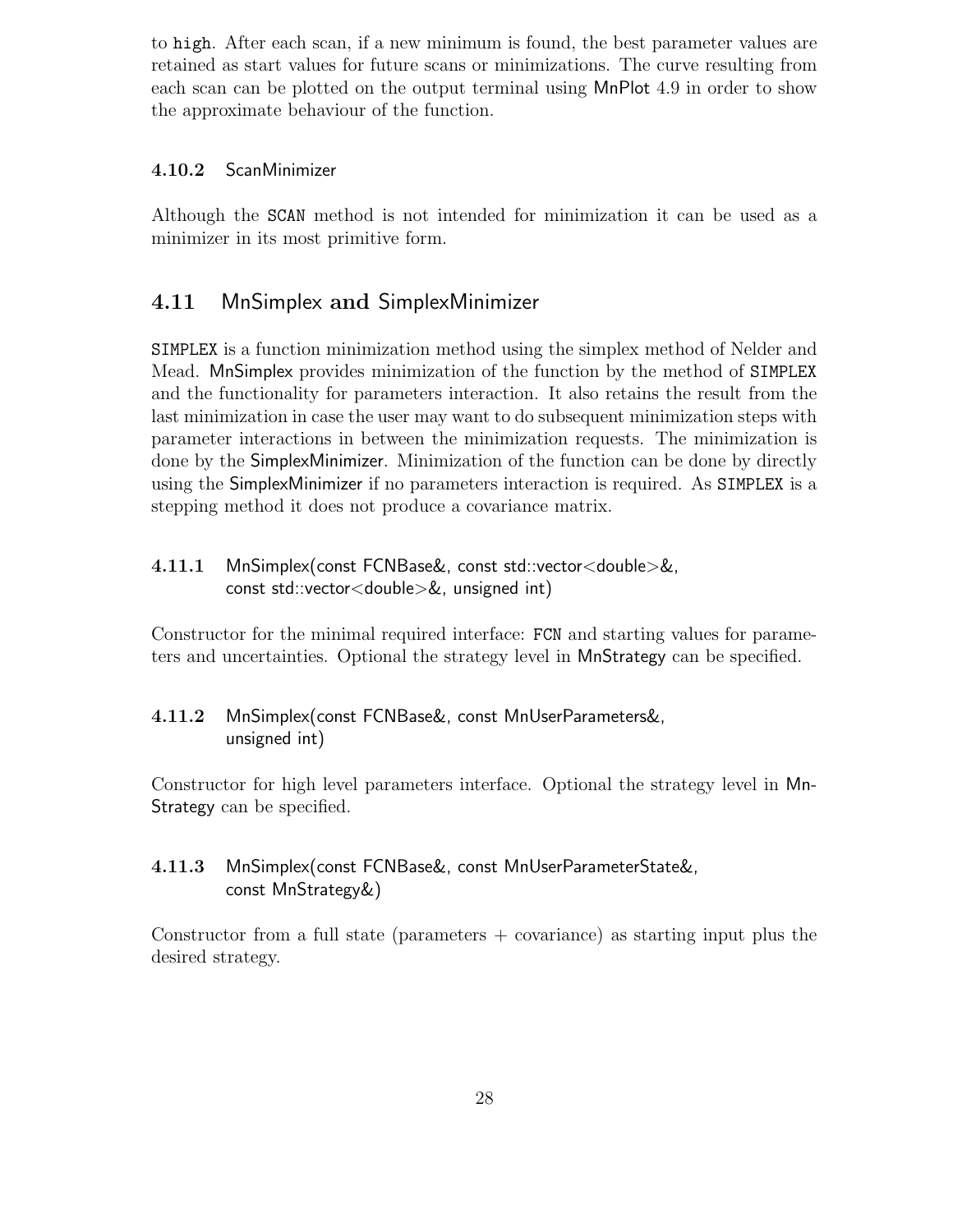#### 4.11.4 operator()

MnSimplex::operator()(unsigned int maxfcn, double tolerance) causes minimization of the FCN and returns the result in form of a FunctionMinimum. Minimization terminates either when the function has been called (approximately) maxfcn times, or when the estimated vertical distance to minimum (EDM) is less than tolerance \*up. The default value of tolerance is 0.1. (see 3.1.2).

#### 4.11.5 Parameter interaction

MnSimplex retains the result after each minimization (MnUserParameterStae, see 4.15) and forwards the interface for parameter interaction.

#### 4.11.6 SimplexMinimizer()

The SimplexMinimizer() is instantiated using default constructor.

#### 4.11.7 minimize(const FCNBase&, ...)

The SimplexMinimizer provides several overloaded methods minimize with return value FunctionMinimum. Together with the user FCN (either an implementation of FCN-Base or FCNGradientBase) the user has to give as input the parameters with starting values in one of the defined formats (std::vector<double>, MnUserParameters or MnUserParameterState).

## 4.12 MnStrategy

Sets the strategy to be used in calculating first and second derivatives and in certain minimization methods. In general, low values of level mean fewer function calls and high values mean more reliable minimization. Currently allowed values are 0  $(low)$ , 1 (default), and 2 (high).

#### 4.12.1 MnStrategy()

Default constructor, sets all settings according to  $level = 1$ .

#### 4.12.2 MnStrategy(unsigned int level)

Explicit constructor for predefined settings of desired level 0 (low), 1 (default), or 2 (high).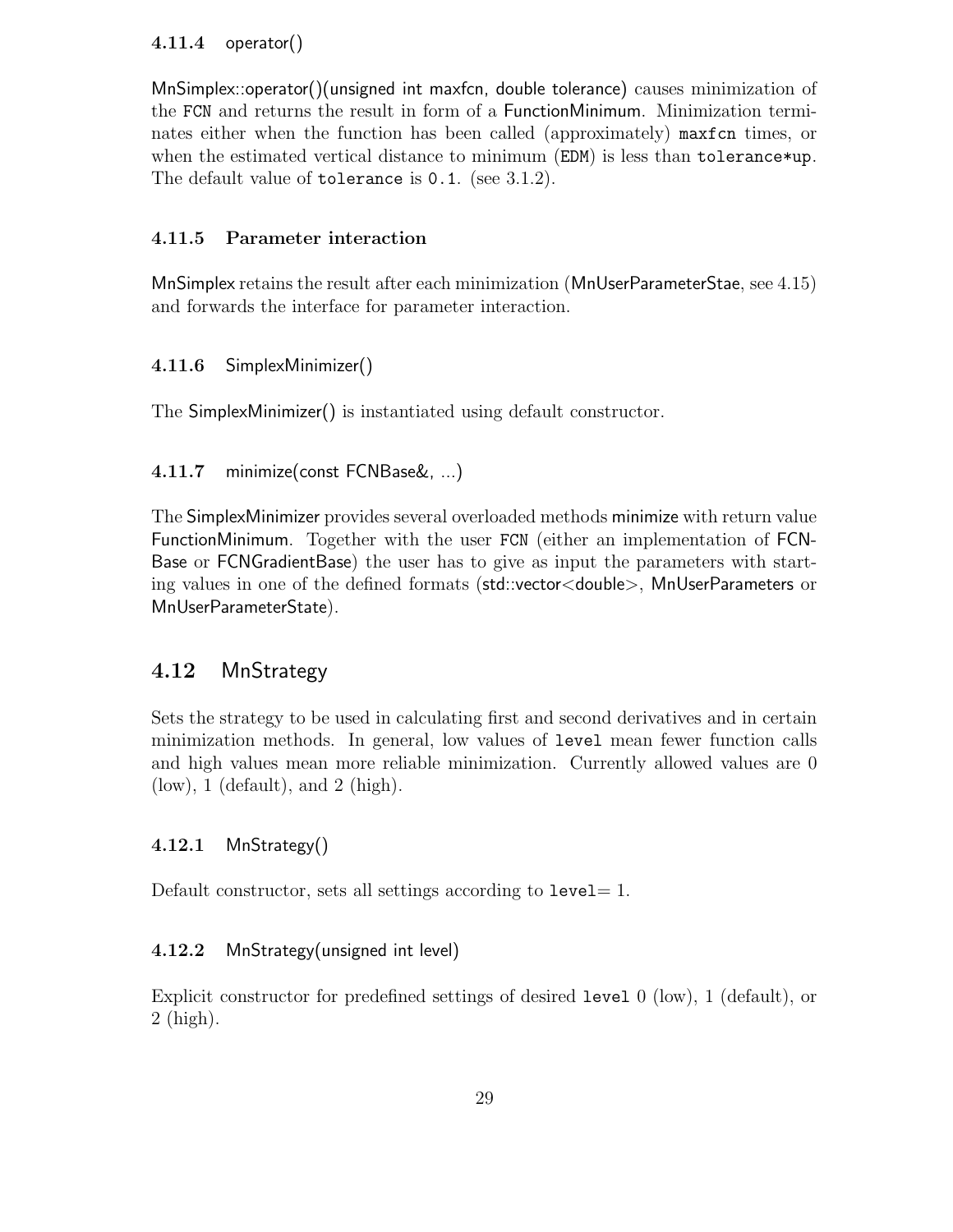### 4.12.3 setLowStrategy(), setMediumStrategy(), setHighStrategy()

Methods to set specific strategy level.

#### 4.12.4 Other methods

In addition, methods for individual settings such as setGradientNCycles() are provided.

## 4.13 MnUserCovariance

MnUserCovariance is the external covariance matrix designed for the interaction of the user. The result of the minimization (internal covariance matrix) is converted into the user representable format. It can also be used as input prior to the minimization. The size of the covariance matrix is according to the number of variable parameters (free and limited).

#### 4.13.1 MnUserCovariance(const std::vector<double>&, unsigned int nrow)

Construct from data, positions of the elements in the array are arranged according to the packed storage format. The size of the array must be  $nrow * (nrow + 1)/2$ . The array must contain the upper triangular part of the symmetric matrix packed sequentially, column by column, so that  $arr(0)$  contains  $covar(0,0)$ ,  $arr(1)$  and  $arr(2)$  contain  $covar(0,1)$  and  $covar(1,1)$  respectively, and so on. The number of rows (colums) has to be specified.

#### 4.13.2 MnUserCovariance(unsigned int nrow)

Specify the number of rows (colums) at instantiation. It will allocate an array of the length  $nrow * (nrow + 1)/2$  and inititalize it to 0. Elements can then be set using the method operator()(unsigned int, unsigned int).

#### 4.13.3 MnUserCovariance::operator()(unsigned int, unsigned int)

Individual elements can be accessed via the **operator**(), both for reading and writing.

## 4.14 MnUserParameters

MnUserParameters is the main class for user interaction with the parameters. It serves both as input to the minimization as well as output as the result of the minimization is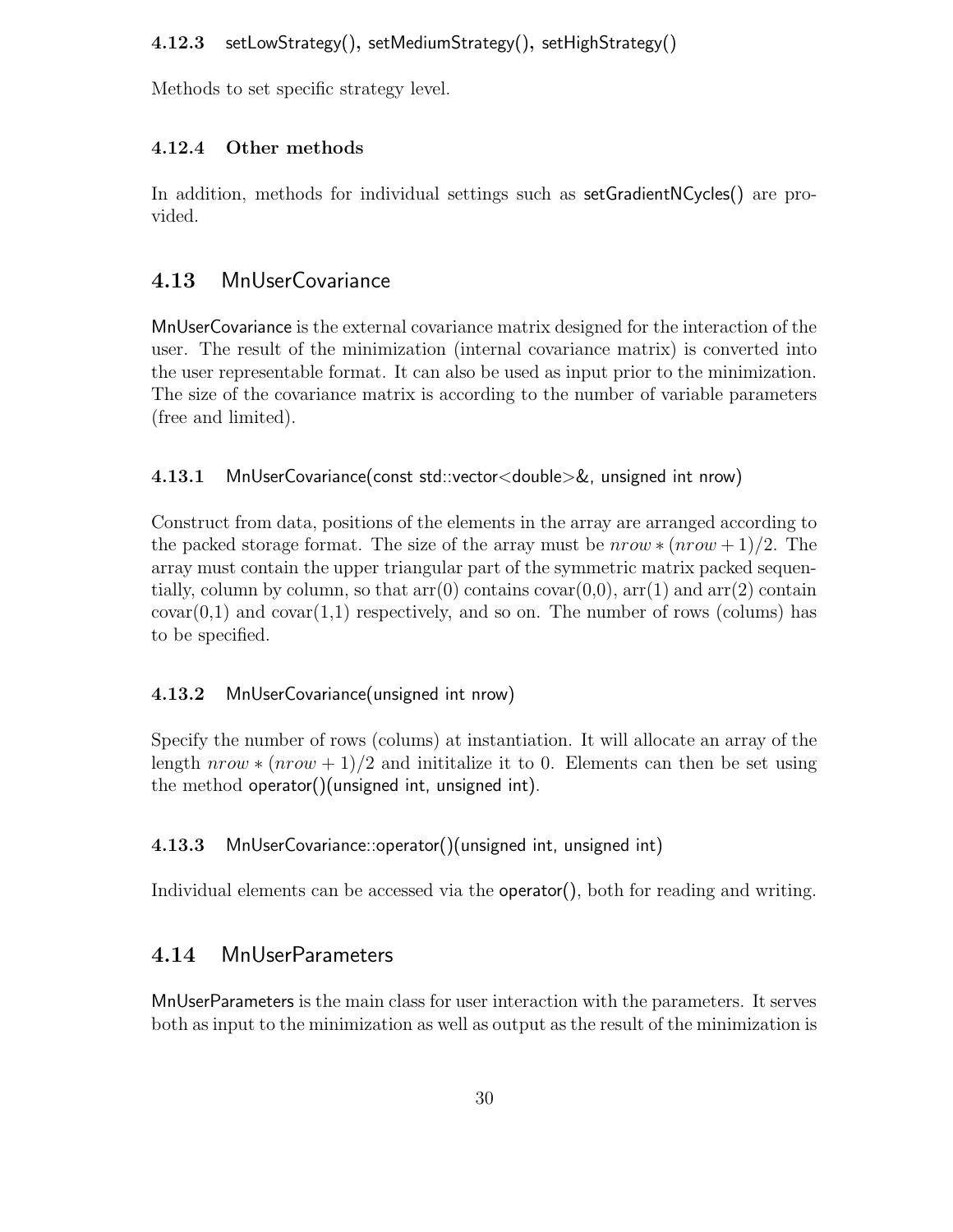converted into the user representable format in order to allow for further interaction. Parameters for MINUIT can be added (defined) specifying a name, value and initial uncertainty.

## $4.14.1$  add $(...)$

The method MnUserParameters::add(...) is overloaded for three kind of parameters:

- add(const char<sup>\*</sup>, double, double) for adding a free variable parameter
- add(const char<sup>\*</sup>, double, double, double, double) for adding a variable parameter with limits (lower and upper)
- add(const char<sup>\*</sup>, double) for adding a constant parameter

When adding parameters, MINUIT assigns indices to each parameter which will be the same as in the std::vector<double> in the FCNBase::operator(). That means the first parameter the user adds gets index 0, the second index 1, and so on. When calculating the function value inside FCN, MINUIT will call FCNBase::operator() with the elements at their positions.

4.14.2 setValue(...)

setValue(unsigned int parno, double value) or setValue(const char\* name, double value) set the value of parameter parno or with name name to value. The parameter in question may be variable, fixed, or constant, but must be defined.

## 4.14.3 setError(...)

setError(unsigned int parno, double error) or setError(const char\* name, double error) set the error (sigma) of parameter parno or with name name to value.

4.14.4  $fix(...)$ 

fix(unsigned int parno) or fix(const char\* name) fixes parameter parno or with name name.

4.14.5 release(...)

release(unsigned int parno) or release(const char\* name) releases a previously fixed parameter parno or with name name.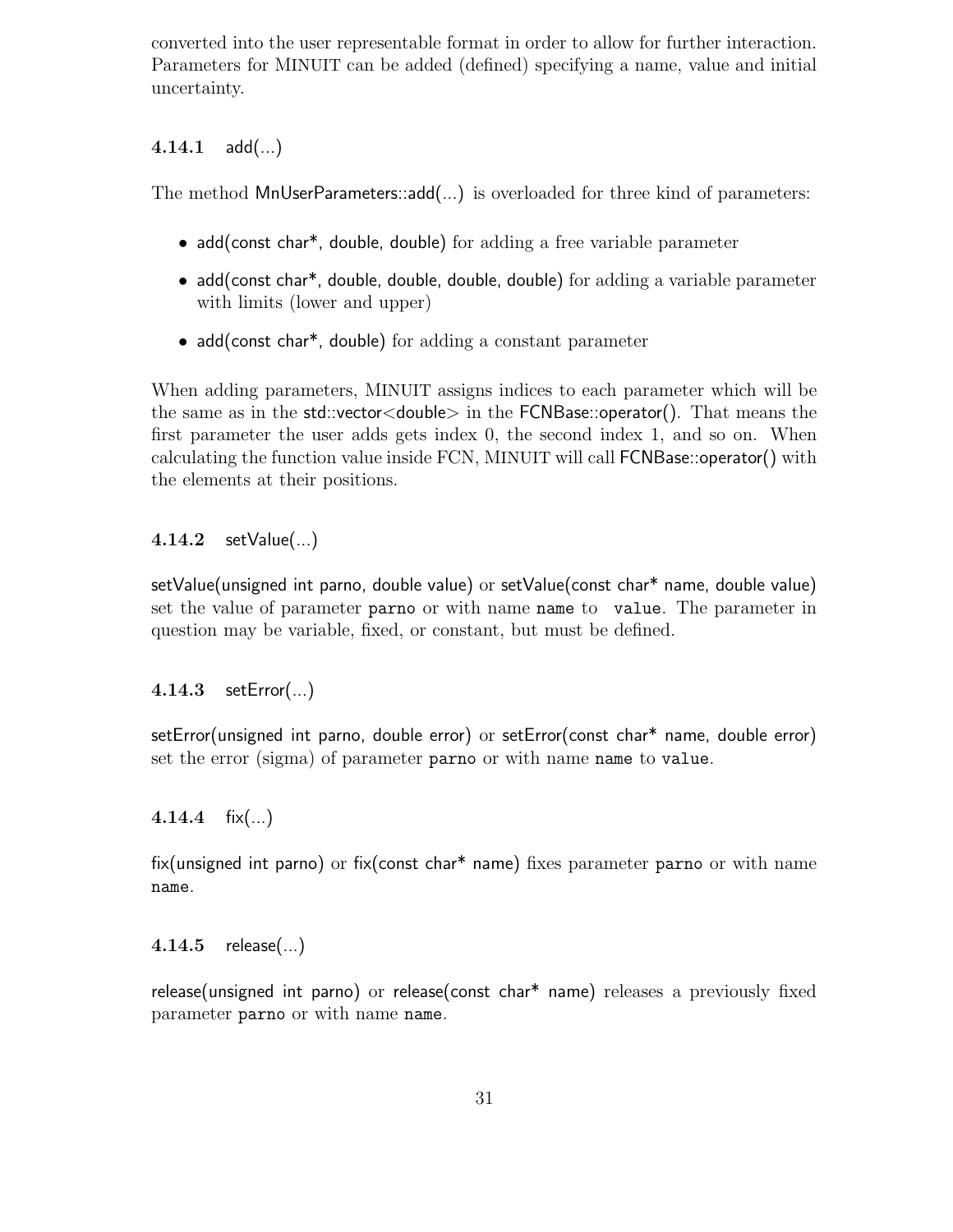#### 4.14.6 setLimits(...)

setLimits(unsigned int n, double low, double up) or setLimits(const char\* name, double low, double up) sets the lower and upper bound of parameter n or with name name.

However, if low is equal to up, an error condition results.

#### 4.14.7 setUpperLimit(...)

setUpperLimit(unsigned int n, double up) or setUpperLimit(const char\* name, double up) sets the upper bound of parameter n or with name name. The parameters does not have a lower limit.

#### 4.14.8 setLowerLimit(...)

setLowerLimit(unsigned int n, double low) or setLowerLimit(const char\* name, double low) sets the lower bound of parameter n or with name name. The parameters does not have an upper limit.

#### 4.14.9 removeLimits(...)

removeLimits(unsigned int n) or removeLimits(const char\* name) removes all possible limits on parameter **n** or with name **name**. The parameter can then vary in both directions without any bounds.

#### 4.14.10  $value(...)$

value(unsigned int n) or value(const char\* name) return the current value of parameter n or with name name.

#### 4.14.11  $error(...)$

error(unsigned int n) or error(const char\* name) return the current uncertainty (error) of parameter n or with name name.

#### 4.14.12  $index(...)$

index(const char\* name) returns the index (current position) of the parameter with name name in the list of defined parameters. The index is the same as for the calculation of the function value in the user's FCN (FCNBase::operator()).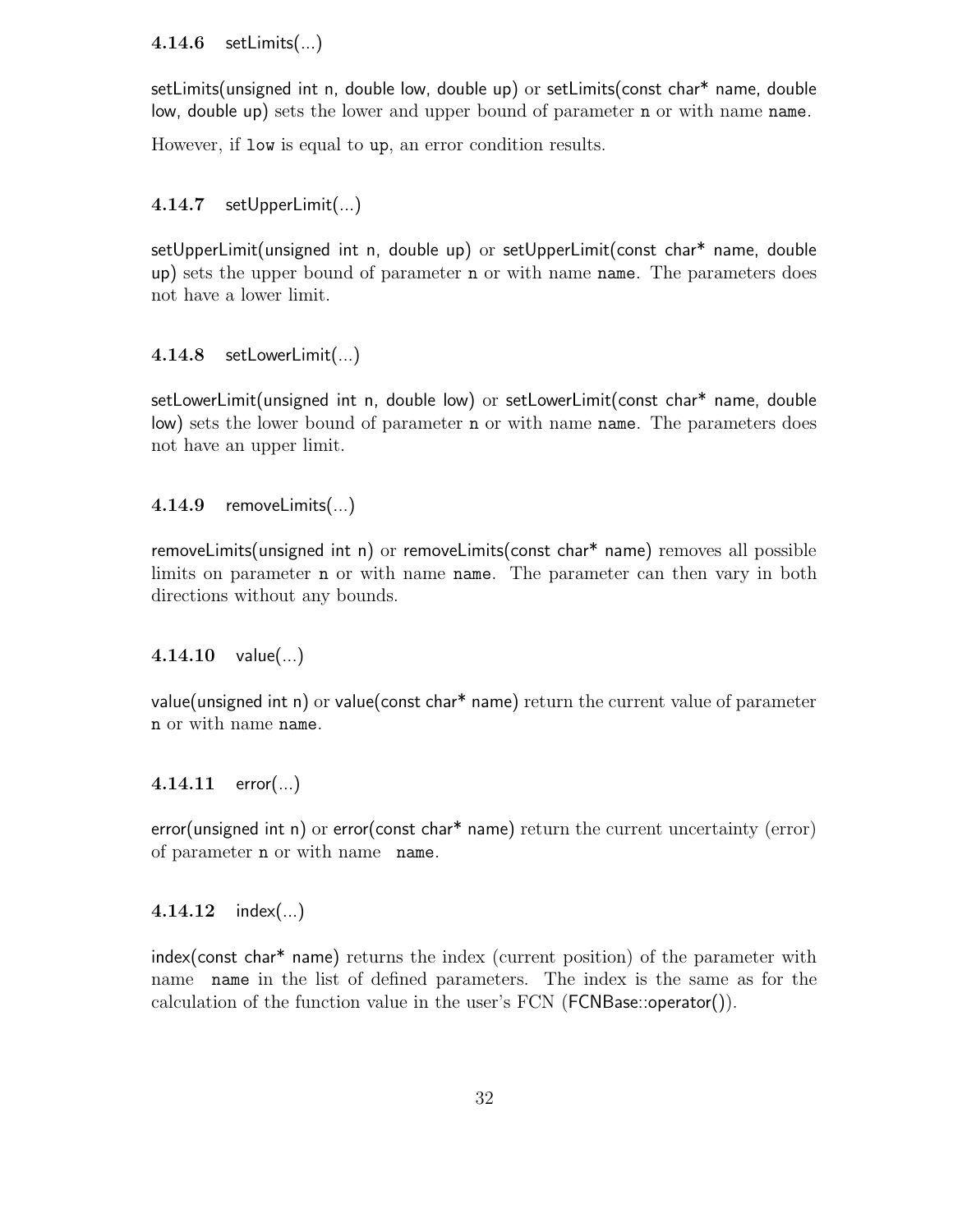## 4.14.13 name(...)

name(unsigned int n) returns the name of the parameter with index  $n$ .

## 4.15 MnUserParameterState

The class MnUserParameterState contains the MnUserParameters and the MnUser-Covariance. It can be created on input by the user, or by MINUIT itself as user representable format of the result of the minimization.

#### 4.15.1 MnUserParameterState(const std::vector<double>&, const std::vector<double>&)

Construct a state from starting values specified via std::vector<double>. No covariance is available.

#### 4.15.2 MnUserParameterState(const MnUserParameters&)

Construct a state from starting values specified via MnUserParameters. No covariance is available.

## 4.15.3 MnUserParameterState(const MnUserParameters&, const MnUserCovariance&)

Construct a state from starting values specified via MnUserParameters and MnUser-Covariance.

#### 4.15.4 parameters()

The method parameters() returns a const reference to the MnUserParameters data member.

#### 4.15.5 covariance()

The method covariance() returns a const reference to the MnUserCovariance data member.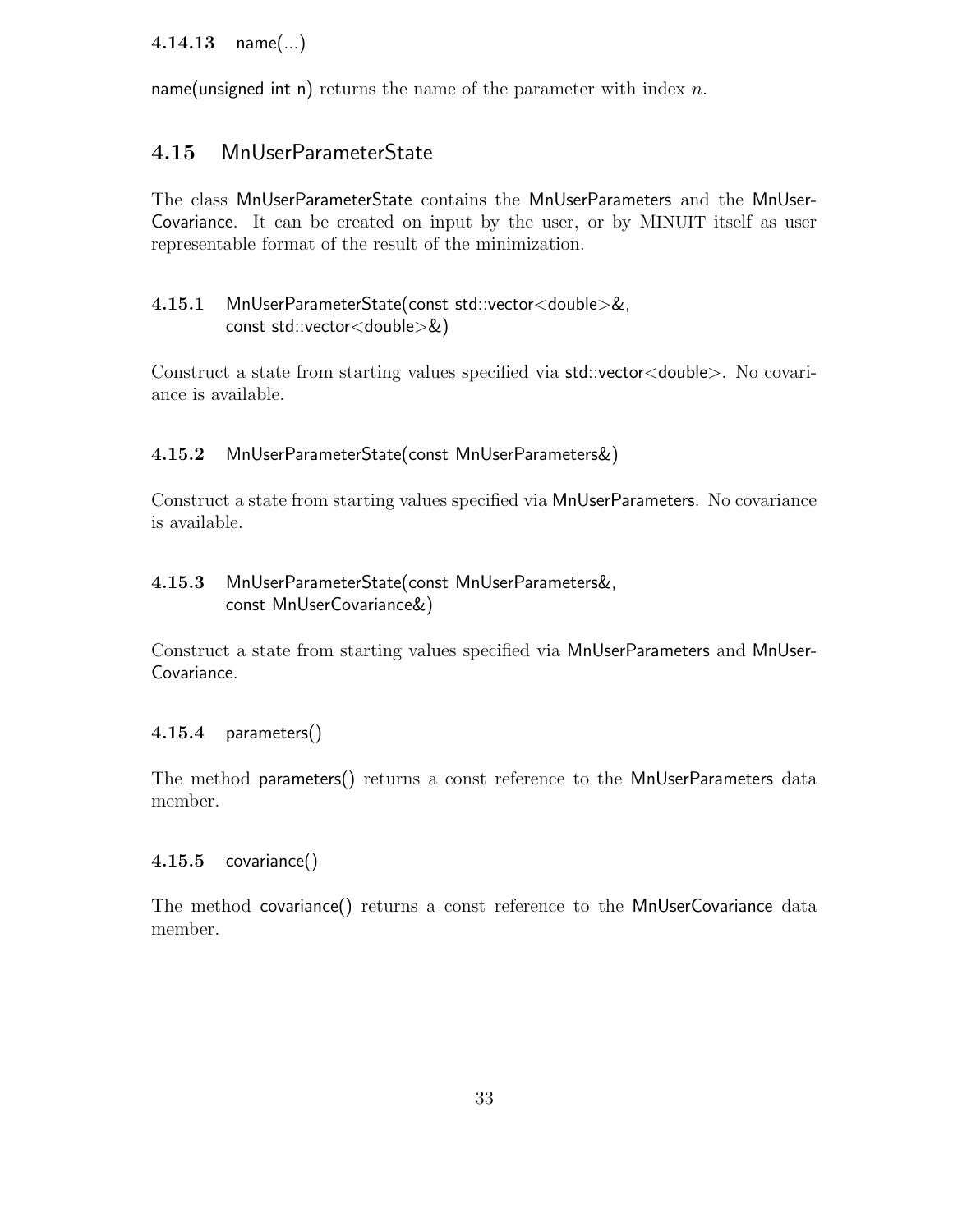## 4.15.6 globalCC()

The method globalCC() returns a const reference to the MnGlobalCorrelationCoeff data member.

## 4.15.7 MnUserParameterState::isValid() and MnUserParameterState::hasCovariance()

isValid() returns true if the the state is valid, false if not. hasCovariance returns true if the the state has a valid covariance, false otherwise.

## 4.15.8 MnUserParameterState::fval(), MnUserParameterState::edm(), MnUserParameterState::nfcn()

After minimization:

- full returns the function value at the minimum
- edm() returns the expected vertival distance to the minimum EDM
- nfcn() returns the number of function calls during the minimization

## 4.16 MnPrint.h

The following std::ostream operator<< output operators are defined in the file Mn-Print.h.

### 4.16.1 operator<<(std::ostream&, const FunctionMinimum&)

Prints out the the values of the FunctionMinimum, internal parameters and external parameters (MnUserParameterState), the function value, the expected distance to the minimum and the number of fucntion calls.

### 4.16.2 operator<<(std::ostream&, const MnUserParameters&)

Prints out the MnUserParameters.

4.16.3 operator<<(std::ostream&, const MnUserCovariance&)

Prints out the MnUserCovariance.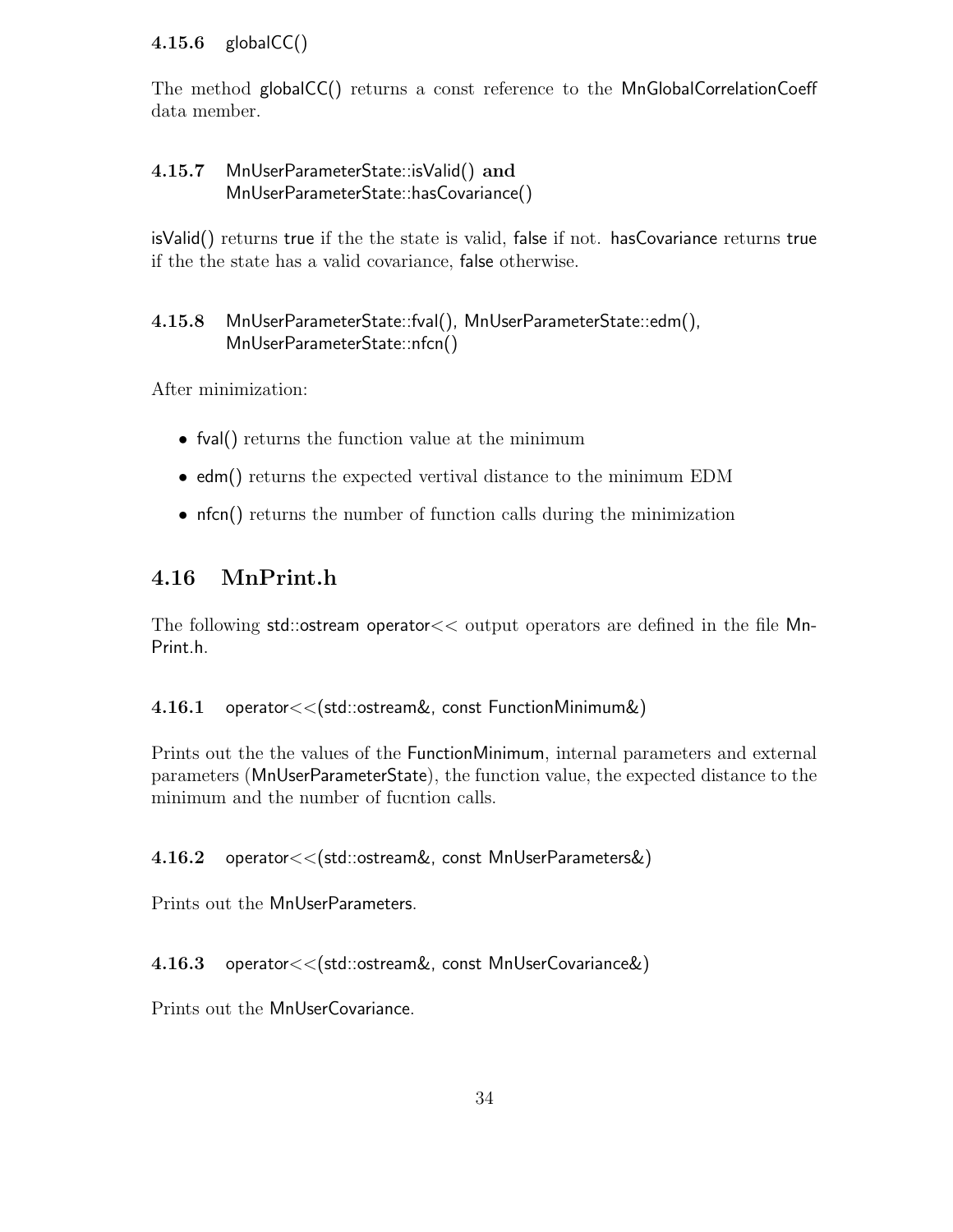#### 4.16.4 operator<<(std::ostream&, const MnGlobalCorrelationCoeff&)

Prints out the MnGlobalCorrelationCoeff.

4.16.5 operator<<(std::ostream&, const MnUserParameterState&)

Prints out the whole MnUserParameterState: MnUserParameters, MnUserCovariance and MnGlobalCorrelationCoeff.

4.16.6 operator<<(std::ostream&, const MinosError&)

Prints out the MinosError of a given parameter.

## 4.16.7 operator<<(std::ostream&, const ContoursErros&)

Prints out the MinosError of the two parameters and plots a line printer graphic of the contours on the output terminal.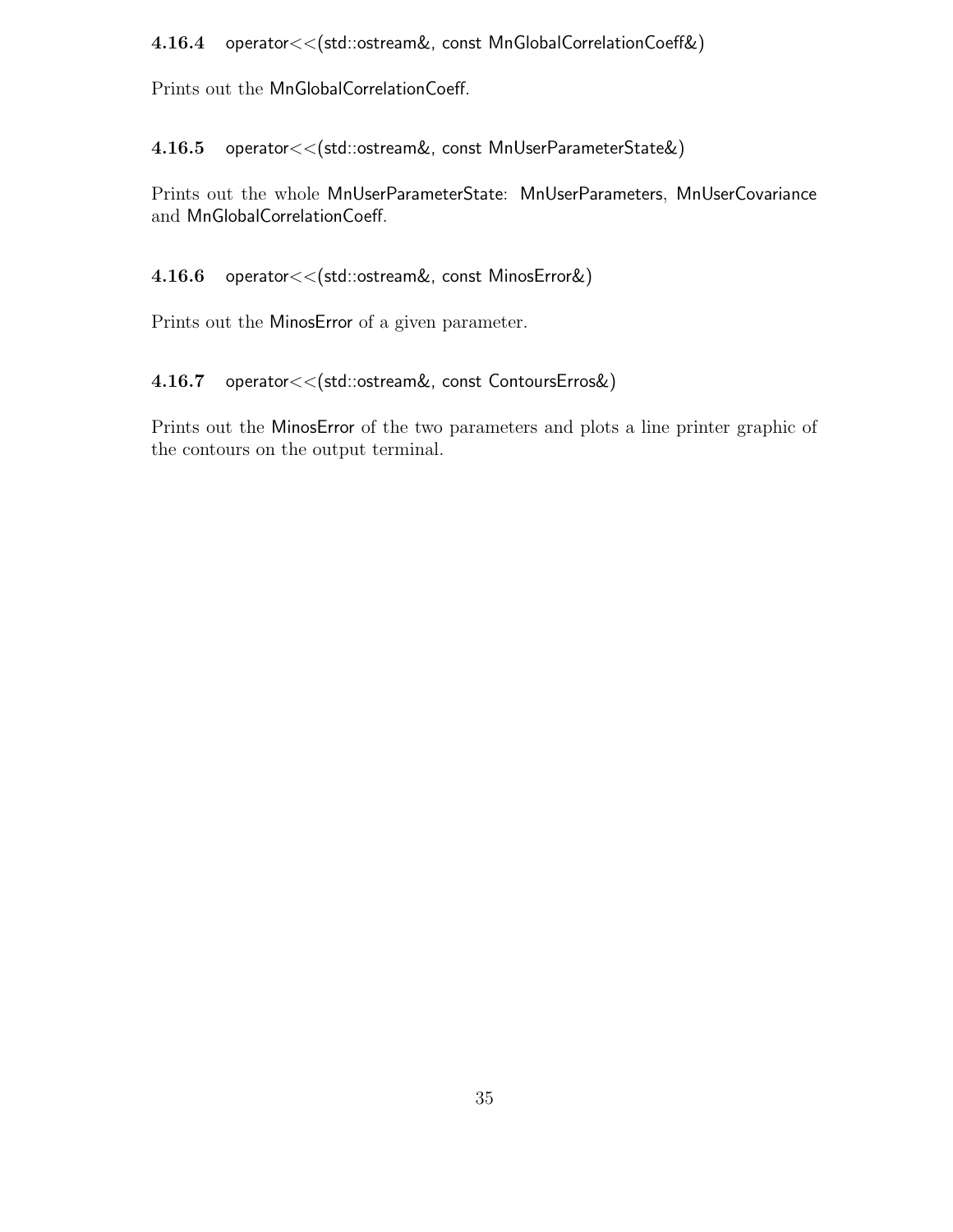## 5 How to get the right answer from MINUIT

The goal of MINUIT — to be able to minimize and analyze parameter errors for all possible user functions with any number of variable parameters — is of course impossible to realise, even in principle, in a finite amount of time. In practice, some assumptions must be made about the behaviour of the function in order to avoid evaluating it at all possible points. In this chapter we give some hints on how the user can help MINUIT to make the right assumptions.

## 5.1 Which minimizer to use

One of the historically interesting advantages of MINUIT is that it was probably the first minimization program to offer the user a choice of several minimization algorithms. This could be taken as a reflection of the fact that none of the algorithms known at that time were good enough to be universal, so users were encouraged to find the one that worked best for them. Since then, algorithms have improved considerably, but MINUIT still offers several, mostly so that old users will not feel cheated, but also to help the occasional user who does manage to defeat the best algorithms. MINUIT currently offers four applications which can be used to find a smaller function value, in addition to MINOS, which will retain a smaller function value if it stumbles on one unexpectedly. The objects which can be used to minimize are:

#### 5.1.1 MIGRAD

This is the best minimizer for nearly all functions. It is a variable-metric method with inexact line search, a stable metric updating scheme, and checks for positivedefiniteness. It will run faster if you instantiate it with a low–level MnStrategy and will be more reliable if you instantiate it with a high-level **MnStrategy** (although the latter option may not help much). Its main weakness is that it depends heavily on knowledge of the first derivatives, and fails miserably if they are very inaccurate. If first derivatives are a problem, they can be calculated analytically inside FCN (see 3.1) or if this is not feasible, the user can try to improve the accuracy of MINUIT 's numerical approximation by adjusting values of MnMachinePrecision and/or MnStrategy (see 4.5 and 4.12).

#### 5.1.2 MINIMIZE

This is equivalent to MIGRAD, except that if MIGRAD fails, it reverts to SIMPLEX and then calls MIGRAD again.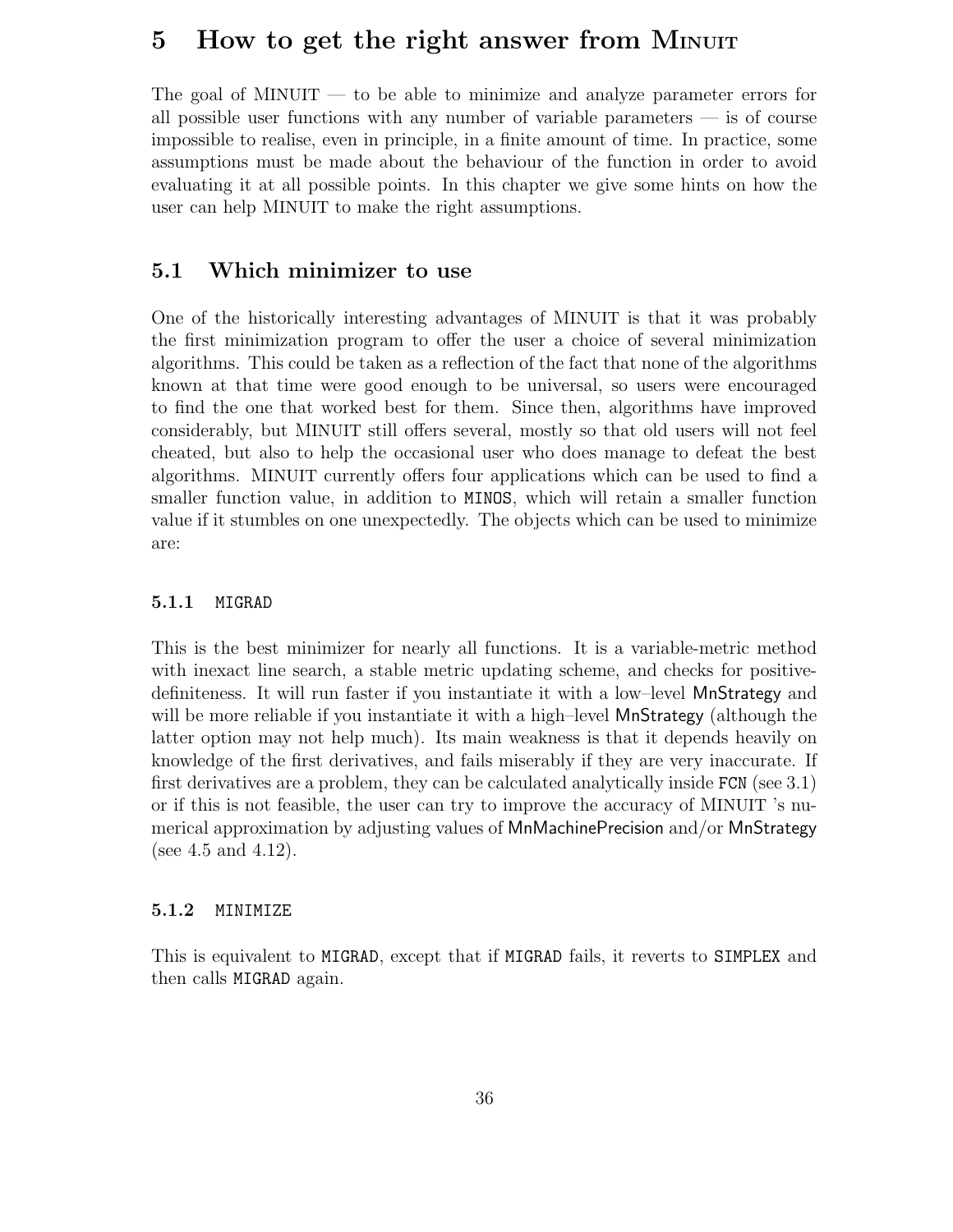#### 5.1.3 SCAN

This is not intended to minimize, and just scans the function, one parameter at a time. It does however retain the best value after each scan, so it does some sort of highly primitive minimization.

#### 5.1.4 SIMPLEX

This genuine multidimensional minimization routine is usually much slower than MIGRAD, but it does not use first derivatives, so it should not be so sensitive to the precision of the FCN calculations, and is even rather robust with respect to gross fluctuations in the function value. However, it gives no reliable information about parameter errors, no information whatsoever about parameter correlations, and worst of all cannot be expected to converge accurately to the minimum in a finite time. Its estimate of the expected distance to the minimum EDM is largely fantasy, so it would not even know if it did converge.

## 5.2 Floating point precision

MINUIT figures out at execution time the machine precision 4.5, and assumes that FCN provides about the same precision. That means not just the length of the numbers used and returned by FCN, but the actual mathematical accuracy of the calculations. Section 2.7 describes what to do if this is not the case.

#### 5.3 Parameter limits

Putting limits (absolute bounds) on the allowed values for a given parameter, causes MINUIT to make a non-linear transformation of its own internal parameter values to obtain the (external) parameter values passed to FCN. To understand the adverse effect of limits, see 1.3.1.

Basically, the use of limits should be avoided unless needed to keep the parameter inside a desired range.

If parameter limits are needed, in spite of the effects described in Chapter One, then the user should be aware of the following techniques to alleviate problems caused by limits.

#### 5.3.1 Getting the Right Minimum with Limits

If MIGRAD converges normally to a point where no parameter is near one of its limits, then the existence of limits has probably not prevented MINUIT from finding the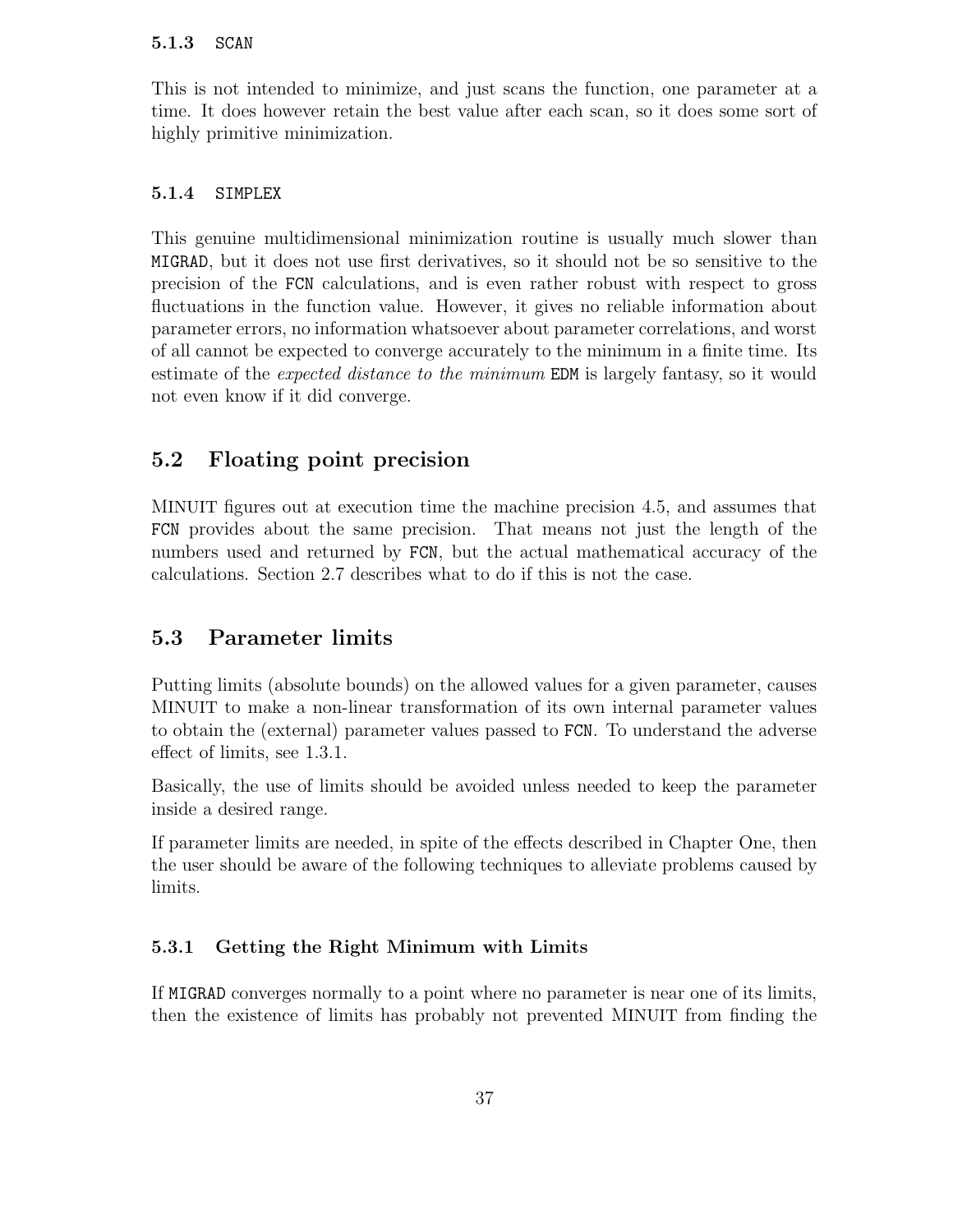right minimum. On the other hand, if one or more parameters is near its limit at the minimum, this may be because the true minimum is indeed at a limit, or it may be because the minimizer has become "blocked" at a limit. This may normally happen only if the parameter is so close to a limit (internal value at an odd multiple of  $\pm \frac{\pi}{2}$  $\overline{2}$ that MINUIT prints a warning to this effect when it prints the parameter values.

The minimizer can become blocked at a limit, because at a limit the derivative seen by the minimizer  $\partial F/\partial P_{\text{int}}$  is zero no matter what the real derivative  $\partial F/\partial P_{\text{ext}}$  is.

$$
\frac{\partial F}{\partial P_{\text{int}}} = \frac{\partial F}{\partial P_{\text{ext}}} \frac{\partial P_{\text{ext}}}{\partial P_{\text{int}}} = \frac{\partial F}{\partial P_{\text{ext}}} = 0
$$

For a stepping method (like SIMPLEX) this seldom poses any problem, but a method based on derivatives (MIGRAD) may become blocked at such a value. If this happens, it may be necessary to move the value of the parameter in question a significant distance from the limit (e.g. with MnMigrad::setValue(...)) and restart the minimization, perhaps with that parameter fixed temporarily.

#### 5.3.2 Getting the right parameter errors with limits

In the best case, where the minimum is far from any limits, MINUIT will correctly transform the error matrix, and the parameter errors it reports should be accurate and very close to those you would have got without limits. In other cases (which should be more common, since otherwise you wouldn't need limits), the very meaning of parameter errors becomes problematic. Mathematically, since the limit is an absolute constraint on the parameter, a parameter at its limit has no error, at least in one direction. The error matrix, which can assign only symmetric errors, then becomes essentially meaningless. On the other hand, the MINOS analysis is still meaningful, at least in principle, as long as MIGRAD (which is called internally by MINOS) does not get blocked at a limit. Unfortunately, the user has no control over this aspect of the MINOS calculation, although it is possible to get enough printout from the MINOS result to be able to determine whether the results are reliable or not.

## 5.4 Fixing and releasing parameters

When MINUIT needs to be guided to the "right" minimum, often the best way to do this is with the methods e.g. MnMigrad::fix(...) and MnMigrad::release(...). That is, suppose you have a problem with ten free parameters, and when you minimize with respect to all at once, MINUIT goes to an unphysical solution characterized by an unphysical or unwanted value of parameter number four. One way to avoid this is to fix parameter four at a "good" value (not necessarily the best, since you presumably don't know that yet), and minimize with respect to the others. Then release parameter four and minimize again. If the problem admits a "good" physical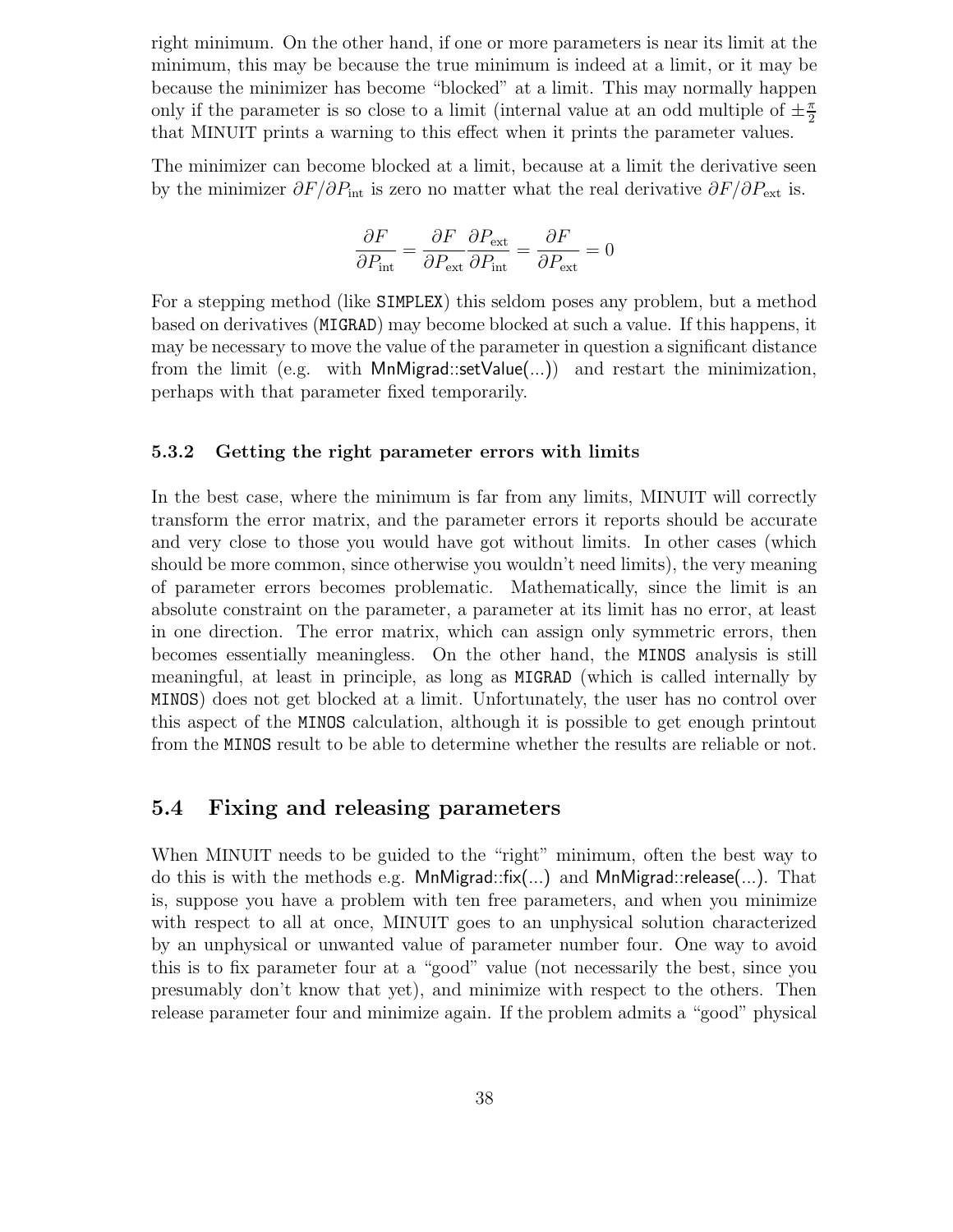solution, you will normally find it this way. If it doesn't work, you may see what is wrong by the following sequence (where xxx is the expected physical value for parameter four):

```
MnMigrad migrad(...);
migrad.setValue(4, xxx);
migrad.fix(4);FunctionMinimum min = migrad();
migrad.release(4);
MnScan scan(...);
std::vector<std::pair<double, double> > points = scan(4);
```
where SCAN gives you a picture of FCN as a function of parameter four alone, the others being fixed at their current best values. If you suspect the difficulty is due to parameter five, then add

```
MnContours contour(...);
std::vector<std::pair<double, double> > points = contour(4, 5);
```
to see a two-dimensional picture.

## 5.5 Interpretation of parameter errors

There are two kinds of problems that can arise: The reliability of MINUIT 's error estimates, and their statistical interpretation, assuming they are accurate.

#### 5.5.1 Statistical interpretation

For discussuion of basic concepts, such as the meaning of the elements of the error matrix, parabolic versus MINOS errors, the appropriate value for up (see 3.1.2), and setting of exact confidence levels, see (in order of increasing complexity and completeness):

- *"Interpretation of the Errors on Parameters"*, see Part 3 of this write-up.
- "Determining the Statistical Significance of Experimental Results"[7].
- "Statistical Methods in Experimental Physics"[8].

#### 5.5.2 The reliability of MINUIT error estimates

MINUIT always carries around its own current estimates of the parameter errors, which it will print out on request, no matter how accurate they are at any given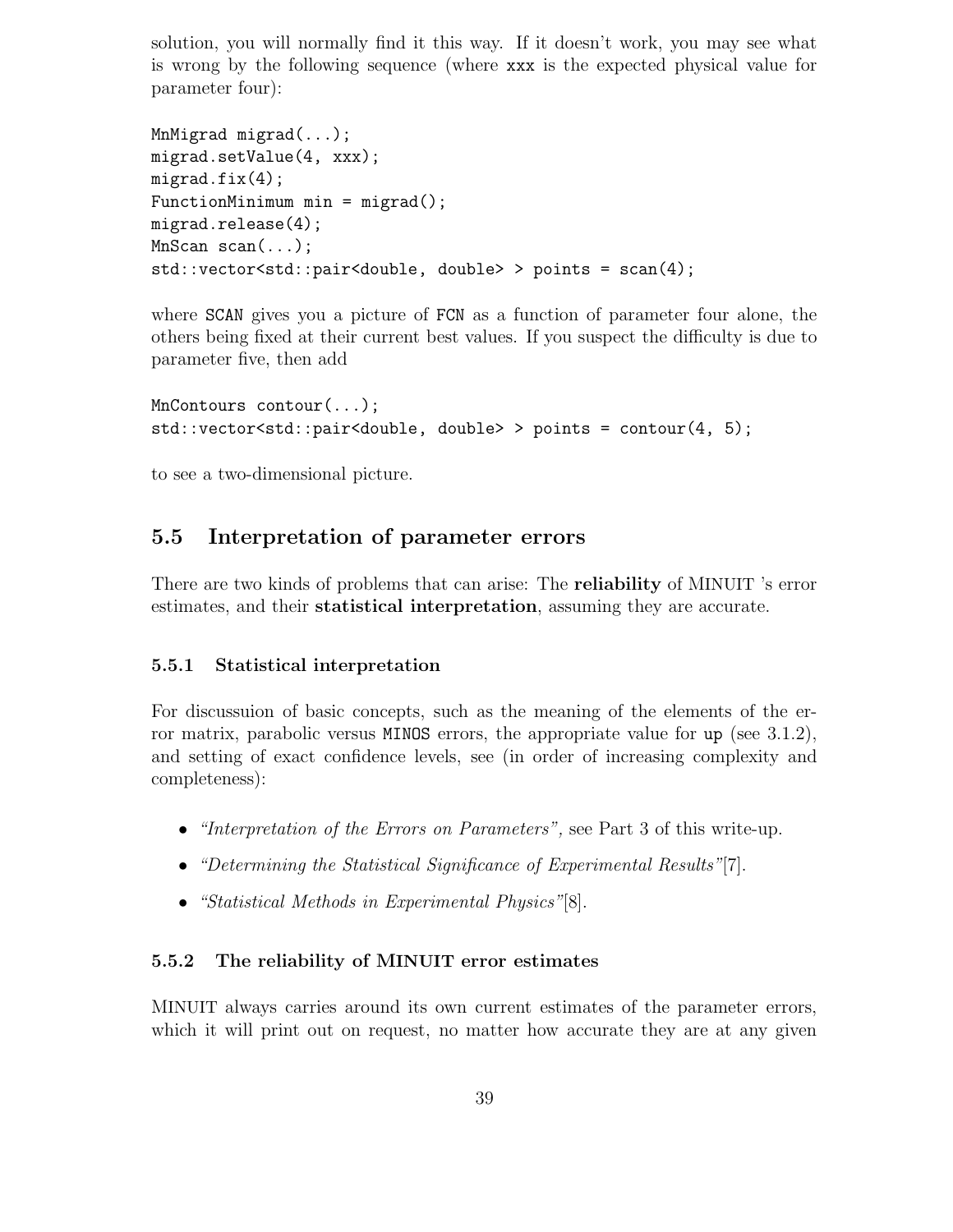point in the execution. For example, at initialization, these estimates are just the starting step sizes as specified by the user. After a MIGRAD or HESSE step, the errors are usually quite accurate, unless there has been a problem. If no mitigating adjective is given in the printout of the errors, then at least MINUIT believes the errors are accurate, although there is always a small chance that MINUIT has been fooled. Some visible signs that MINUIT may have been fooled are:

- Warning messages produced during the minimization or error analysis.
- Failure to find new minimum.
- Value of EDM too big. For a "normal" minimization, after MIGRAD, the value of EDM is usually more than three orders of magnitude smaller than up, unless a looser tolerance has been specified.
- Correlation coefficients exactly equal to zero, unless some parameters are known to be uncorrelated with the others.
- Correlation coefficients very close to one (greater than 0.99). This indicates both an exceptionally difficult problem, and one which has been badly parametrized so that individual errors are not very meaningful because they are so highly correlated.
- Parameter at limit. This condition, signalled by a MINUIT warning message, may make both the function minimum and parameter errors unreliable. See section 5.3.2, Getting the right parameter errors with limits

The best way to be absolutely sure of the errors, is to use "independent" calculations and compare them, or compare the calculated errors with a picture of the function if possible. For example, if there is only one free parameter, SCAN allows the user to verify approximately the function curvature. Similarly, if there are only two free parameters, use CONTOURS. To verify a full error matrix, compare the results of MIGRAD with those (calculated afterward) by HESSE, which uses a different method. And of course the most reliable and most expensive technique, which must be used if asymmetric errors are required, is MINOS.

## 5.6 Convergence in MIGRAD, and positive–definiteness

MIGRAD uses its current estimate of the covariance matrix of the function to determine the current search direction, since this is the optimal strategy for quadratic functions and "physical" functions should be quadratic in the neighbourhood of the minimum at least. The search directions determined by MIGRAD are guaranteed to be downhill only if the covariance matrix is positive–definite, so in case this is not true, it makes a positive–definite approximation by adding an appropriate constant along the diagonal as determined by the eigenvalues of the matrix. Theoretically,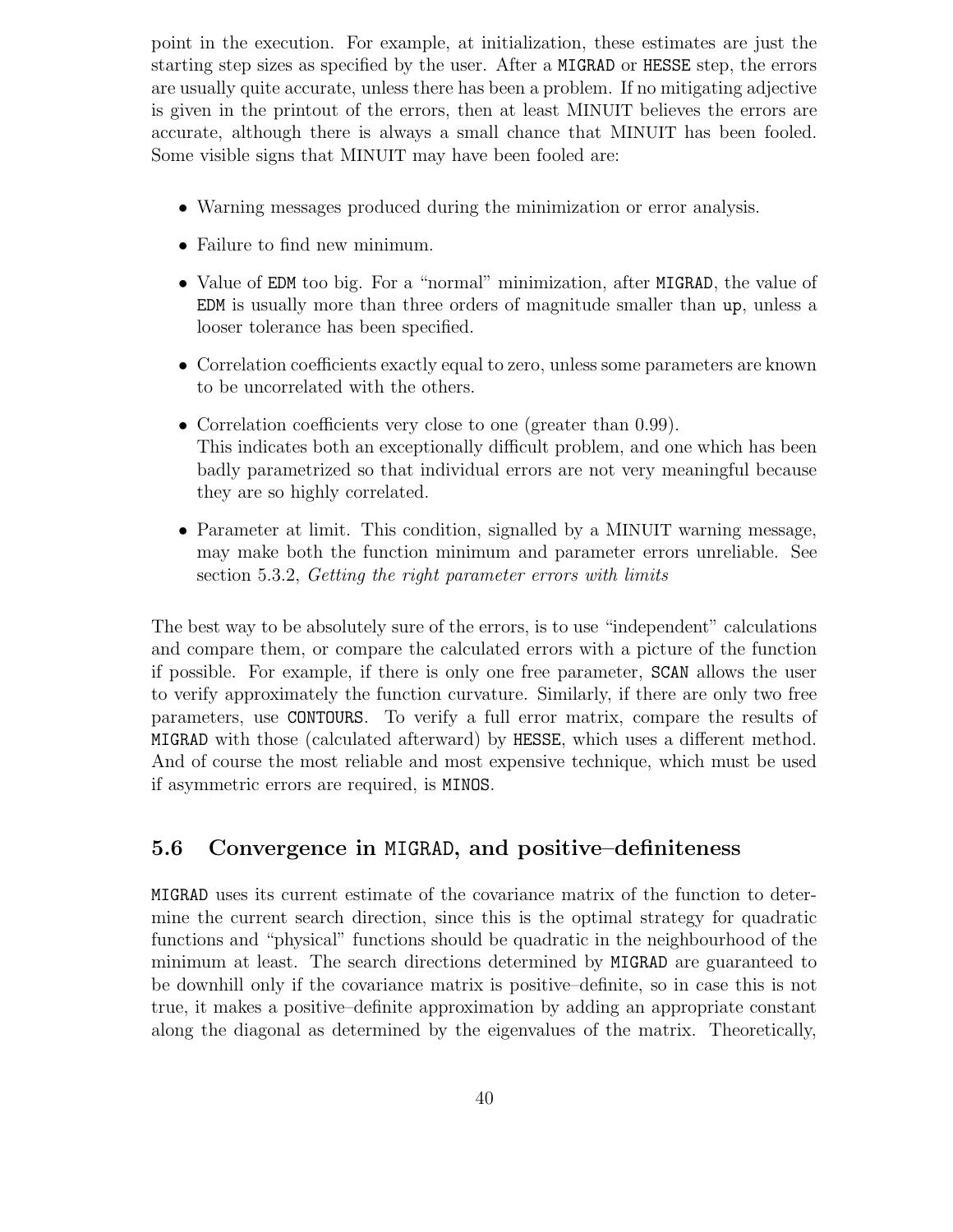the covariance matrix for a "physical" function must be positive–definite at the minimum, although it may not be so for all points far away from the minimum, even for a well–determined physical problem. Therefore, if MIGRAD reports that it has found a non-positive–definite covariance matrix, this may be a sign of one or more of the following:

- A non–physical region. On its way to the minimum, MIGRAD may have traversed a region which has unphysical behaviour, which is of course not a serious problem as long as it recovers and leaves such a region.
- An underdetermined problem. If the matrix is not positive–definite even at the minimum, this may mean that the solution is not well–defined, for example that there are more unknowns than there are data points, or that the parametrization of the fit contains a linear dependence. If this is the case, then MINUIT (or any other program) cannot solve your problem uniquely, and the error matrix will necessarily be largely meaningless, so the user must remove the underdeterminedness by reformulating the parametrization. MINUIT cannot do this itself, but it can provide some hints (contours, global correlation coefficients, eigenvalues) which can help the clever user to find out what is wrong.
- Numerical inaccuracies. It is possible that the apparent lack of positive– definiteness is in fact only due to excessive roundoff errors in numerical calculations, either in FCN or in MINUIT . This is unlikely in general, but becomes more likely if the number of free parameters is very large, or if the parameters are badly scaled (not all of the same order of magnitude), and correlations are also large. In any case, whether the non–positive–definiteness is real or only numerical is largely irrelevant, since in both cases the error matrix will be unreliable and the minimum suspicious.

# 5.7 Additional trouble–shooting

When MINUIT just doesn't work, some of the more common causes are:

• Precision mismatch. Make sure your FCN uses internally the same precision as MINUIT .

If the problem is only one of precision, and not of word length mismatch, an appropriate MnMachinePrecision::setPrecision() may fix it.

• Trivial bugs in FCN. The possibilities for  $C_{++}$  bugs are numerous. Probably the most common among physicists inexperienced in is the confusion between double and int types, which you can sometimes get away with, but not always. <sup>3</sup>

<sup>&</sup>lt;sup>3</sup>For example, if a and b are double precision variables, the  $C++$  statement a = 2\*b is not good programming, but happens to do what the user probably intended, whereas the statement  $a = b + 2/3$  almost certainly will not do what the user intended.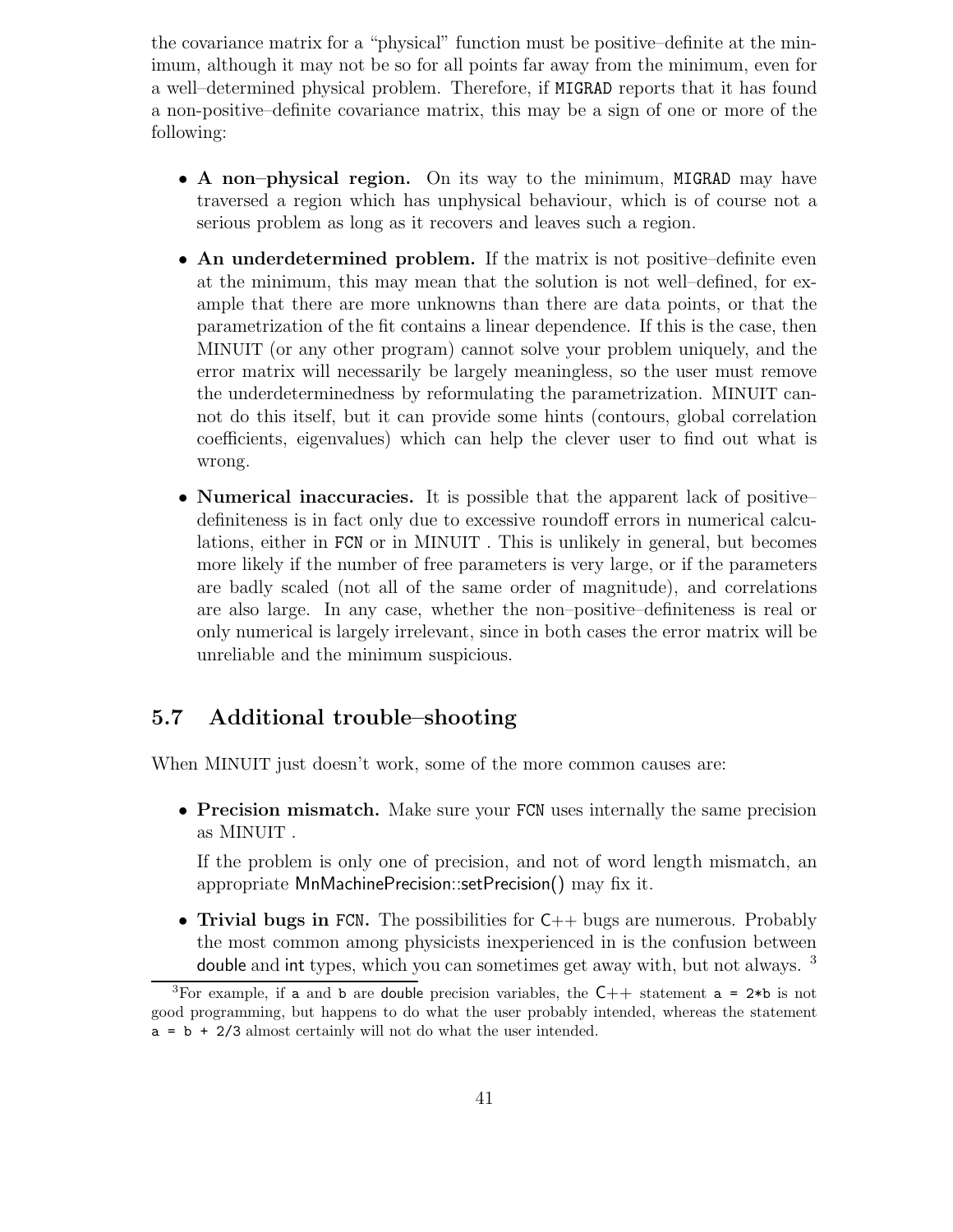MINUIT can spot some trivial bugs itself, and issues a warning when it detects an unusual FCN behaviour. Such a warning should be taken seriously.

MINUIT also offers some tools (especially SCAN) which can help the user to find trivial bugs.

- An ill-posed problem. For questions of parameter dependence, see the discussion above on postive–definiteness. Other mathematical problems which can arise are: **excessive numerical roundoff**  $\rightarrow$  be especially careful of exponential and factorial functions which get big very quickly and lose accuracy; starting too far from the solution  $-$  the function may have unphysical local minima, especially at infinity in some variables; incorrect normalization — in likelihood functions, the probability distributions must be normalized or at least have an integral which is independent of the values of the variable parameters.
- <sup>A</sup> bug in <sup>M</sup>INUIT . This is unlikely, but it happens. If <sup>a</sup> bug is suspected, and all other possible causes can be eliminated, please try to save a copy of the input and output files, listing of FCN, and other information that may be relevant, and send them to fred.james@cern.ch.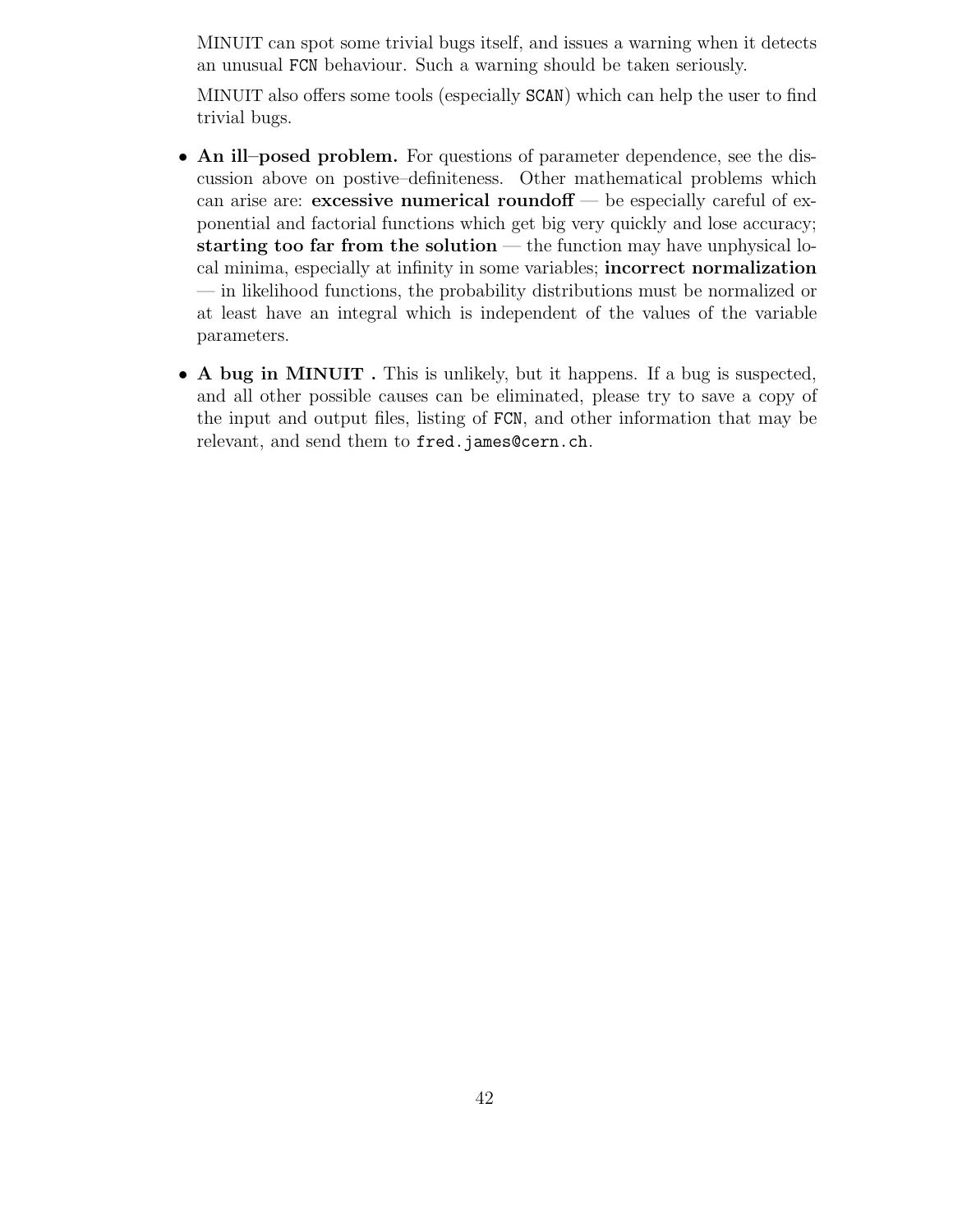# 6 A complete example

Here a full example of a fit is presented, following the example DemoGaussSim.cpp.

## 6.1 The user's FCN

The implementation of FCNBase by the user's GaussFcn is shown here.

#### 6.1.1 GaussFunction.h

The user's model function is a Gaussian.

```
#ifndef MN_GaussFunction_H_
#define MN_GaussFunction_H_
#include <math.h>
class GaussFunction {
public:
  GaussFunction(double mean, double sig, double constant) :
    theMean(mean), theSigma(sig), theConstant(constant) {}
  ~GaussFunction() {}
  double m() const {return theMean;}
  double s() const {return theSigma;}
  double c() const {return theConstant;}
  double operator()(double x) const {
    return
       c() * exp(-0.5*(x-m()) * (x-m()) / (s() * s())) / (sqrt(2.*M_PI) * s());
  }
private:
  double theMean;
  double theSigma;
  double theConstant;
};
#endif // MN_GaussFunction_H_
```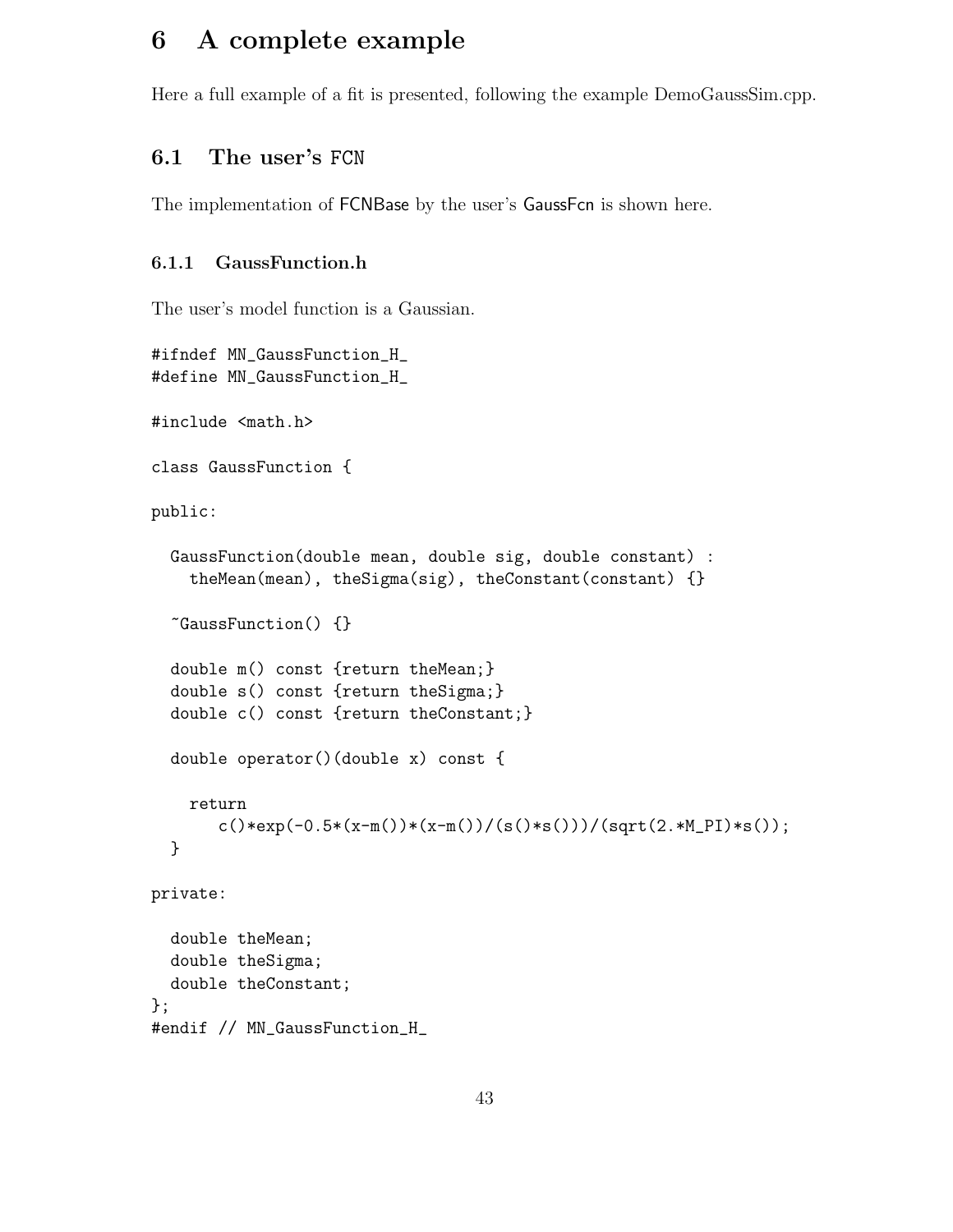#### 6.1.2 GaussFcn.h

The user's FCN (GaussFcn) to calculate the  $\chi^2$  (combining the user's data with the user's model).

```
#ifndef MN_GaussFcn_H_
#define MN_GaussFcn_H_
#include "Minuit/FCNBase.h"
#include <vector>
class GaussFcn : public FCNBase {
public:
  GaussFcn(const std::vector<double>& meas,
           const std::vector<double>& pos,
   const std::vector<double>& mvar) : theMeasurements(meas),
               thePositions(pos),
      theMVariances(mvar),
      theErrorDef(1.) {}
  \tilde{\text{Gauss}}Fcn() {}
  virtual double up() const {return theErrorDef;}
  virtual double operator()(const std::vector<double>&) const;
  std::vector<double> measurements() const {return theMeasurements;}
  std::vector<double> positions() const {return thePositions;}
  std::vector<double> variances() const {return theMVariances;}
  void setErrorDef(double def) {theErrorDef = def;}
private:
  std::vector<double> theMeasurements;
  std::vector<double> thePositions;
  std::vector<double> theMVariances;
  double theErrorDef;
};
#endif //MN_GaussFcn_H_
```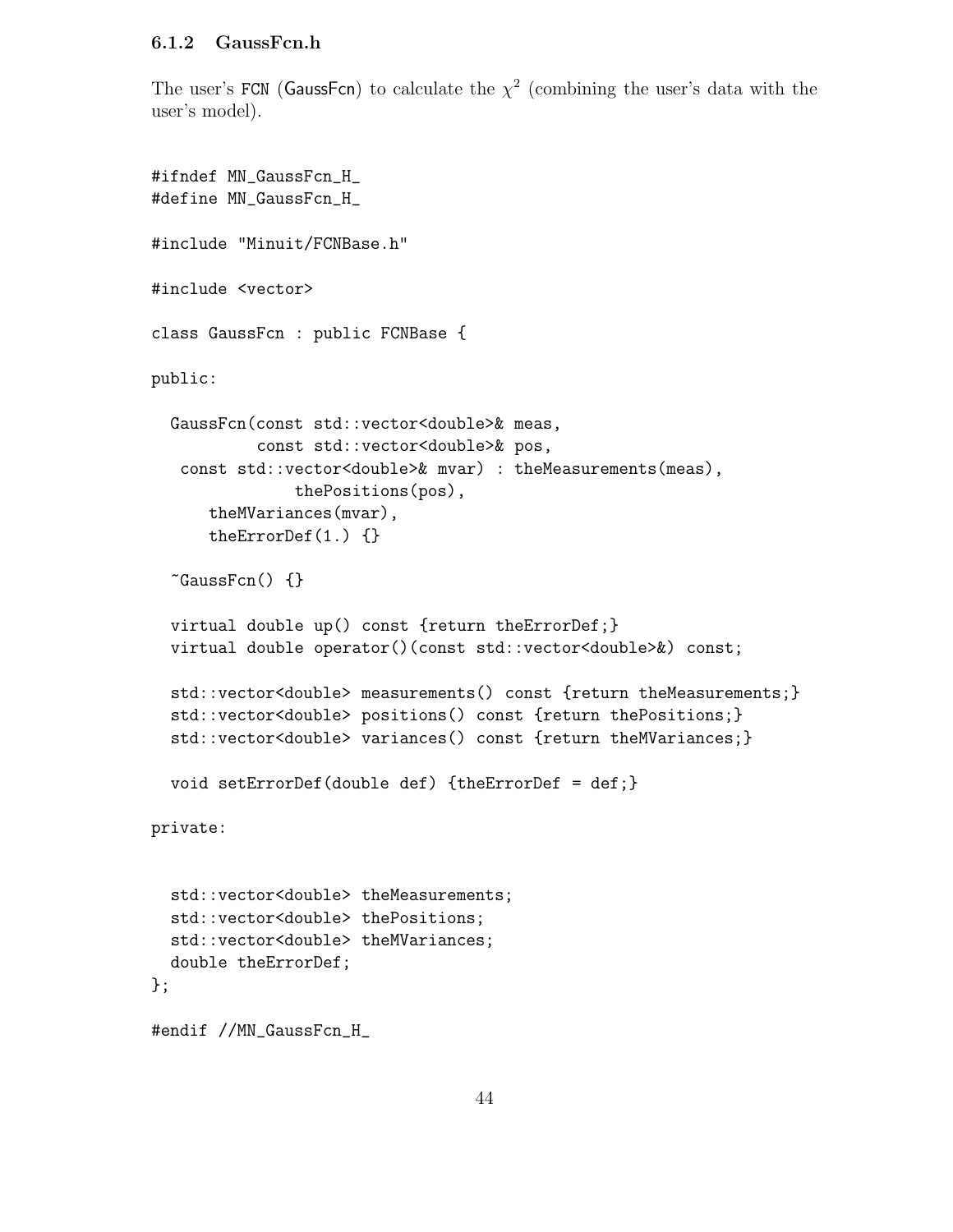#### 6.1.3 GaussFcn.cpp

The actual implementation of the FCNBase::operator() (called by Minuit):

```
#include "GaussFcn.h"
#include "GaussFunction.h"
#include <cassert>
double GaussFcn::operator()(const std::vector<double>& par) const {
  assert(par.size() == 3);GaussFunction gauss(par[0], par[1], par[2]);
  double chi2 = 0.;
  for(unsigned int n = 0; n < the Measurements.size(); n<sup>++</sup>) {
    chi2 += ((gauss(thePositions[n]) - theMeasurements[n]) *(gauss(thePositions[n]) - theMeasurements[n]) /
             theMVariances[n]);
  }
  return chi2;
}
```
## 6.2 The user's main program

This is the main program DemoGaussSim.cpp:

```
#include "GaussFcn.h"
#include "GaussDataGen.h"
#include "Minuit/FunctionMinimum.h"
#include "Minuit/MnUserParameterState.h"
#include "Minuit/MinimumPrint.h"
#include "Minuit/MnMigrad.h"
#include "Minuit/MnMinos.h"
#include "Minuit/MnContours.h"
#include "Minuit/MnPlot.h"
```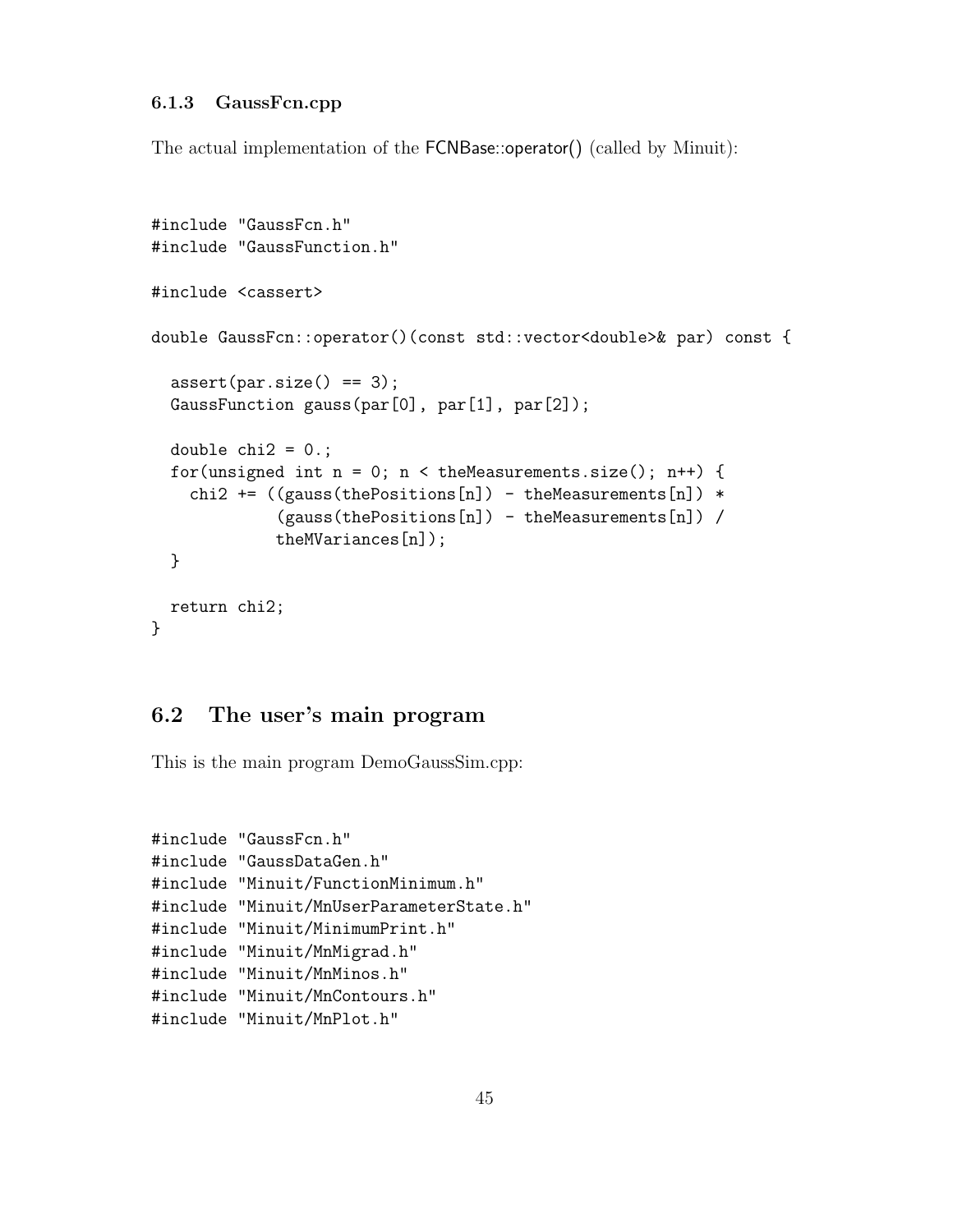```
#include <iostream>
int main() {
  // generate the data (100 data points)
  GaussDataGen gdg(100);
  std::vector<double> pos = gdg.positions();
  std::vector<double> meas = gdg.measurements();
  std::vector<double> var = gdg.variances();
  // create FCN function
  GaussFcn theFCN(meas, pos, var);
  // create initial starting values for parameters
  double x = 0.;
  double x2 = 0.;
  double norm = 0.;
  double dx = pos[1] - pos[0];
  double area = 0.;
  for(unsigned int i = 0; i < meas.size(); i++) {
    norm += meas[i];
    x += (meas[i]*pos[i]);x2 \leftarrow \text{meas}[i]*pos[i]*pos[i]);area += dx*meas[i];
  }
  double mean = x/norm;
  double rms2 = x2/norm - mean*mean;
  double rms = rms2 > 0. ? sqrt(rms2) : 1.;
  {
    // demonstrate minimal required interface for minimization
    // create Minuit parameters without names
    // starting values for parameters
    std::vector<double> init_par;
    init_par.push_back(mean);
    init_par.push_back(rms);
    init_par.push_back(area);
    // starting values for initial uncertainties
    std::vector<double> init_err;
    init_err.push_back(0.1);
```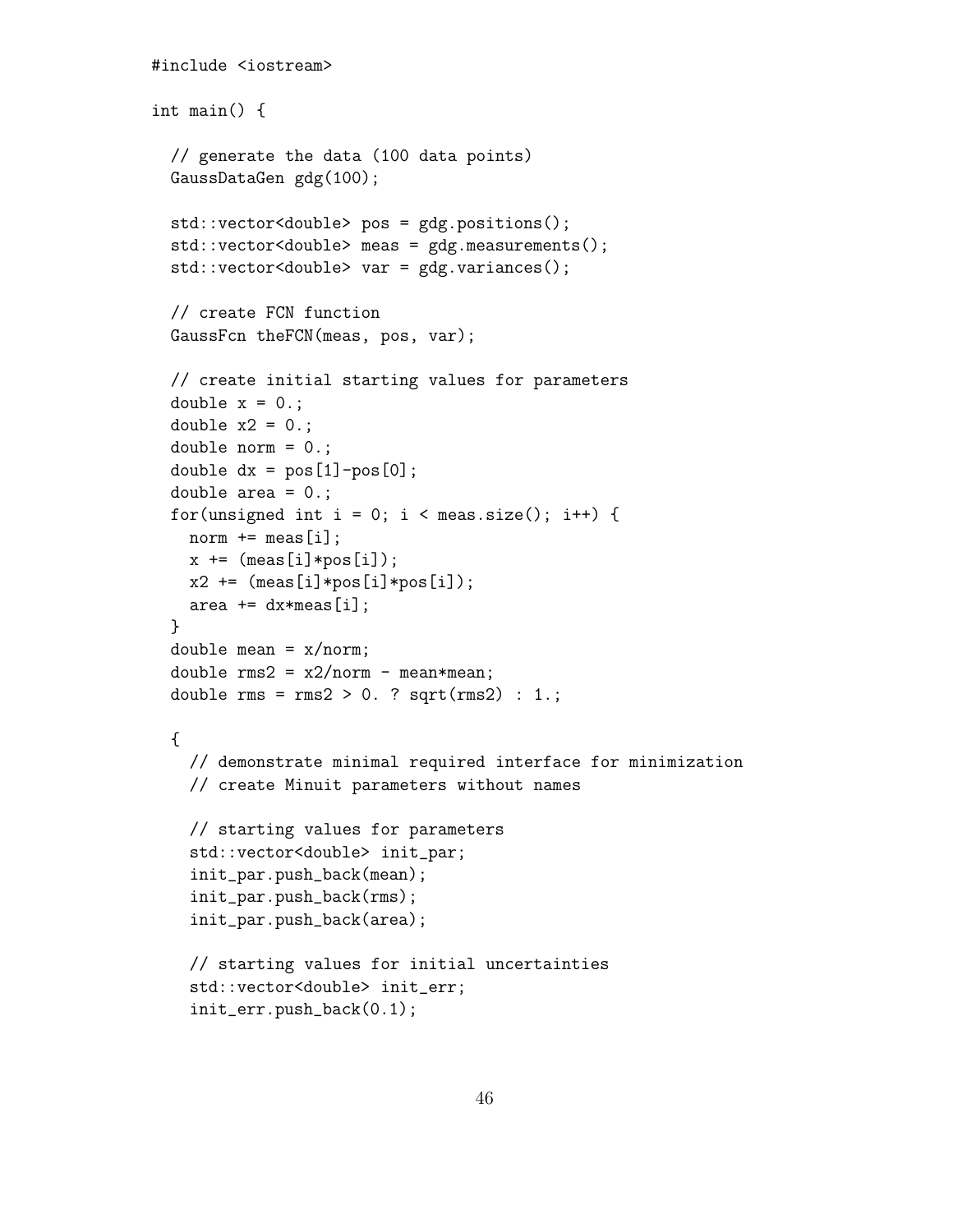```
init_err.push_back(0.1);
  init_err.push_back(0.1);
 // create minimizer (default constructor)
 VariableMetricMinimizer theMinimizer;
 // minimize
 FunctionMinimum min =
       theMinimizer.minimize(theFCN, init_par, init_err);
 // output
 std::cout<<"minimum: "<<min<<std::endl;
}
{
 // demonstrate standard minimization using MIGRAD
 // create Minuit parameters with names
 MnUserParameters upar;
 upar.add("mean", mean, 0.1);
 upar.add("sigma", rms, 0.1);
 upar.add("area", area, 0.1);
 // create MIGRAD minimizer
 MnMigrad migrad(theFCN, upar);
 // minimize
 FunctionMinimum min = migrad();
 // output
 std::cout<<"minimum: "<<min<<std::endl;
}
{
 // demonstrate full interaction with parameters over subsequent
 // minimizations
 // create Minuit parameters with names
 MnUserParameters upar;
 upar.add("mean", mean, 0.1);
 upar.add("sigma", rms, 0.1);
 upar.add("area", area, 0.1);
  // access parameter by name to set limits...
 upar.setLimits("mean", mean-0.01, mean+0.01);
```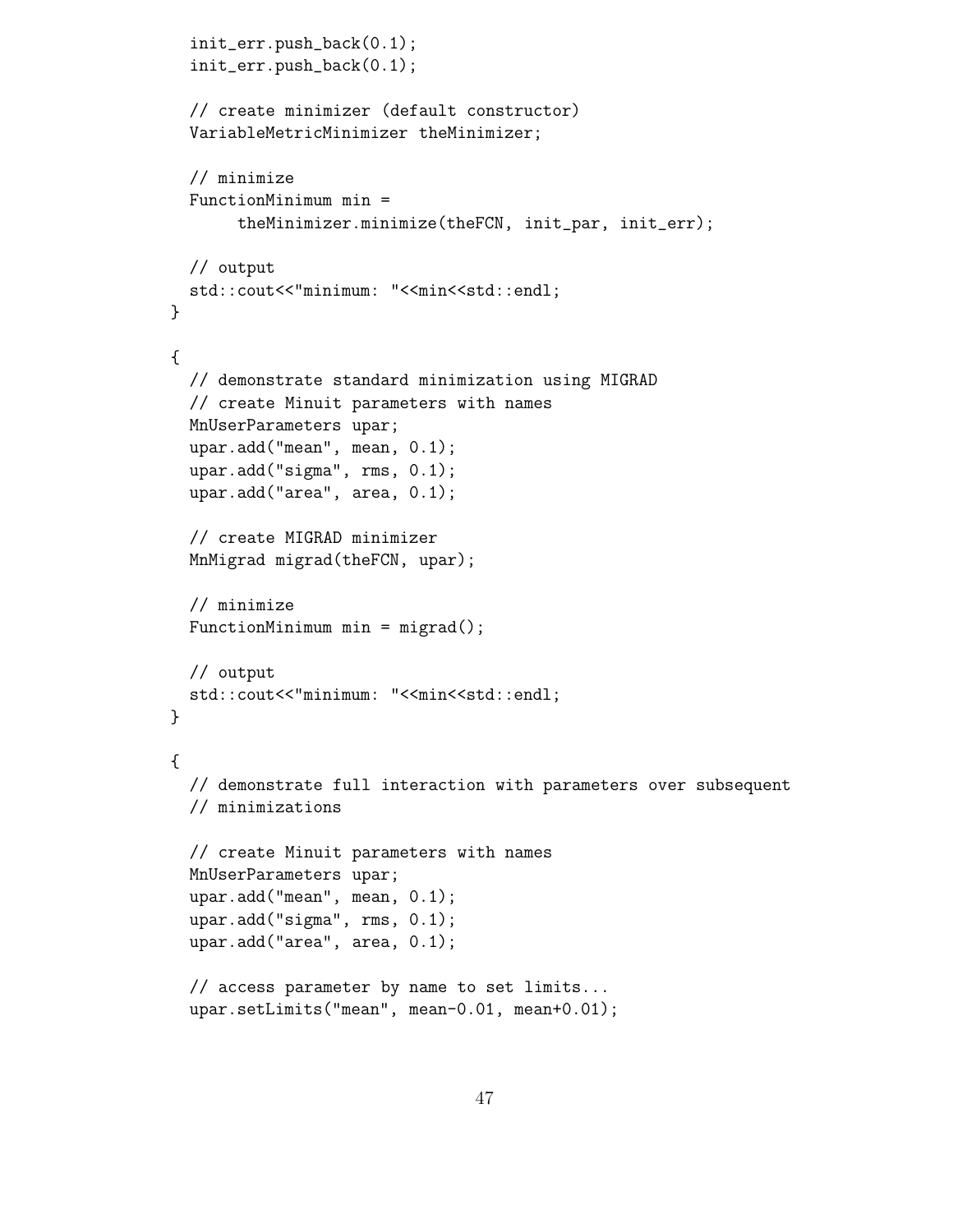```
// ... or access parameter by index
upar.setLimits(1, rms-0.1, rms+0.1);
// create Migrad minimizer
MnMigrad migrad(theFCN, upar);
// fix a parameter...
migrad.fix("mean");
// ... and minimize
FunctionMinimum min = migrad();
// output
std::cout<<"minimum: "<<min<<std::endl;
// release a parameter...
migrad.release("mean");
// ... and fix another one
migrad.fix(1);
// and minimize again
FunctionMinimum min1 = migrad();
// output
std::cout<<"minimum1: "<<min1<<std::endl;
// release the parameter...
migrad.release(1);
// ... and minimize with all three parameters
// (still with limits!)
FunctionMinimum min2 = migrad();
// output
\mathtt{std}::\mathtt{cout<<"minimum2}: \texttt{``<min2<<std::end1};// remove all limits on parameters...
migrad.removeLimits("mean");
migrad.removeLimits("sigma");
// ... and minimize again with all three parameters
// (now without limits!)
```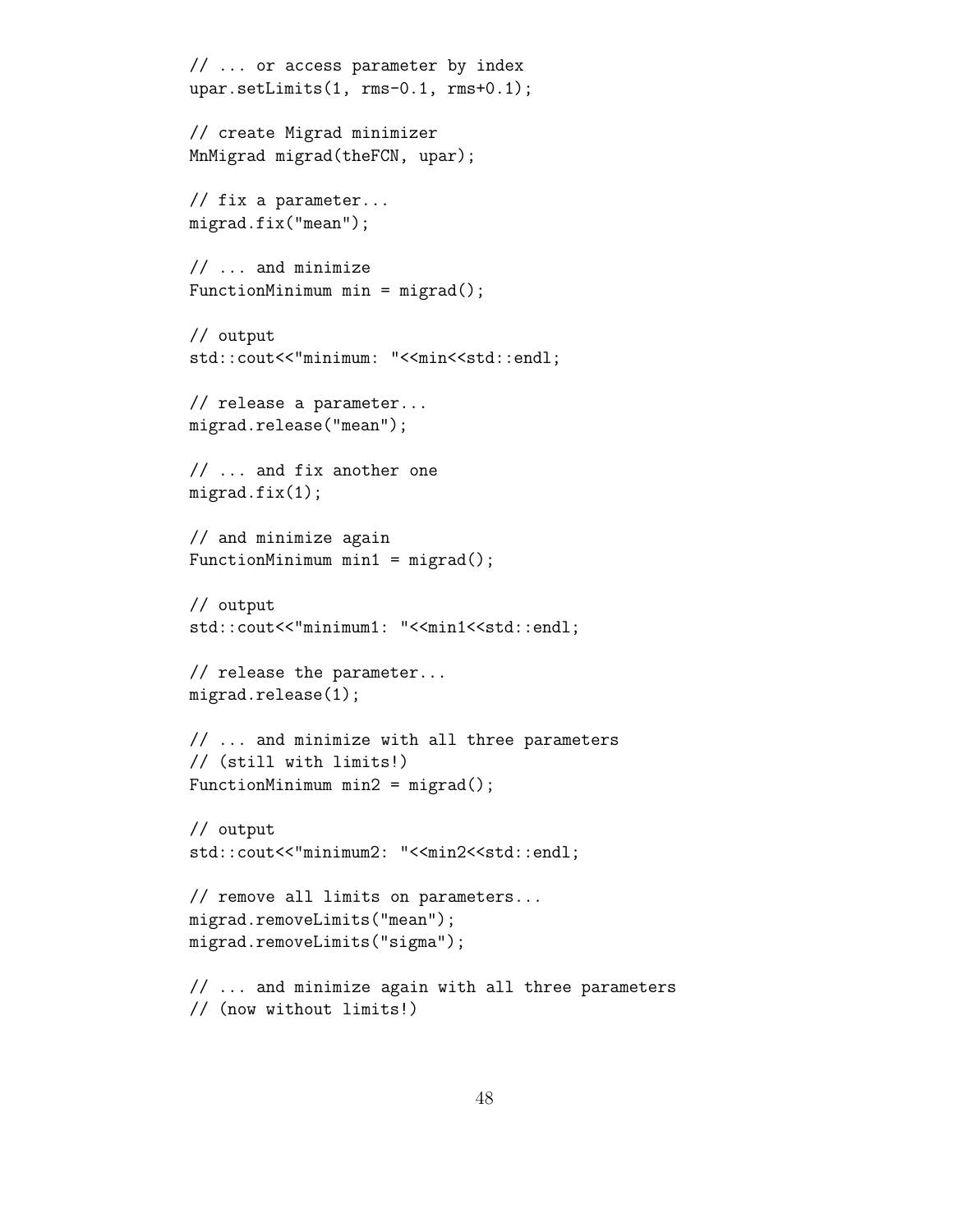```
FunctionMinimum min3 = migrad();
  // output
 std::cout<<"minimum3: "<<min3<<std::endl;
}
{
  // demonstrate MINOS error analysis
  // create Minuit parameters with names
  MnUserParameters upar;
  upar.add("mean", mean, 0.1);
  upar.add("sigma", rms, 0.1);
  upar.add("area", area, 0.1);
  // create Migrad minimizer
  MnMigrad migrad(theFCN, upar);
  // minimize
  FunctionMinimum min = migrad();
  // create MINOS error factory
  MnMinos minos(theFCN, min);
  {
    // 1-sigma MINOS errors
    std::pair<double,double> e0 = minos(0);
    std::pair<double,double> e1 = minos(1);
    std::pair<double,double> e2 = minos(2);
    // output
    std::cout<<"1-sigma minos errors: "<<std::endl;
    std::cout<<"par0: "
             <<min.userState().value("mean")<<" "
             <<e0.first<<" "<<e0.second<<std::endl;
    std::cout<<"par1: "
             <<min.userState().value(1)<<" "
             <<e1.first<<" "<<e1.second<<std::endl;
    std::cout<<"par2: "<<min.userState().value("area")
             <<" "<<e2.first<<" "
             <<e2.second<<std::endl;
  }
```
{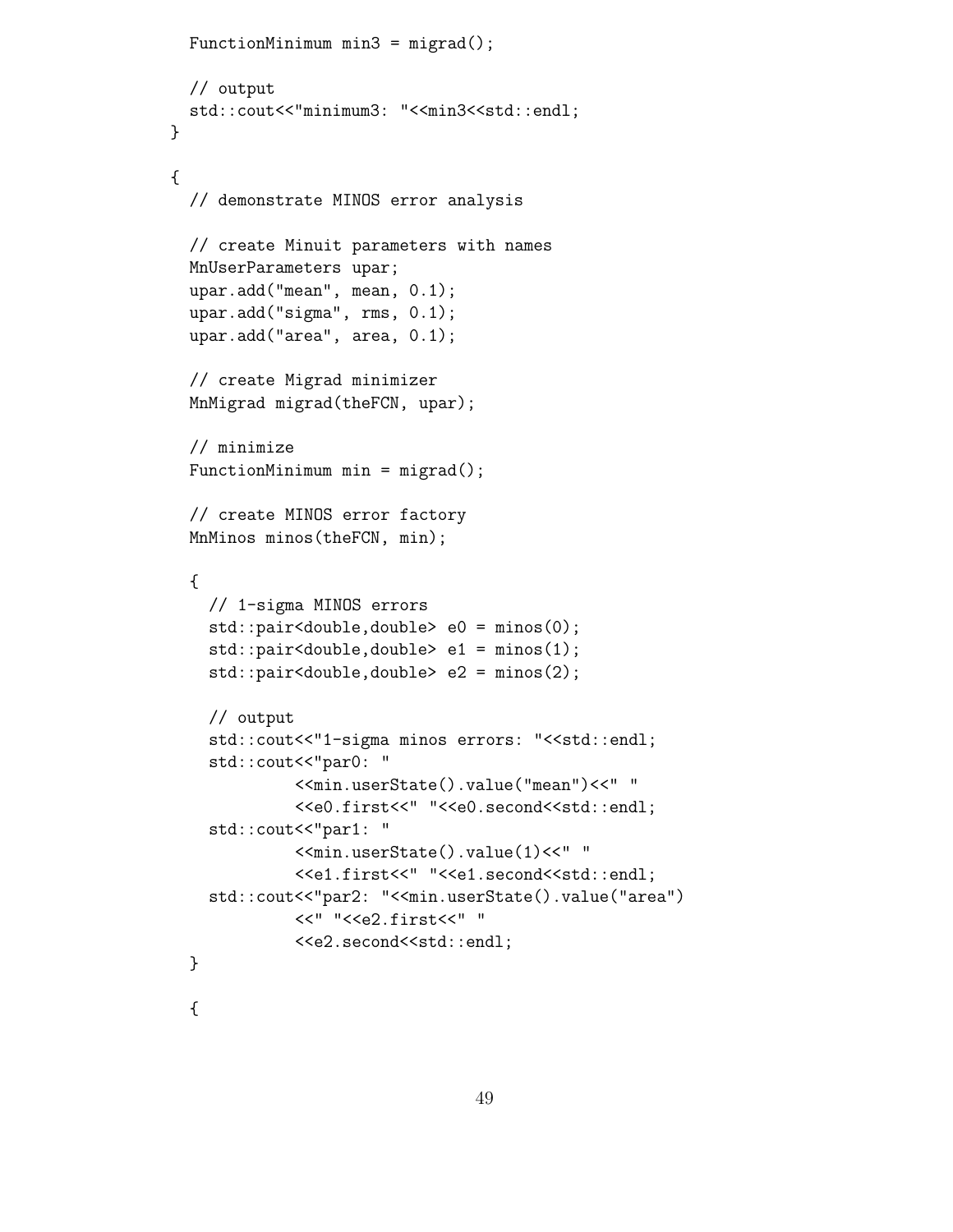```
// 2-sigma MINOS errors
   theFCN.setErrorDef(4.);
    std::pair<double,double> e0 = minos(0);
   std::pair<double,double> e1 = minos(1);
   std::pair<double,double> e2 = minos(2);
   // output
   std::cout<<"2-sigma minos errors: "<<std::endl;
    std::cout<<"par0: "
             <<min.userState().value("mean")
             <<" "<<e0.first<<" "<<e0.second<<std::endl;
    std::cout<<"par1: "
             <<min.userState().value(1)
             <<" "<<e1.first<<" "<<e1.second<<std::endl;
    std::cout<<"par2: "
             <<min.userState().value("area")
             <<" "<<e2.first<<" "<<e2.second<<std::endl;
 }
}
{
 // demonstrate how to use the CONTOURs
 // create Minuit parameters with names
 MnUserParameters upar;
 upar.add("mean", mean, 0.1);
 upar.add("sigma", rms, 0.1);
 upar.add("area", area, 0.1);
 // create Migrad minimizer
 MnMigrad migrad(theFCN, upar);
 // minimize
 FunctionMinimum min = migrad();
 // create contours factory with FCN and minimum
 MnContours contours(theFCN, min);
 // 70% confidence level for 2 parameters contour
  // around the minimum
 theFCN.setErrorDef(2.41);
  std::vector<std::pair<double,double> > cont =
       contours(0, 1, 20);
```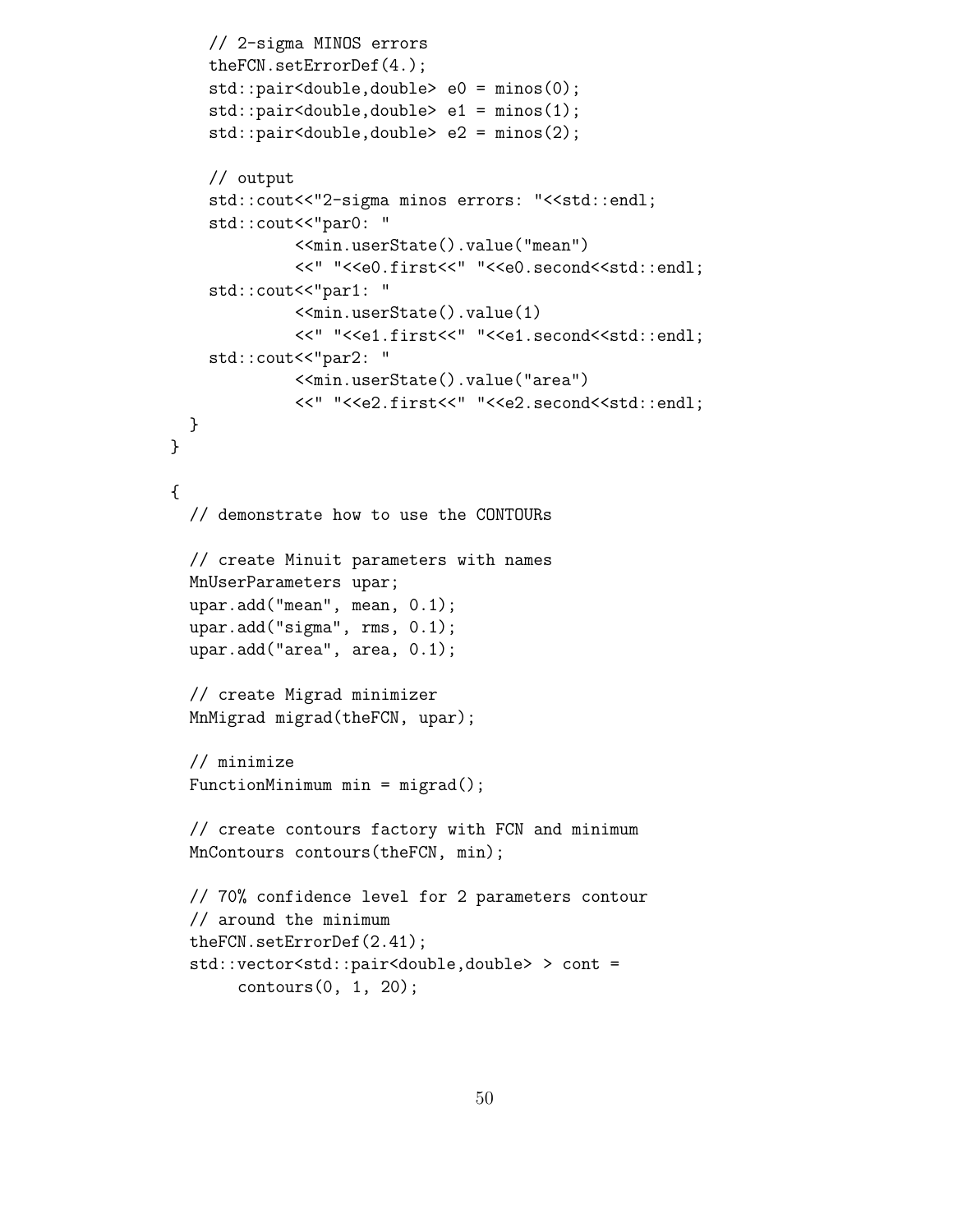```
// 95% confidence level for 2 parameters contour
   theFCN.setErrorDef(5.99);
   std::vector<std::pair<double,double> > cont4 =
         contours(0, 1, 20);
   // plot the contours
   MnPlot plot;
   cont4.insert(cont4.end(), cont.begin(), cont.end());
   plot(min.userState().value("mean"),
        min.userState().value("sigma"),
 cont4);
 }
 return 0;
};
```